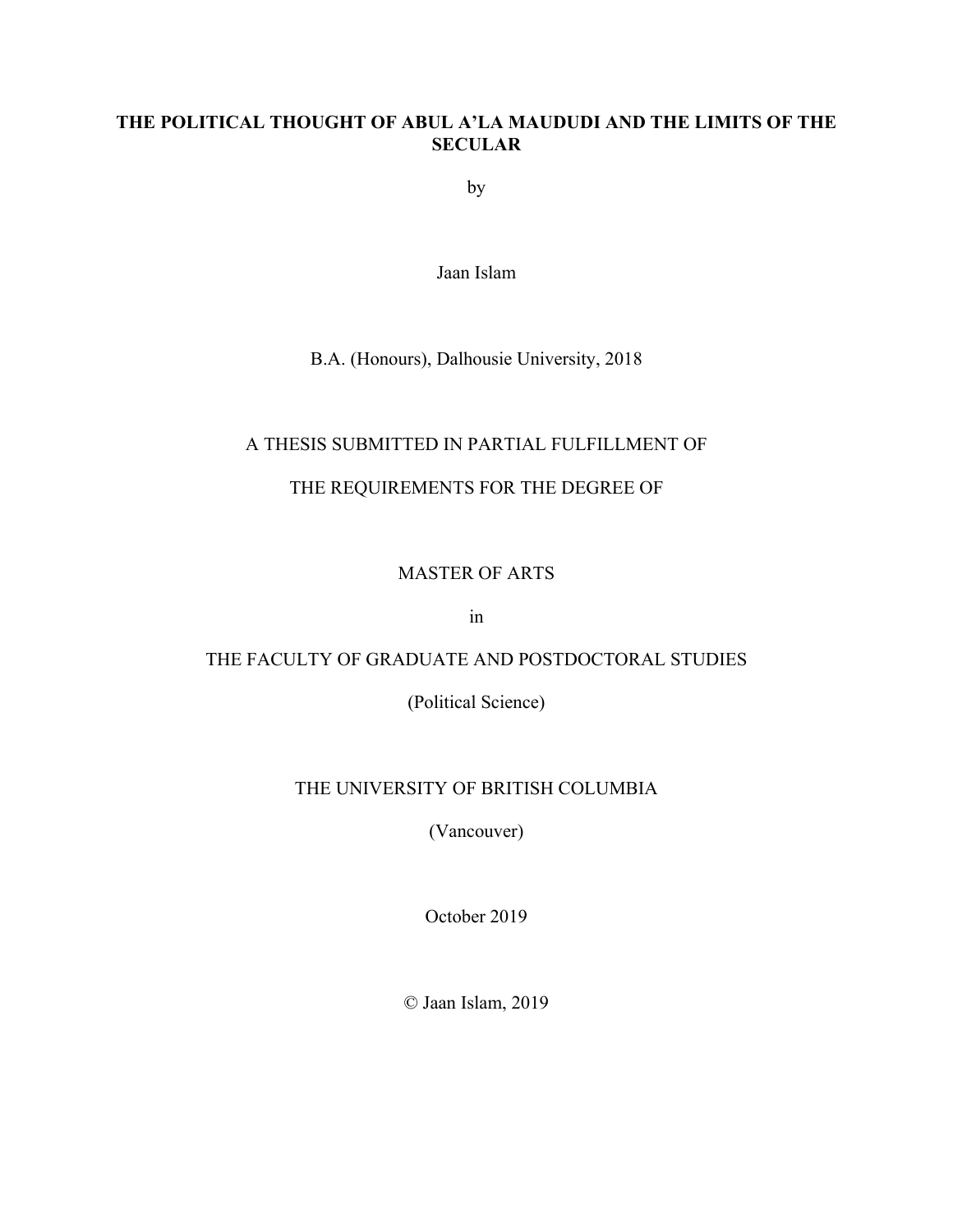The following individuals certify that they have read, and recommend to the Faculty of Graduate and Postdoctoral Studies for acceptance, a thesis entitled:

The Political Thought of Abul A'la Maududi and the Limits of the Secular

| submitted by                | Jaan Islam                   | in partial fulfillment of the requirements for |  |  |
|-----------------------------|------------------------------|------------------------------------------------|--|--|
|                             | the degree of Master of Arts |                                                |  |  |
| in                          | <b>Political Science</b>     |                                                |  |  |
| <b>Examining Committee:</b> |                              |                                                |  |  |
| Mark Warren                 |                              |                                                |  |  |
| Supervisor                  |                              |                                                |  |  |
| Arjun Chowdhury             |                              |                                                |  |  |
| Examiner                    |                              |                                                |  |  |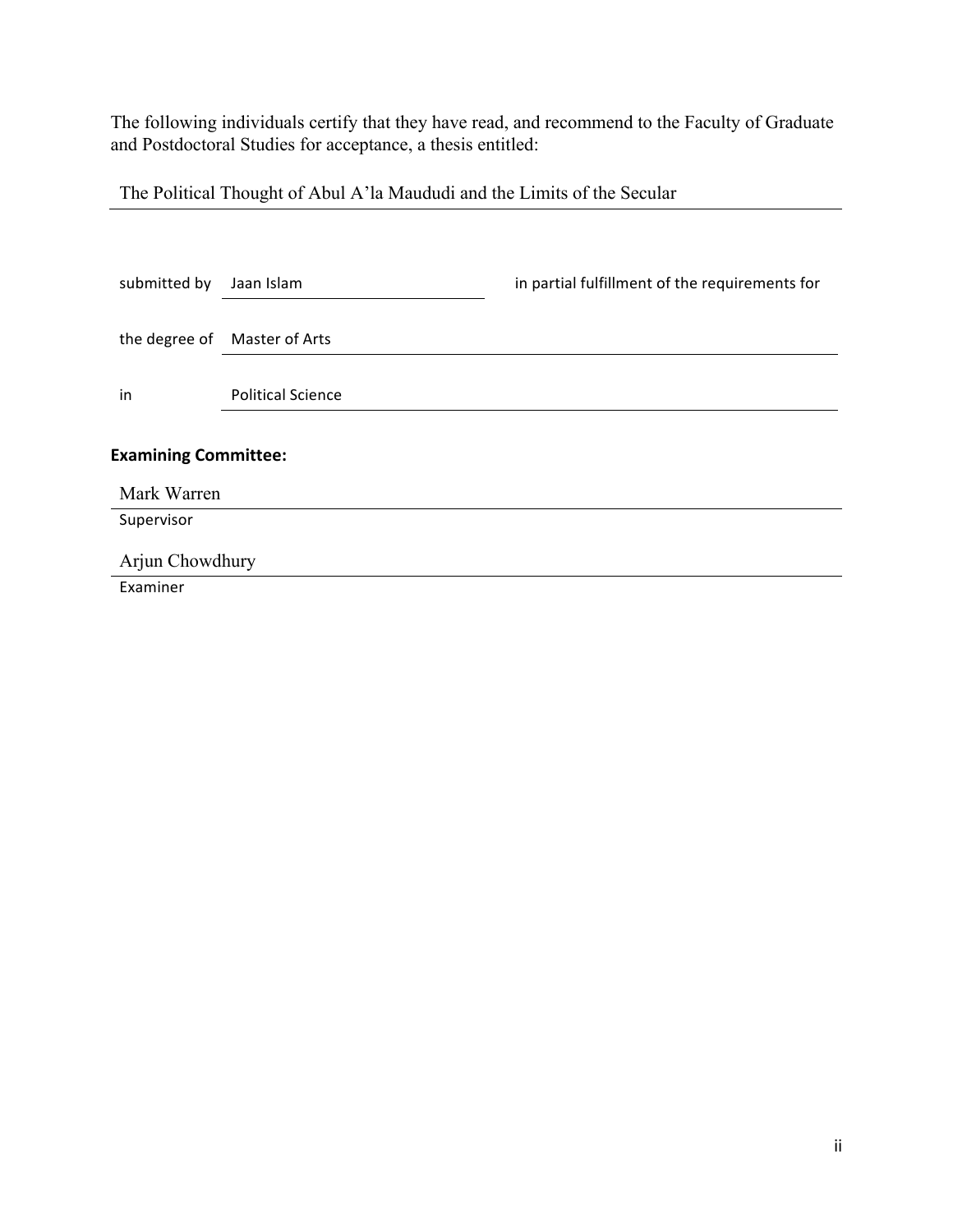#### **Abstract**

This thesis is an analysis of the political thought of Abul A'la Maududi (d. 1979), a theologian and political theorist who formed one of the strongest movements of Islamist thought in the  $20<sup>th</sup>$ century. Facing the dilemma of the modern nation-state vis-à-vis its centralizing and homogenizing tendencies in the post-colonial Muslim context, Maududi offered a solution to the problems concerning the inability of many of these countries to build a national vision, often the same problems experienced in so-called secular nation-states (i.e., white Europe and North America). It is argued that Maududi recognized the inability of any coherent group of people to create such a national vision. In his view, this is compounded by – and in many ways the impetus for – ideological conflict in Muslim countries resulting from an inability to realize the Divine Will. That is, for Maududi, this was a theological issue as much as it was a quest for peace and coherence in the nascent nation-state of Pakistan in which he was writing. It is argued that despite the problematic areas, Maududi's theory provides an alternative solution by proposing an alternative to the nation-state by realizing the Divine Will through the cultivation of moral selves – which to date has remained a mere wistful longing of many post-modern theorists.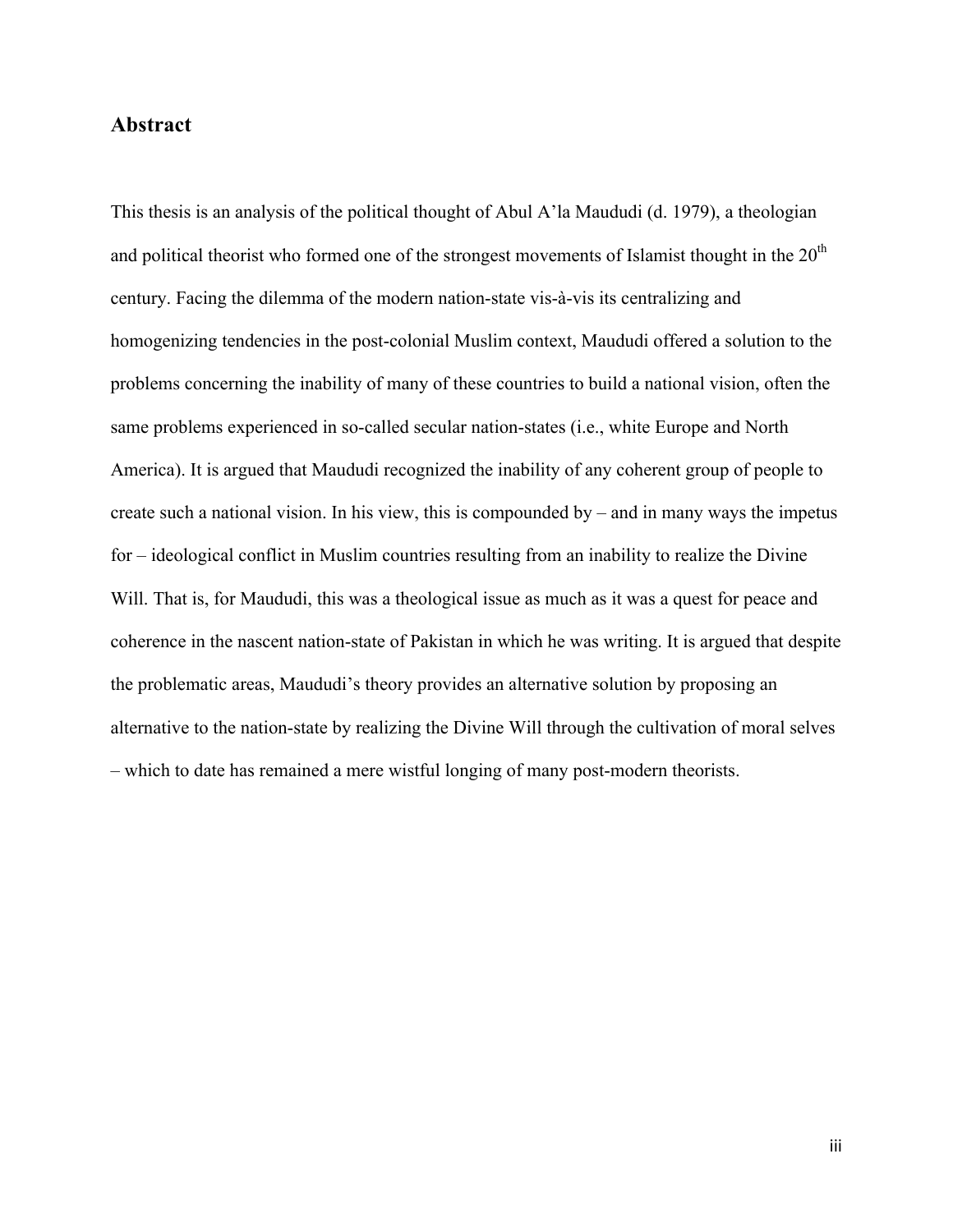## **Lay Summary**

This thesis looks into the political ideas of Abul A'la Maududi, a  $20<sup>th</sup>$  century Pakistani theologian and philosopher. Maududi, a strong believer in the implementation of Divine Law derived from the Qur'an, was one of the first thinkers to oppression endured under "secular" nation-state. By "secular", what is referred to is the attempt to universalize law by creating a national vision. This vision imposed on both Muslims and non-Muslims in the Muslim world by both banning calls to implement Divine Law, and by forcing non-Muslims into second-hand citizen status. Maududi suggested that moving away from the concept of the 'national vision', into a realization of the Divine Will, would lead to the removal of oppression by creating multiple spheres of discussion. These spheres would remove claims to national objectivity hidden under the special interests and personal biases of legislators.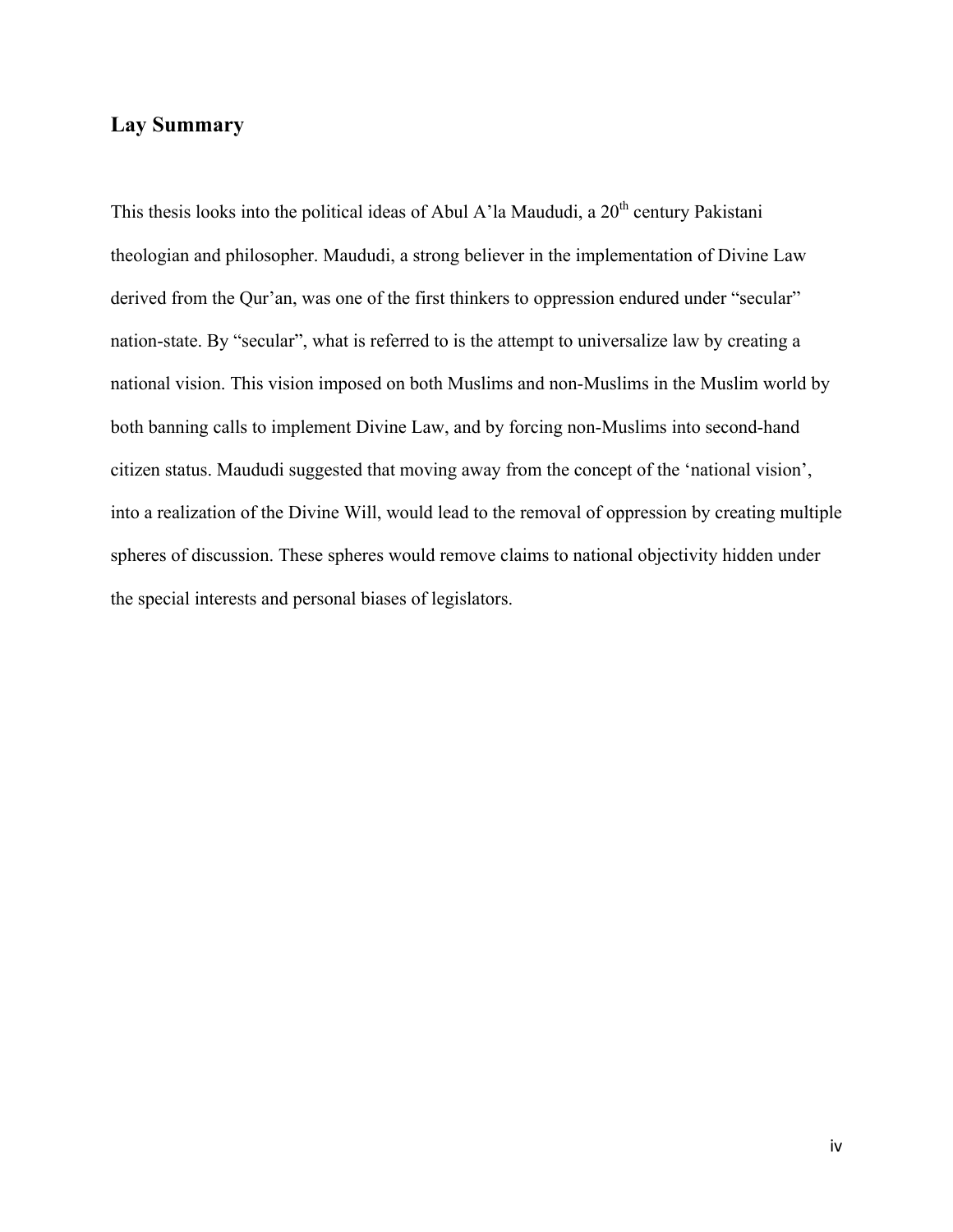## **Preface**

This thesis is the original, unpublished, and independent work written by the author, Jaan Islam.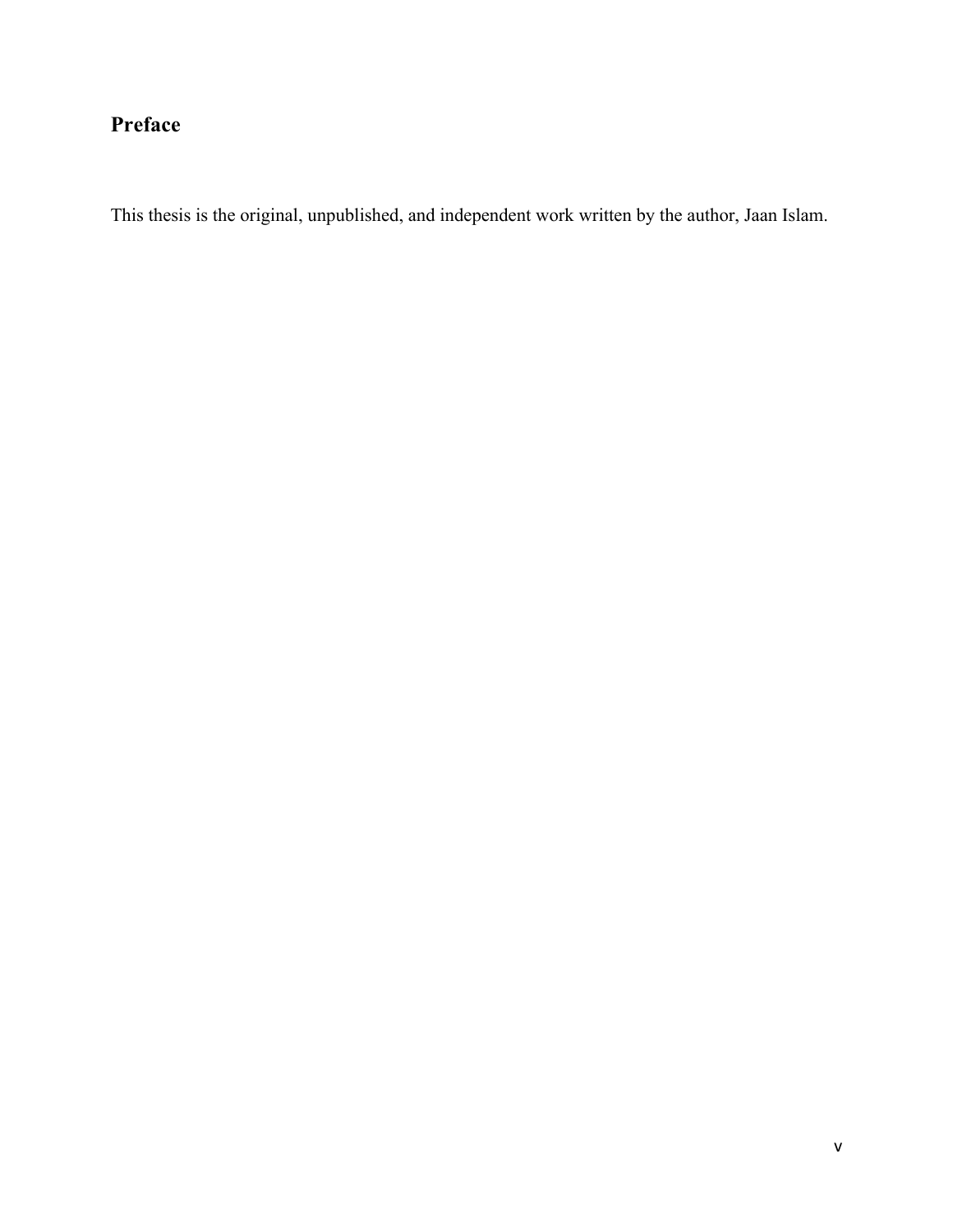## **Table of Contents**

| 1.2. Connecting the Dots: The Malaise of the Nation-State, 1800-19907                                     |  |  |  |
|-----------------------------------------------------------------------------------------------------------|--|--|--|
|                                                                                                           |  |  |  |
|                                                                                                           |  |  |  |
|                                                                                                           |  |  |  |
| Chapter 3: Maududi's Response to the Nation-State During the Creation of Pakistan25                       |  |  |  |
|                                                                                                           |  |  |  |
|                                                                                                           |  |  |  |
| Chapter 4: Maududi on Avoiding the Conflict between Faith, Power, and Economic36<br><b>Centralization</b> |  |  |  |
|                                                                                                           |  |  |  |
|                                                                                                           |  |  |  |
|                                                                                                           |  |  |  |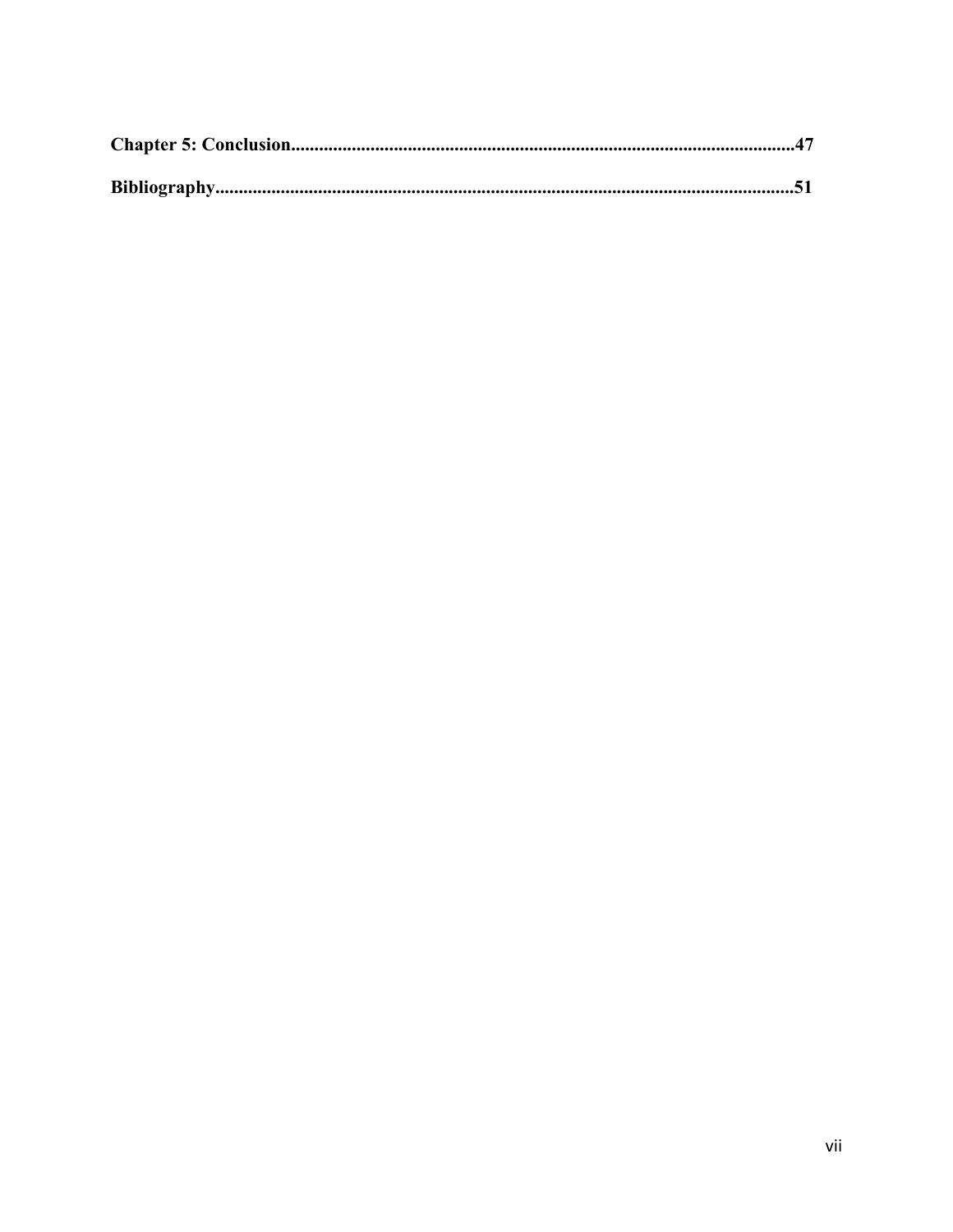## **Acknowledgements**

I would like to thank my family for their constant emotional and intellectual support during the writing of my thesis over the past year. I also express my deep gratitude to my thesis supervisor, Mark Warren, who reviewed multiple versions of my thesis and made it possible for me to attend the doctoral program of my choice. He, along with Arjun Chowdhury, guided me through the chaos of academia to discover my true passion, which I will be taking to pursue my doctoral studies, helping me every step of the way.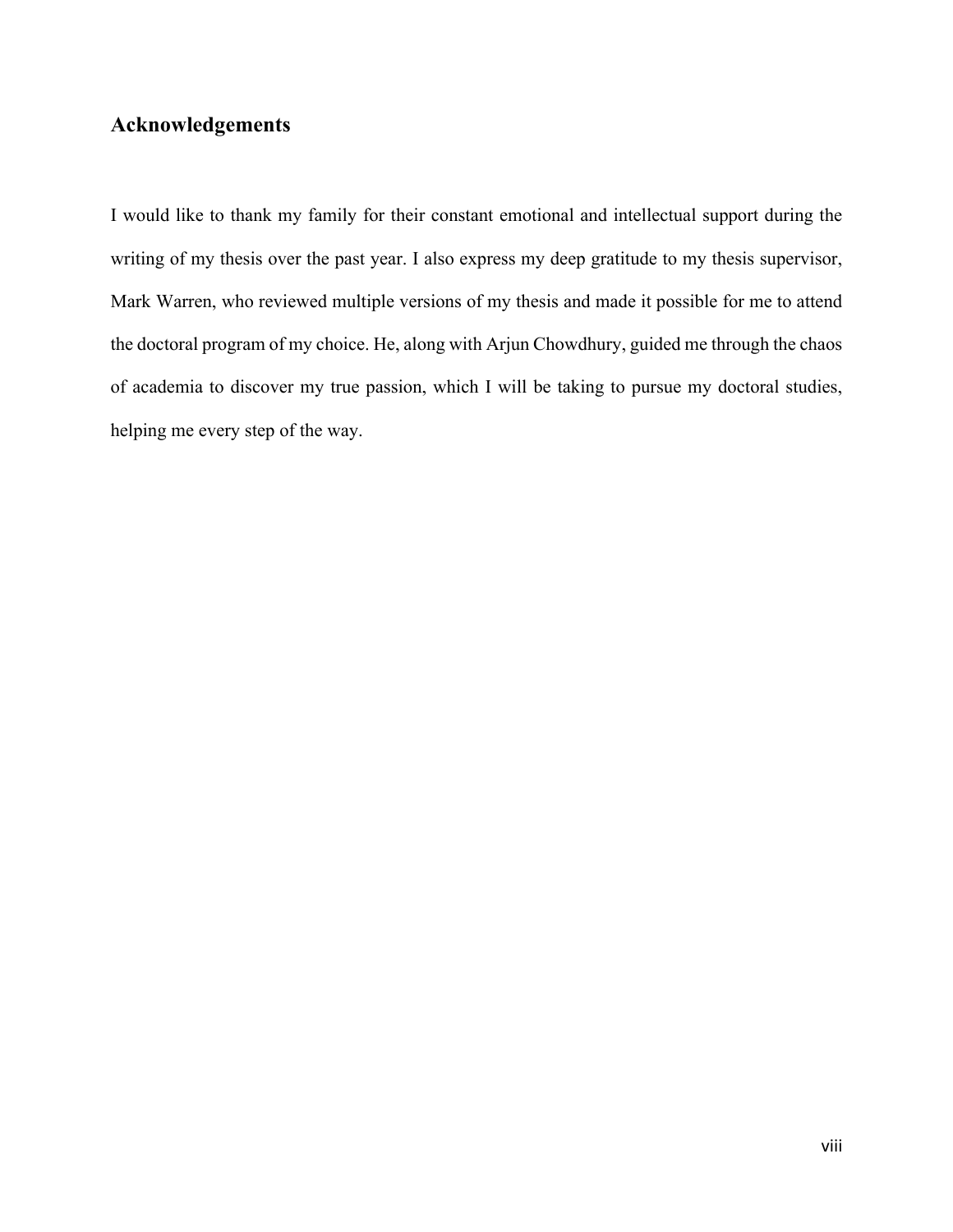## **Dedication**

I would like to dedicate this thesis to my favourite scholar, former Jamaat member, and most importantly, my father, Muhammad Rafiqul Islam.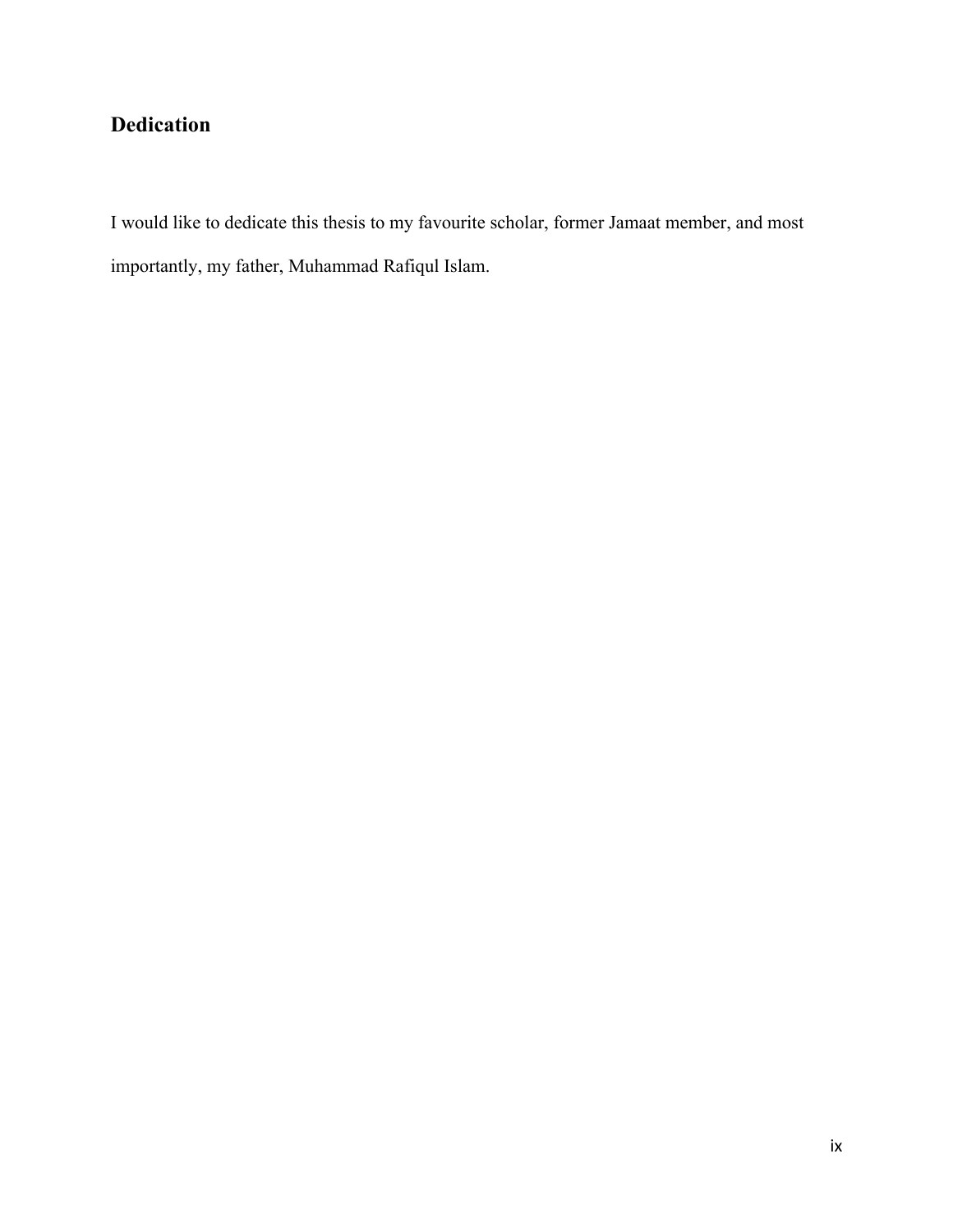#### **Introduction**

Syed Abul A'la Maududi (1903-1979) was a famous Pakistani journalist, theologian and leader of the political party known as the Jamaat Islami – a controversial intellectual force in early Pakistani history.<sup>1</sup> Writing and reaching the height of his activism in the 1930s and 40s, Maududi thoroughly studied the identity of Muslims living under British Colonial rule as well as the future of the global Muslim population, which had deteriorated by Maududi's lifetime due to a number of fundamental political changes. Perhaps the most important of these changes was the demise of the Ottoman Empire in 1923, which once served as a symbol of unity among Muslims around the globe, sending the political component of Muslim identity into ideological disarray.

In light of these political events, many had taken it upon themselves to redefine what it meant to be Muslim in the era of the modern nation-state. While the conflict during the period of decolonization of the Muslim world is often portrayed to be one of ideological battle – perhaps

<sup>&</sup>lt;sup>1</sup> Maududi was born into a privileged reformist family in Aurangabad, British India in 1903. Raised as a multi-lingual modernist, Maududi pursued a career in writing after graduating as a traditional Islamic 'scholar' of the Deobandi school of law, being very well-acquainted with the traditional Islamic curriculum. Maududi this traditionalist influence slowly started to influence his thinking, especially after he served as editor of two conservative journals, *Al-Jamiah* (the newsletter of the 'Council of Indian Muslim Theologians') and *Tarjuman Al-Quran* ('Meaning of the Qur'an'), where he started his religio-political activism. After breaking with the Congress Party as well as opposing the Muslim League, Maududi founded the Jamaat Islami in 1941 after gaining supporters during his tenure as manager of a trust (*waqf*) owned by supporters of the Muslim League. After the creation of Pakistan, Maududi's party held a number of controversial positions, one of which almost had him executed for sedition in 1954. Maududi continued writing into his later years but retired from political activism, instead focusing on religious education, upon which he wrote a number of works, including his magnum opus, *Tafhimul Quran*, a sixvolume exegesis on the Qur'an. Maududi won the King Faisal Prize for Service to Islam in 1979. See: Seyyed Vali Reza Nasr, *Mawdudi and the making of Islamic revivalism* (Oxford University Press on Demand, 1996), 12-40; Omar Khalidi, "Maulānā Mawdūdī and Hyderabad," *Islamic Studies* 41, no. 1 (2002): 35-68. On the global Deobandi Sunni Muslim movement, see: Brannon Ingram, *Revival from below: The deoband movement and global Islam* (University of California Press, 2018), esp. ch. 1-2.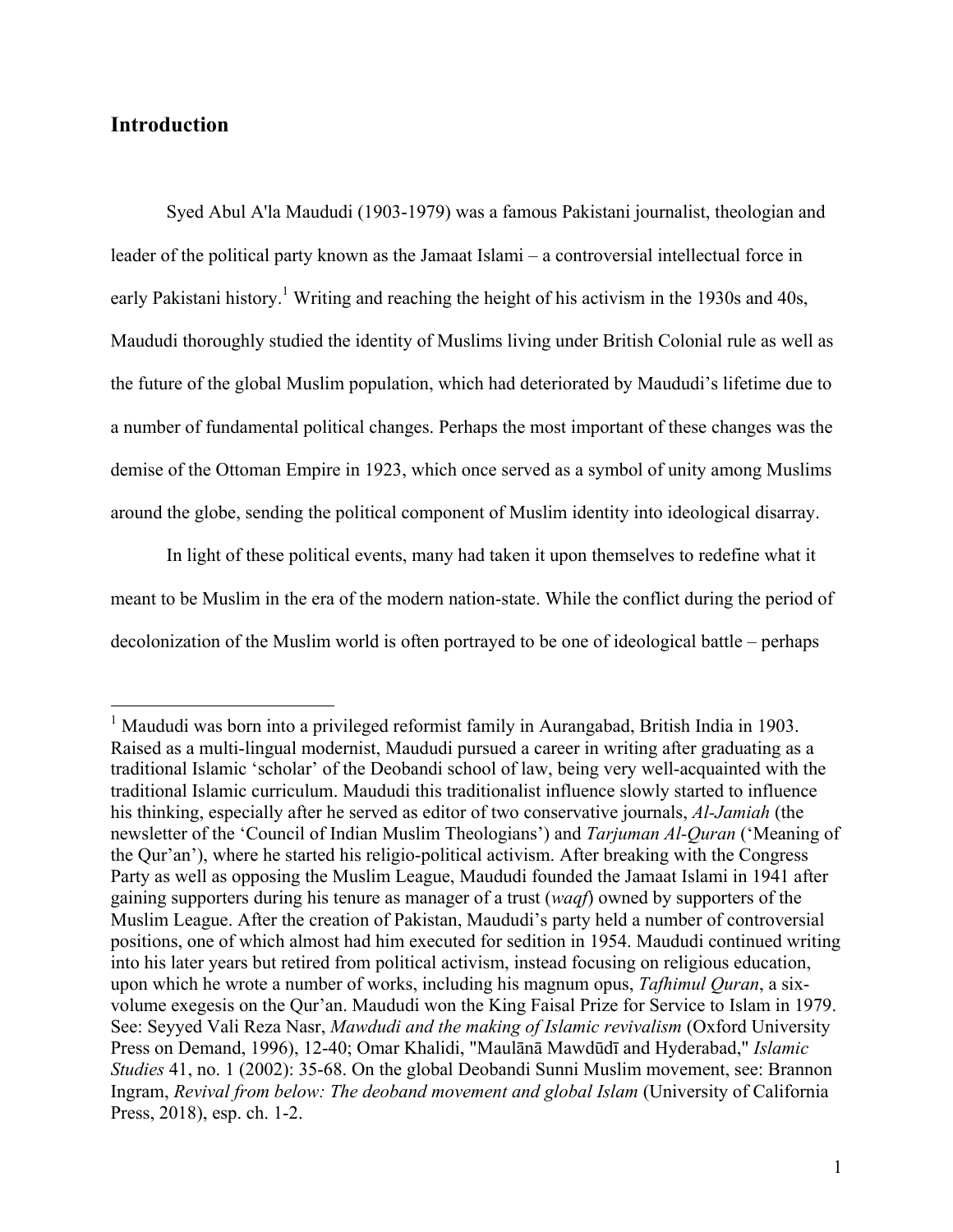between the East and West, modern and regressive, rational and traditional – no single one of these distinctions can possibly account for the vast variation between normative sociopolitical ideals in the  $20^{th}$  century.<sup>2</sup> One of the main concerns behind finding this buried normative ideal – whatever it may be – is a fundamental *political* problem that to date has been unforeseen in the history of Islamic political thought: the rise of the modern nation-state. The nation-state, with all of its coercive capabilities, modern technology, and a standardization of the concept of a productive citizen through years of government training, was brand new to Islamic thought.<sup>3</sup> This predicament presented itself as a dilemma to Islamic identity because of the various ways in which it paves the road to conflict between normative ideals starting from the Muslim community and manifesting itself in the government, and a government-imposed ideology – both of which have their potential positive aspects as well as drawbacks.

To date, unfortunately, very little research has been undertaken to study the relationship between Islamic identity and the implementation of law in contemporary, Muslim-majority countries, although there are a number of notable exceptions.<sup>4</sup> These few theorists in both the East and West who did manage study in great detail the various political and psychological factors, identified a number of problems. Maududi was one of these thinkers, and pointed out

 $2^2$  Both traditional and reform movements calling for new ideological and political solutions to the problems experienced under colonial and post-colonial government in both the Arab World and the Subcontinent. Perhaps one of the strongest movements which remains in force until today is the Muslim Brotherhood, founded by Hassan al-Banna in 1928 in response to a number of political factors, including providing an Islamic alternative to British rule (which controlled Egyptian political affairs even after 1922), and reconstituting a pan-Islamic vision after the fall of the Ottoman Empire in 1923.

<sup>&</sup>lt;sup>3</sup> Hallaq argues that the Islamic approach to education, throughout Islamic history, "was significantly independent of executive will, the latter having no control over either its substance or its religious-moral constitution. Which is to say, still briefly though emphatically, that the capabilities of political power to produce subjectivities that would *recognize themselves* in that power did not exist." In: Wael Hallaq, *The Impossible State: Islam, Politics, and Modernity's Moral Predicament* (Columbia University Press, 2014), 111.

<sup>&</sup>lt;sup>4</sup> These thinkers will be discussed in detail in the following sections.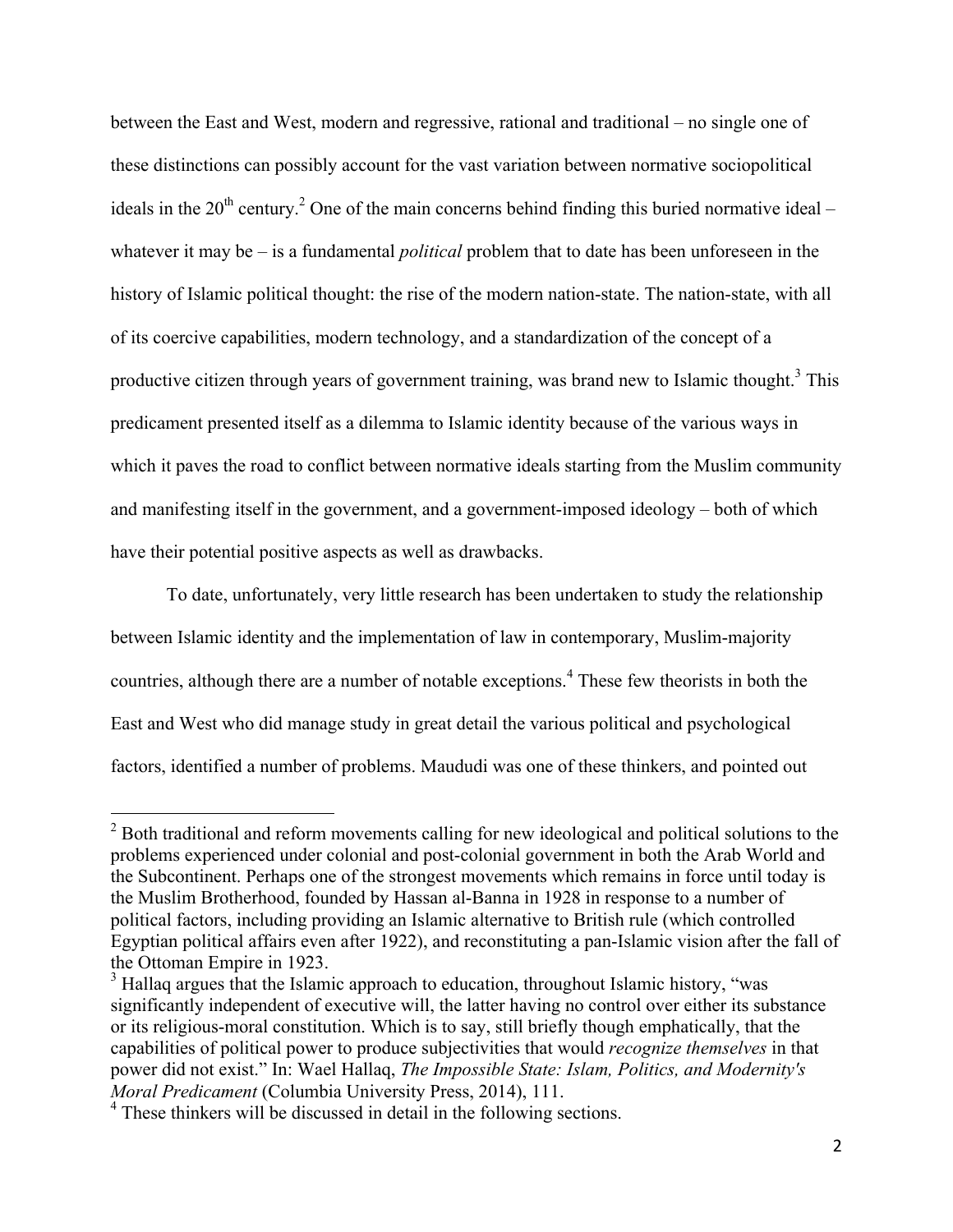many of these problems concerning the struggle between the identity of the Muslim community and the nation-state. The main one is the formation of a national identity and consequential homogenization of religious minorities, and even Muslims themselves, by the basis of their solidarity with the nation-state – the ideology that undergirds statism. This statist ideology is fundamentally anti-Islamic, Maududi argues, because of its borrowing of institutions respective colonial masters; not necessarily for that reason, but because these institutions fundamentally oppose government conducive to the Divine Law. For Maududi, this is exemplified in the untethered implementation of a mix of former colonial and majoritarian principles which together oppress both Muslims and non-Muslim minorities through this 'thick patriotism' – the former for denying Muslims true (i.e., divine) justice; and the latter by forcing them into the discourses of the state and making them subject to its attempts at ideological homogenization, which of course is implemented for the survival of the state itself.

This conflict between majority and minority, and its origins in the oppression of the nation-state, which cover the 'dealing with difference' part of the chapter title, thus stands at the center of the debate. Maududi asks the question of whether or not it is possible to introduce government that both looks after the needs of Muslims and non-Muslim minorities. Furthermore, it is fundamentally important to understand that Maududi's solution was as much a realization of metaphysical truth as it was a practical resolution to the problem of Muslim nation-states, and relied upon the moral upstanding of every member of the Muslim *ummah* – or nation – as opposed to the forces of the nation-state.

This thesis examines in detail Maududi's religio-political response to the phenomenon of the nation-state, arguing that he proposes a unique solution to the various structural dilemmas faced by citizens and governments of Muslim-majority countries. For Maududi, although this state attempts to correct the existential dilemma of the Muslim population, there needs to be a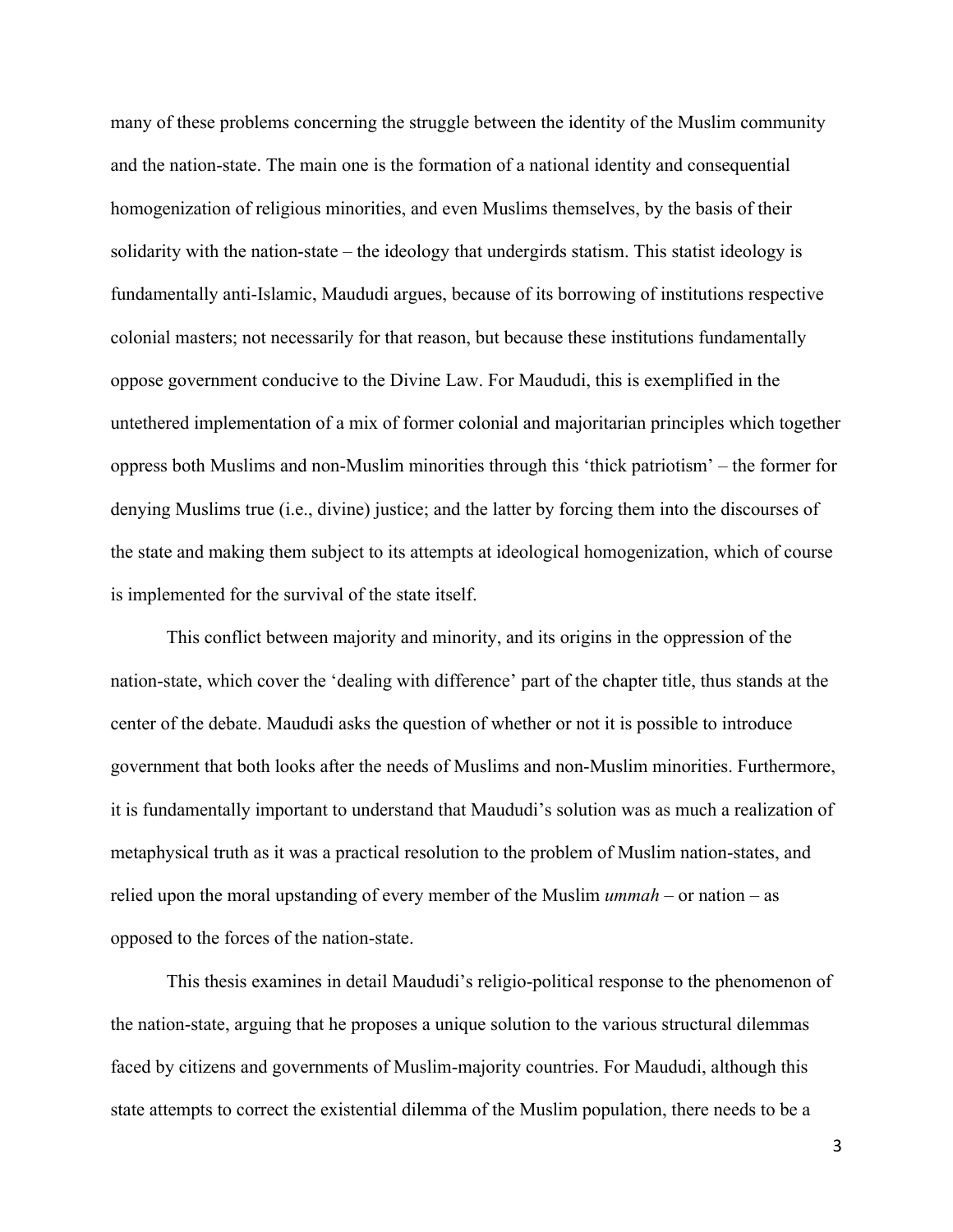reconsideration of the potential political implications of such a solution, including the possibility of further oppression and bloodshed resulting from the inability to accurately solve the predicament of the *ummah*. As such, this thesis also engages with a number of critical political theorists who have studied and critiqued the nation-state, arguing that both Muslim- and non-Muslim-majority states systematically exclude and homogenize minority populations under the guise of neutrality and public order, both Muslim and non-Muslim identities are reinvented by the legal system.

In the thesis, I identify the problem in detail, and discuss Maududi's solutions and potential repercussions. First, I examine how concepts such as the 'public order' and the interpretation of legal rights by the judiciaries of modern states fundamentally deprive minorities of political inclusion even when those minority rights are recognized by the state. While this applies to many Muslim minorities in Europe, it is also used as an example of how majoritarian values suppress non-Muslim minorities in Muslim-majority nation-states. I will then show how this conception of the state is systematically rejected by Maududi, who I maintain has sustained one of the few but effective critiques against the notion of modern nation-state. Finally, I will argue that Maududi's political thought as manifest in the form of a hypothetical "Islamic government" forces us to adopt alternatives to the nation-state in Muslim countries. This of course requires an exploration into Maududi's idealized Islamic state and both potential positive and negative repercussions of this ideal political community.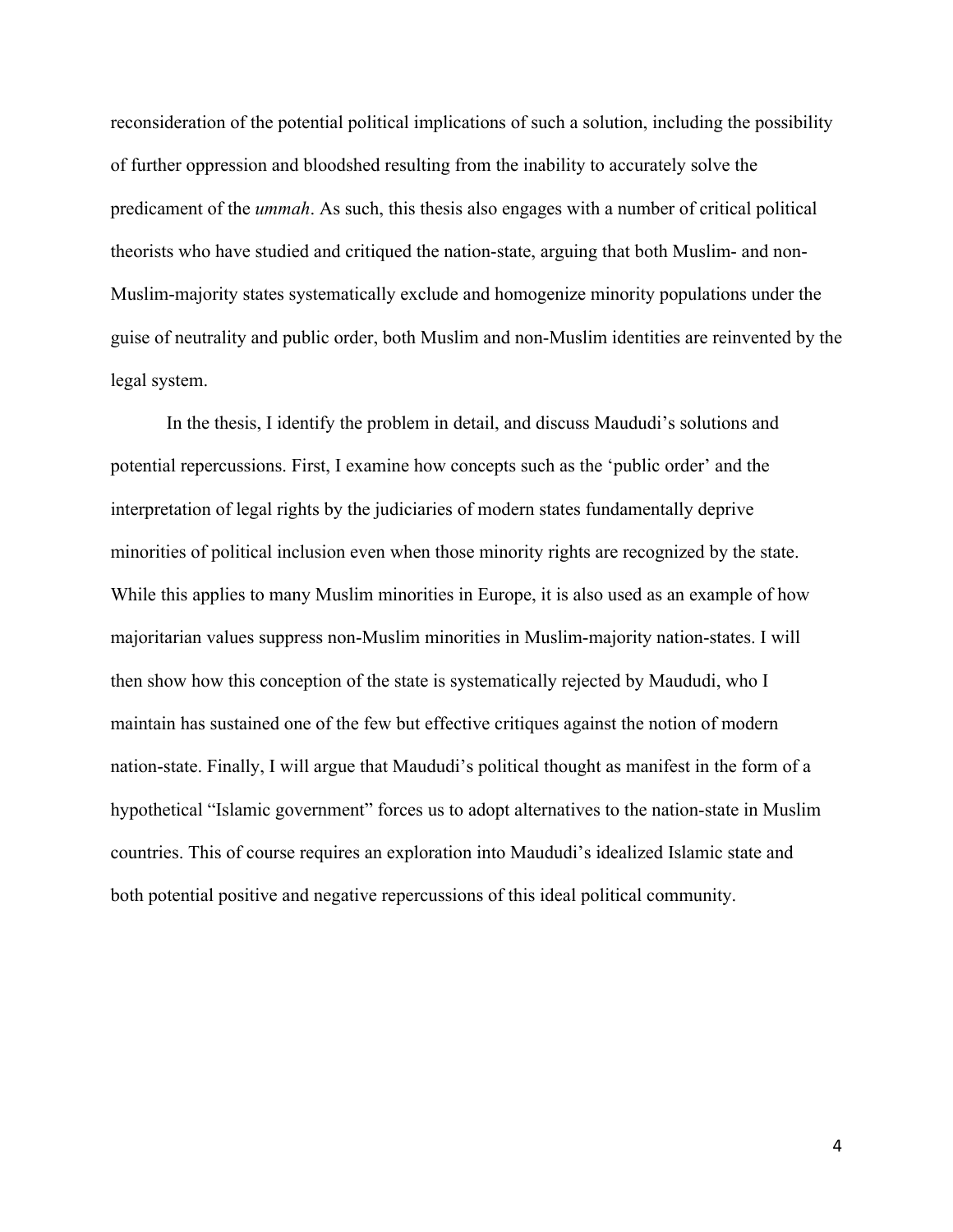## **Chapter 1: 'Dealing with Difference' Under the Secular Nation State**

#### **1.1. Introduction**

In conceptualizing the modern nation-state, there are a number of its attributes, both physical and conceptual, which need to be identified before their relationships can be analyzed. It entails a very brief differentiation between a number of connected concepts: state power, or the exercise of coercive power over a defined territory; the continued establishment of order through legislating and interpretation of the law; majoritarian ideals; and liberal rights, which despite limited application, define the identity of modern nation-states. While it is important not to confuse these different concepts, it is necessary to identify the ways in which they often correspond to each-other. The concept of 'the secular' allows us to understand the interplay between these independent concepts.

The first and main problem, which allow us to examine the various other components of the nation-state (including the population), is the concept of the secular. Distinguished from various secularist ideologies (e.g., French laïcité) or the act of 'secularization', the notion of the secular was expounded by a number of thinkers, perhaps most importantly Talal Asad. The best way to understanding the secular, for Talal Asad and others, is by understanding it not as a neutral zone wherein one has managed to rid the public sphere of religion – but rather a space for legislation and interpretation that is itself a necessary consequence of modernity, filled with a combination of religious traditions that "preceded" modernity and those that critique it, which together form the basis for all the discourses which underlie secularism itself.<sup>5</sup> In other words, there is there never complete freedom from previous religious traditions. Rather, what matters is

 <sup>5</sup> Talal Asad, *Formations of the Secular* (Stanford University Press, 2003), 25.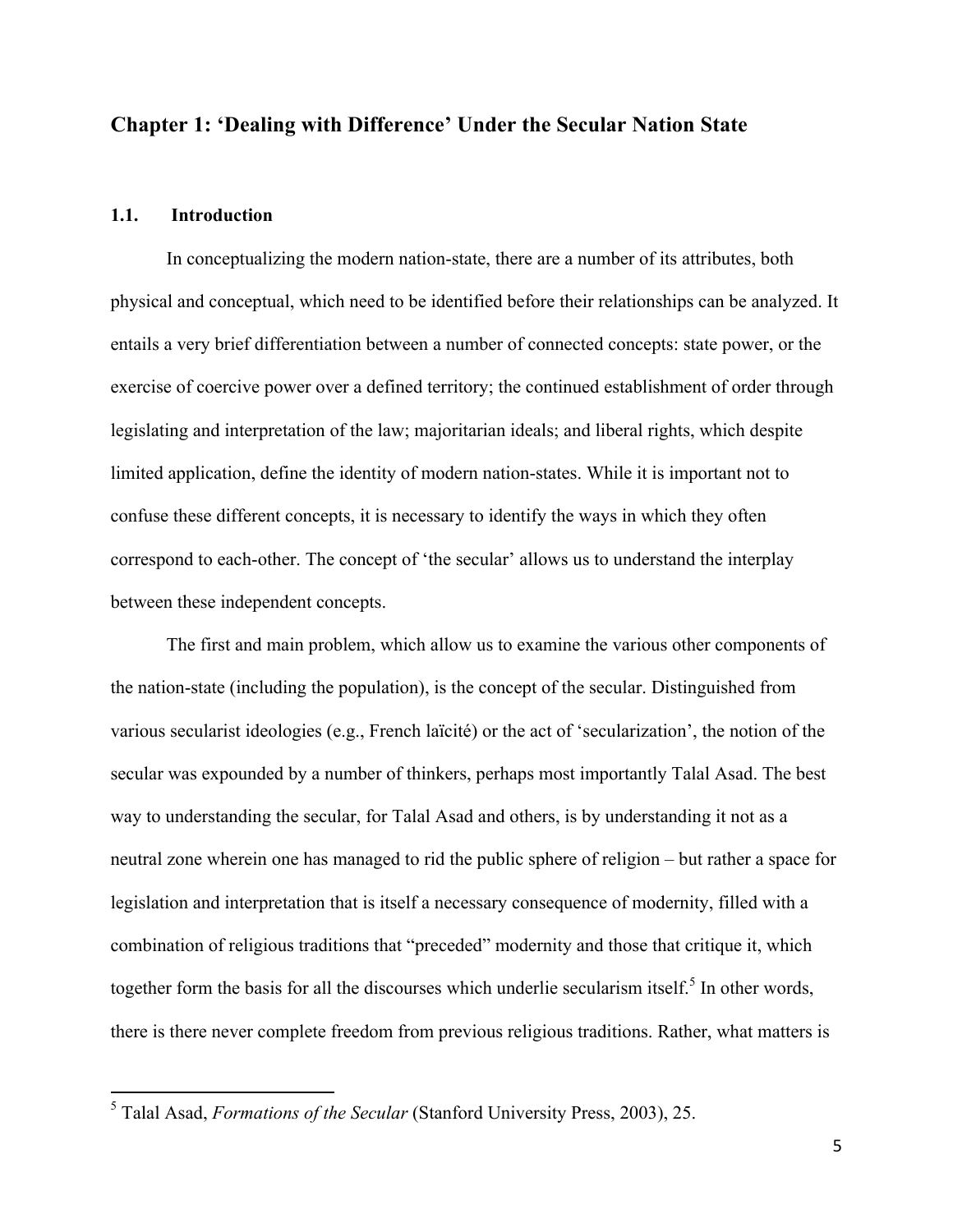*how* these ideas balance each other in the form of sensibilities that define the very essence of the nation-state. The purpose of the nation-state, being a necessary consequence of modernity, thus, is to negotiate between the different discourses within the secular – and the ability to establish this through the power of the state, whether it be the will of the majority in the parliament, or sensibilities of another legislator or interpreter of the law who is given the right to define the secular, precisely for the purpose of maintaining control over the population.

This is to say that the different concepts stated in the first paragraph are interconnected by necessity in the modern nation-state – or at least those under question in this thesis (Muslimmajority countries). The survival of the state itself is its highest goal, pursued by all branches of government regardless of the existence of a separation of powers. <sup>6</sup> The specific way in which the legislative and judicial branches of the state overlap with each other and work to reproduce the state doctrine in the law and among citizens will be examined in detail below.

Building on the notion of 'the secular,' it is necessary to conceptualize the state's laws as reproducing the definitions of acceptable and unacceptable, and thus what is considered temporal and acceptable in the public sphere, and what is parochial, non-religious, and is not conducive with the common good. Of course, this distinction or justification is made in countries with

<sup>&</sup>lt;sup>6</sup> In an informative legal study, Elizabeth Magill discusses a number of issues that undergird the supposed understanding that power is neatly organized into executive, judicial, and legislative power with their respective branches. While this may be assumed, there are many overlooked assumptions especially behind the limits of the judicial branch, that despite assumptions, all bodies inadvertently define and shape each-others' powers in such a way that the judicial power is able to informally legislate by determining the scope of the application of law. See: Elizabeth Magill, "Beyond powers and branches in separation of powers law," *University of Pennsylvania Law Review* 150 (2001): esp., 611. See also: Daryl J. Levinson and Richard H. Pildes, "Separation of parties, not powers," *Harvard Law Review* (2006): 2311-2386, esp. 2348-2368; Hans Kelsen, General theory of law and state (Routledge, 2017), 281-282 on separation of powers; Gary Lawson, "The rise and rise of the administrative state," *Harvard Law Review* 107, no. 6 (1994): 1231-1254, esp. 1246-1249. Hallaq comments on these sources as well: Hallaq, The Impossible State, 98-100.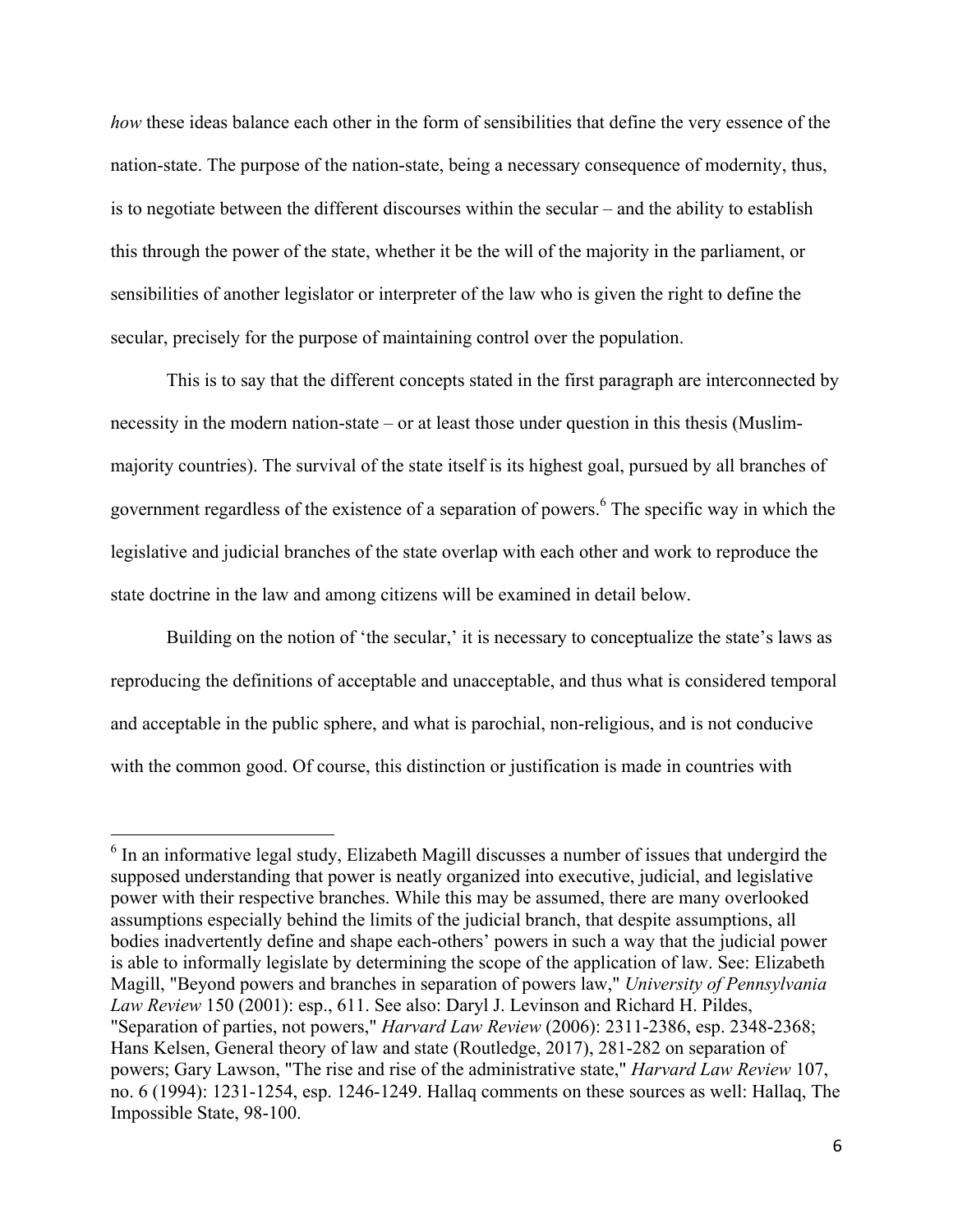constitutionally entrenched human rights and the relevant bodies to guarantee them. This is true regardless of whether or not we view them genuine applications of liberal human rights, for the reason that balancing minority human rights with the collective good, for instance, is a task of all judiciaries regardless of its specific historical origin. That being said, the specific historical origin and particular values that embody the state and its population play a role in both legislation and interpretation of the law, while our sensibilities may determine them either as reasonable (e.g., banning *sharī'ah* family arbitration in courts) or unreasonable (e.g., France's ban on the face veil, or Switzerland's banning of minarets). It is precisely this interplay between the legislature, the courts, the state ideology, and their ability to *determine* the place of religion in the public sphere, that is the concern of Maududi and at the core of his critique of the nation-state. This will all be detailed in due course.

#### **1.2. Connecting the Dots: The Malaise of the Nation-State, 1800-1990**

The question of how to incorporate minorities into the centralizing, homogenizing, nation state is not new in western political thought, finding its roots in John Locke's *Letter on Toleration*. One development of ideological importance is various thinkers' answers during the formation and theorization of the nation-state during the 1800s, where the 'Jewish Question' was a concern of several political theorists. One of these thinkers was Bruno Bauer, who emphasized the need for a secularization – that is, as in 'absence of religion' – in the nation state, especially concerning that which affected the public domain, which he theorized would remove the need for a Jewish political consciousness that long opposed the state because of its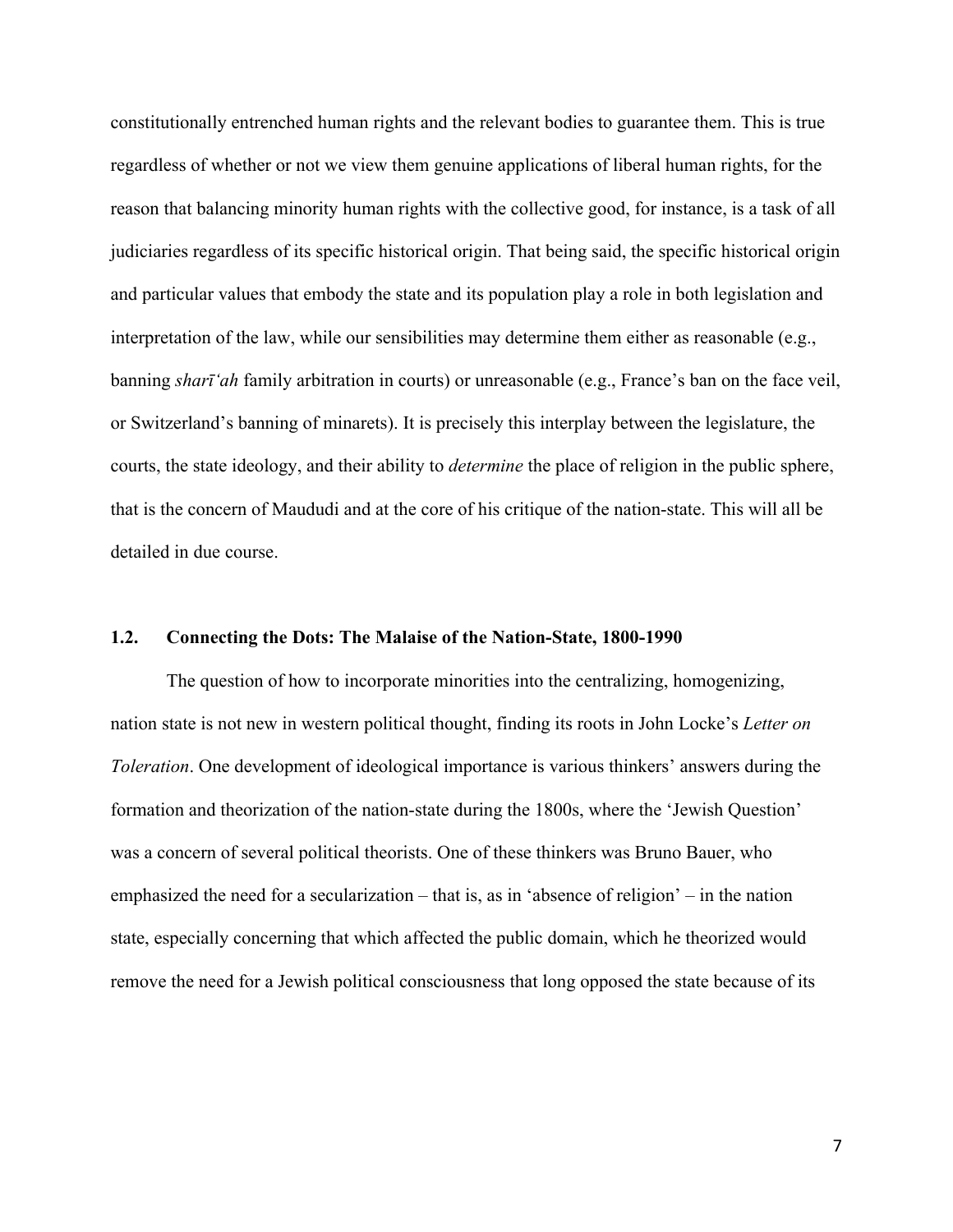Christian foundations. <sup>7</sup> This conception of minorities was not uncommon and in fact existed throughout the liberal world. A helpful example is Canada, where religious and linguistic difference was viewed as a threat to the health of the liberal society itself, and thus required forced assimilation of the French Catholic minority to instill the spirit of cooperation among members of society (as proposed by Lord Durham in his infamous *Report on the Affairs of British North America*).8 In that spirit, it was Karl Marx who critiqued his contemporary Bauer on the basis that reducing the public display of religion does not cleanse civil society of religious practice, but rather that true public order of a society can only be achieved when religion in its entirety is removed from society – which he believed was a necessary outcome of eliminating the material imbalances perpetuated by the religious institutions.<sup>9</sup>

While the problem of the nation-state has been expounded upon by various critical theorists especially in the field of radical and post-modern critique (discussed below), the problem of homogenization and the problematic reality of difference between the 'minority and majority' who form "the people" in any nation-state remains a topic of concern among neo-Kantian political theorists, the first among them to detail in specifics being Hannah Arendt (d. 1975). Arendt in numerous works studied and identified the factors that make up and contribute to the nation-state's centralizing and homogenizing tendencies, each with their own

 <sup>7</sup> See: Saba Mahmood, *Religious difference in <sup>a</sup> secular age: <sup>A</sup> minority report* (Princeton University Press, 2015), 13-14; Karl Marx, "On the Jewish Question," in R Tucker (ed.), *The Marx-Engels Reader* (New York: Norton & Company).

<sup>8</sup> John Lambton (Lord Durham), "Report on the Affairs of British North America," in Craig, G. M., Ajzenstat, J., and Laforest, G., *Lord Durham's Report: Text Abridged by Gerald M. Craig* (Kingston, ON: McGill-Queen's University Press, 2006).

 $9^9$  Marx, "On the Jewish Question" : "This secular opposition, to which the Jewish question reduces itself—the relation between the political state and its presuppositions, whether the latter are material elements such as private property, etc., or spiritual elements such as culture or religion, the conflict between the general interest and private interest, the schism between the political state and civil society—these profane contradictions, Bauer leaves intact, while he directs his polemic against their religious expression," 33.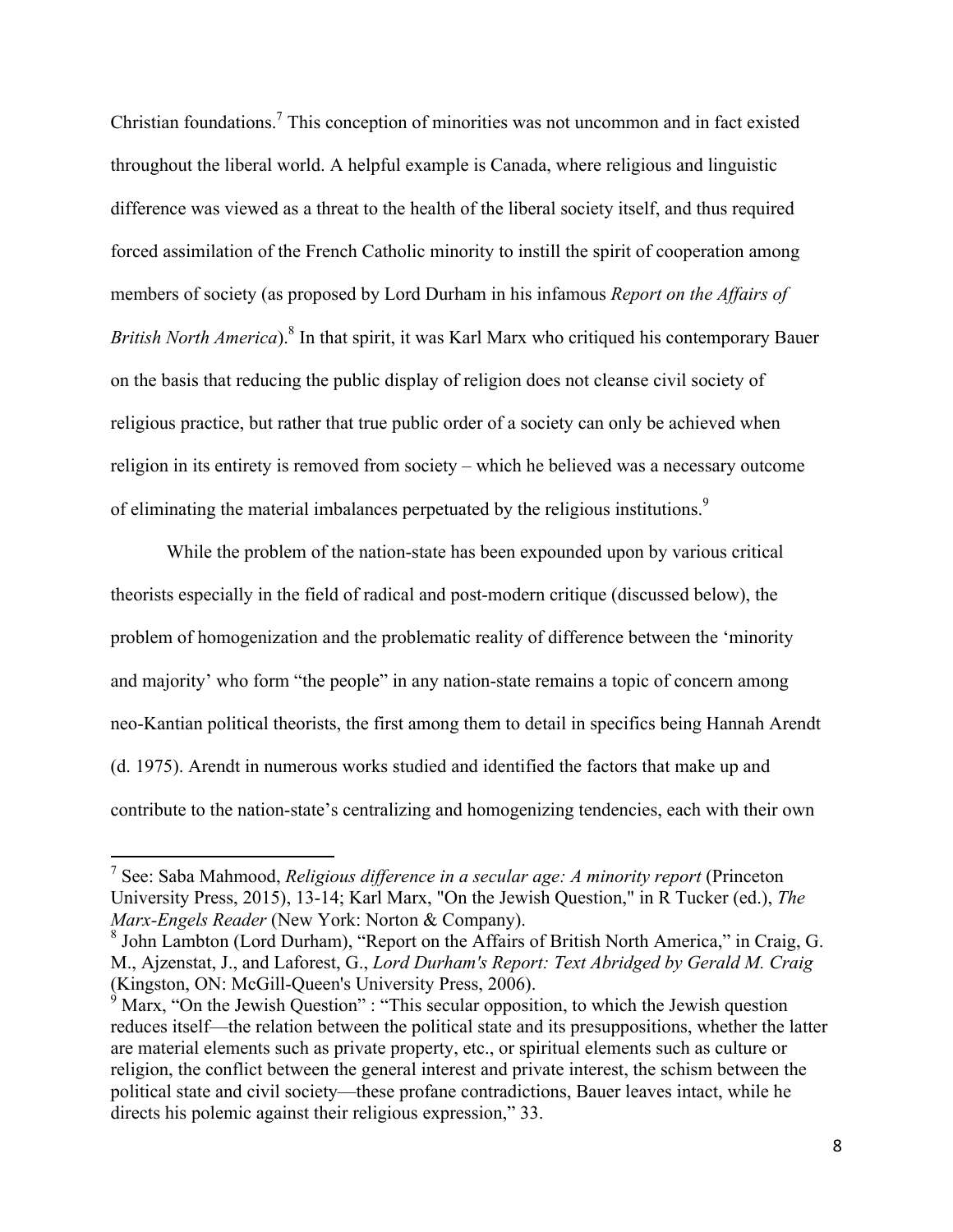history that happened to converge in the mid-20<sup>th</sup> century. In the *Origins of Totalitarianism*, Arendt identifies the focal point of the role of the nation-state in guaranteeing human rights. One of the causes, as well as effects of the minority-majority reality that existed from the ancient Greek city-states is their "insist[ence] on ethnic homogeneity," resulting from their "hope to eliminate as far as possible those natural and always present differences and differentiations which by themselves arouse dumb hatred, mistrust, and discrimination."<sup>10</sup> These of course are shaped by the worldviews, "sciences, monotheisms, nationalisms...[which] shape societies of individuals who are essentially all the same."<sup>11</sup> Debarbieux identifies Arendt's diagnosis of the nation-state as starting in the creation of the nation and notion of citizenship and collective belonging under a national will and association with territory as drivers of these relations.<sup>12</sup> In the post-colonial Muslim context, it is evident that many of these factors are absent or are changed in a way that alters the identity of citizens and attitude of the government to minorities – let alone to the question of implementing divine will – all of such questions which will be addressed in the next chapter, where I argue that despite these differences, it is possible to classify Pakistan (and many Muslim countries) as nation-states and have succumbed to the dilemma of incorporating minorities, and the dichotomy between faith and secular power.

<sup>&</sup>lt;sup>10</sup> Hannah Arendt, *The origins of totalitarianism* (Boston, M.A.: Houghton Mifflin Harcourt, 1973), 301.

<sup>&</sup>lt;sup>11</sup> Bernard Debarbieux, "Hannah Arendt's spatial thinking: an introduction," *Territory, Politics, Governance* 5, no. 4 (2017): 261.

 $12$  Ibid, 261-3. There are many causes and ideological bends that exasperate and allow for toleration between members of different (imagined) societies, many of which apply only in the European context, including association with territory ('soil' of 'blood and soil'), imperialism and racism, all of which developed over a period of colonial history and inter-nation conflict specific to Arendt's own study of totalitarianism.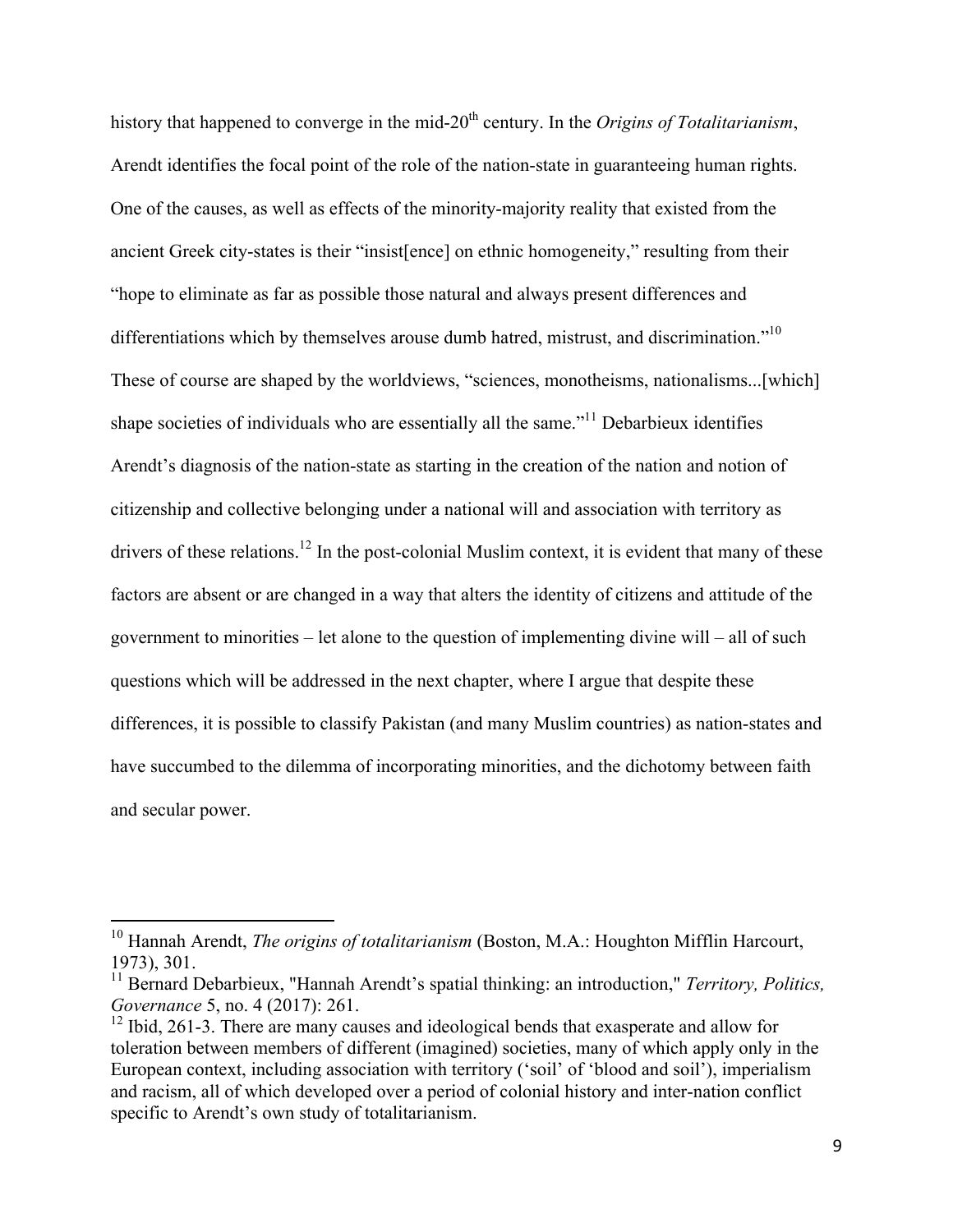In any case, in the current political context, it is important to note that the different conceptions of addressing the problem of minorities within the nation-state<sup>13</sup> differ greatly in their acceptance of liberal tenets of governance in terms of permitting religious practice in the public sphere. Hence, today we have countries such as France whose legislators (supposedly representing the public sentiment) feel impelled to regulate the display of religion in the public sphere in order to maintain the public order, while others have shifted towards a model of accepting difference under a 'weaker' understanding of a social contract. Regardless of the level of toleration and the desire to avoid those very parochial principles like race, nation, and language as defining aspects of any healthy polity (liberal or not), there must nonetheless be fundamental principles that serve as the bedrock for societal organization (be it legislation, the public sphere, etc.). In the words of Charles Taylor concerning the Muslim backlash to Salman Rushdie affair in the late 1980s:

"In these circumstances, there is something awkward about replying simply, 'This is how we do things here.' This simply must be made in cases like the Rushdie controversy, where 'how we do things' covers issues such as the right to life and to freedom of speech. The awkwardness arises from the fact that there are substantial numbers of people who are citizens and also belong to the culture that calls into question our philosophical boundaries. The challenge is to deal with their sense of marginalization without compromising our basic political principles."<sup>14</sup>

<sup>&</sup>lt;sup>13</sup> This ranges from modern scholars of liberalism like Charles Taylor and Will Kymlicka to Carl Schmitt at the other extreme (and Rawls and Habermas somewhere in between), and is far too deep a subject to address in this thesis.<br><sup>14</sup> Charles Taylor, "The Politics of Recognition" in A. Gutmann (Ed.), *Multiculturalism* 

<sup>(</sup>Princeton: Princeton University Press, 1994), 63.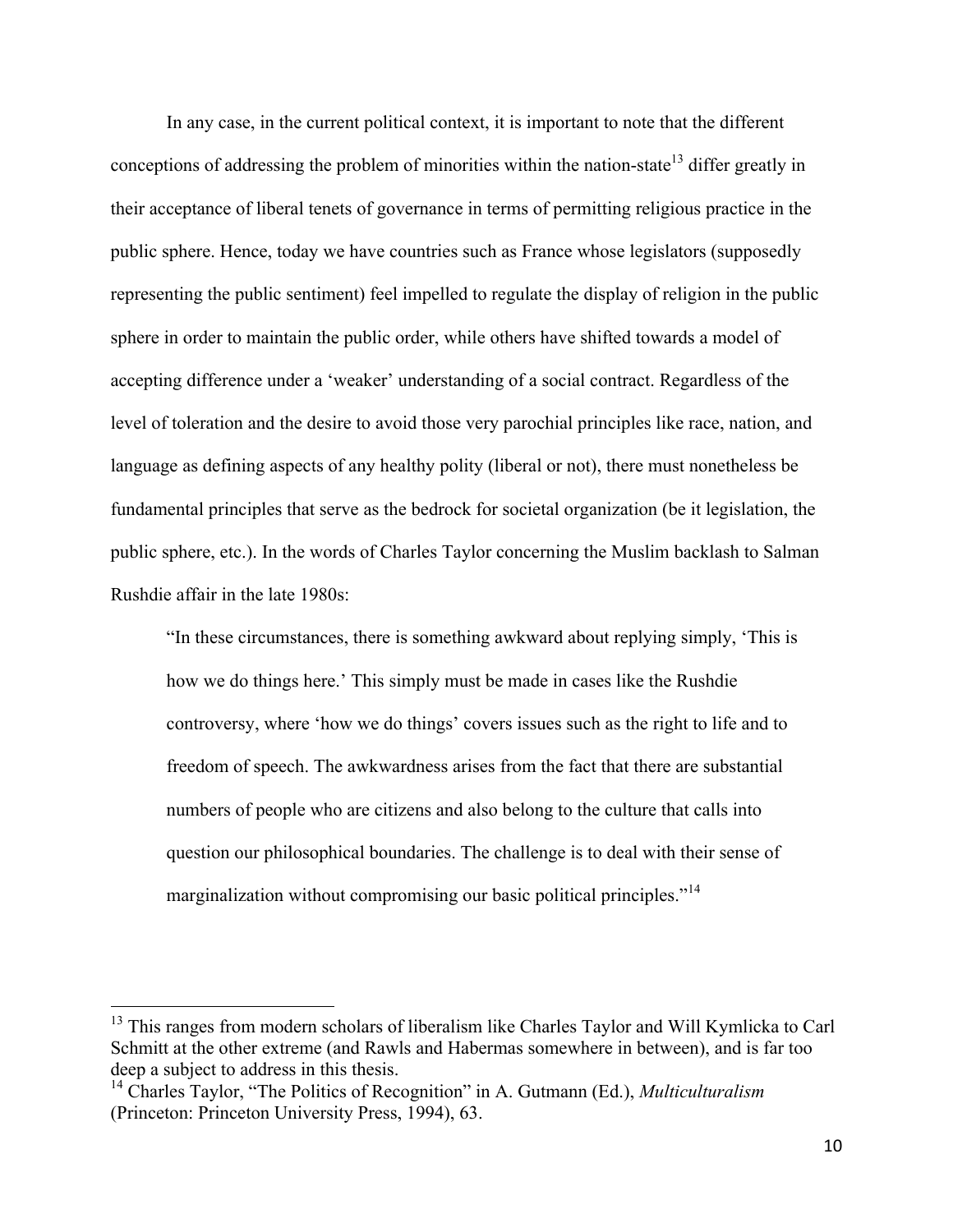That any given political society *must* have certain values it requires its constituents to hold – and must necessarily apply equally to all citizens within its borders – is a fundamental problem for the nation-state because it not only needs to rely upon them remaining in agreement with those principles (beyond parochial characteristics of the society outside their control), but the establishment of the social contract itself includes those who did not freely consent to its creation, thus paving the way for strained majority-minority relations in the modern nation-state. This is a fundamentally important point to understand for the argument of this thesis, and has been perpetuated and extended in both European and post-colonial, Muslim-majority nation-states. Of course, I do not intend in this section to provide a critique of the nation-state or the various attempts to salvage the majority-minority rift, but rather to point out the existence of this problem to begin with. I will now show how this is a problem which specifically concerns the judicial branch of the state and its ability to interpret rights in a way that legislates using the justification of public order. That there is a necessary reflection of majoritarian values – even if not reflected through actual tyranny of the majority (in a legislative body for example) – in the government, and that these values necessitate and maintain the dominance of the nation-state over its citizens is important to understand, and builds on the brief problematic defined in Section 1.1 – which is that the government, in both legislative and judicial branches, in effect act to reinforce each other through the reflection of a dominant state ideology. For this thesis, it is the way in which legislation and judicial decisions effect the practice and regulation of religion.<sup>15</sup>

<sup>&</sup>lt;sup>15</sup> Building on the theory established in the above study, Hallaq quotes the Lord Chief Justice of England, "Needless to say, within the generally—and necessarily—conservative nature of the legal profession, judges routinely uphold the interests of the state, the highest end of all. There is no modern judiciary that operates outside of the state's legal or political parameters, sanctioning this loyalty upon itself as well as upon the citizen, whose 'highest duty is to the state.'" See: Hallaq, *The Impossible State*, 335, citing Ralph Miliband*, The State in Capitalist Society* (New York: Basic Books, 1969), 142.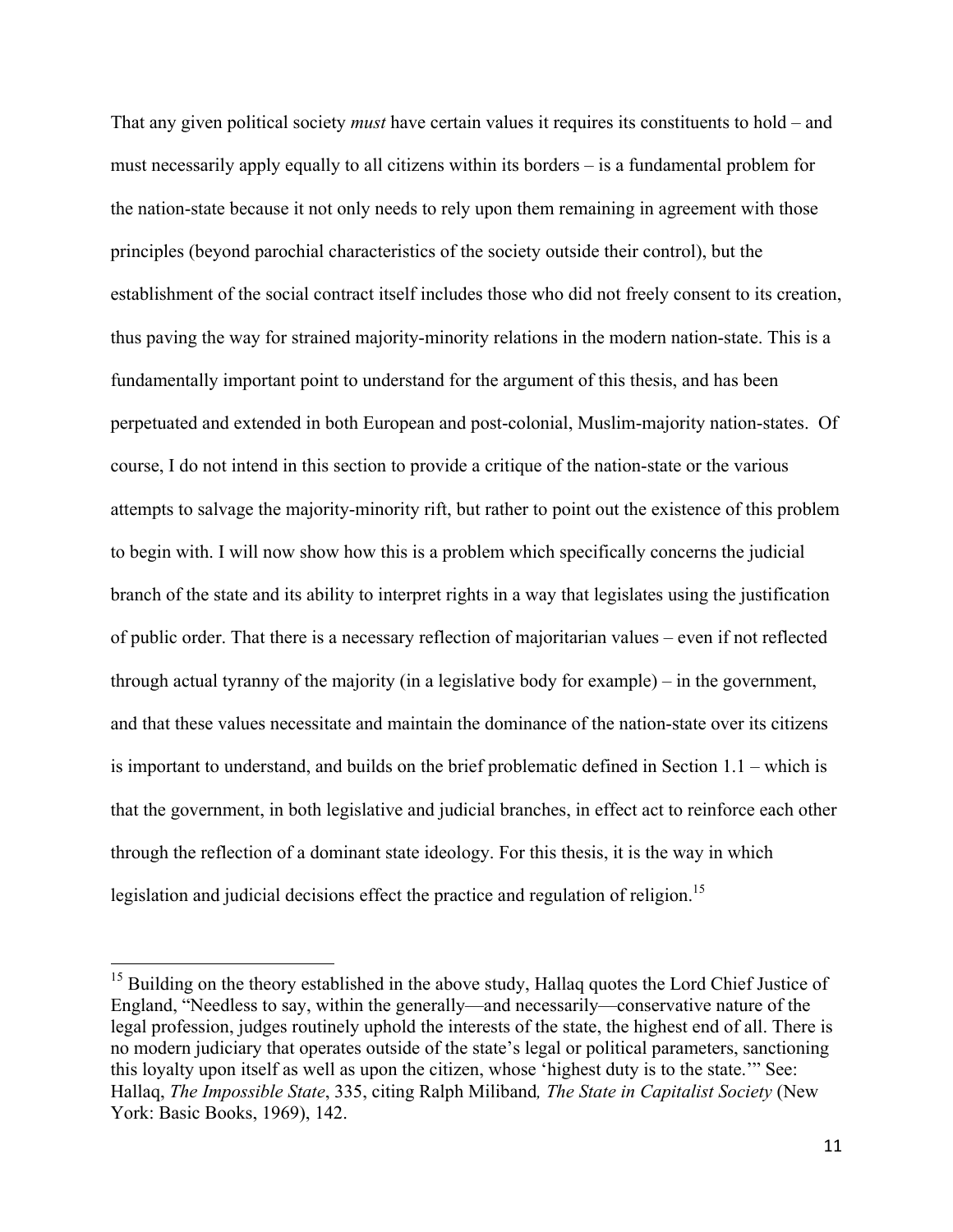Let us consider Mayanthi Fernando's study of a section of the Muslim minority population in France, whom she terms "Muslim French". <sup>16</sup> The study examines the lives of Muslim men and women struggling with practicing fundamental aspects of their religion in the face of an unaccepting and intolerant majoritarian culture. She documents many examples of women, for example, who struggle on a daily basis to convince those around them that their right to religious practice in the form of wearing a headscarf—which is illegal in schools—is worth defending. Beyond the struggle of cultural intolerance at the popular level, however, is the fact that the state's courts permit themselves to decide what genuine religious practice *is*. In the words of Fernando on the banning of headscarves:

"The ban was therefore envisioned not as a restriction on veiled women's conscience, but rather as a limitation on their right to manifest that conscience. Although Muslim girls and other religious students would no longer be able to express their beliefs in certain ways as a result of the law, proponents of the ban argued that they would nonetheless remain free to believe whatever they wanted to believe, exercising their right to conscience … Significantly, then, proponents of the law did not contend that religious liberties must sometimes be curtailed in the name of public order; rather, they did not see the ban on headscarves and other religious signs as an attack on religious liberty at all."<sup>17</sup>

In the case of women wearing the headscarf, it is precisely the Christian understanding of religious practice  $-$  i.e., as being confined to the doors of the private sphere – that provided the

 <sup>16</sup> Mayanthi L. Fernando, *The republic unsettled: Muslim French and the contradictions of secularism* (Duke University Press, 2014).

<sup>&</sup>lt;sup>17</sup> Ibid, 165.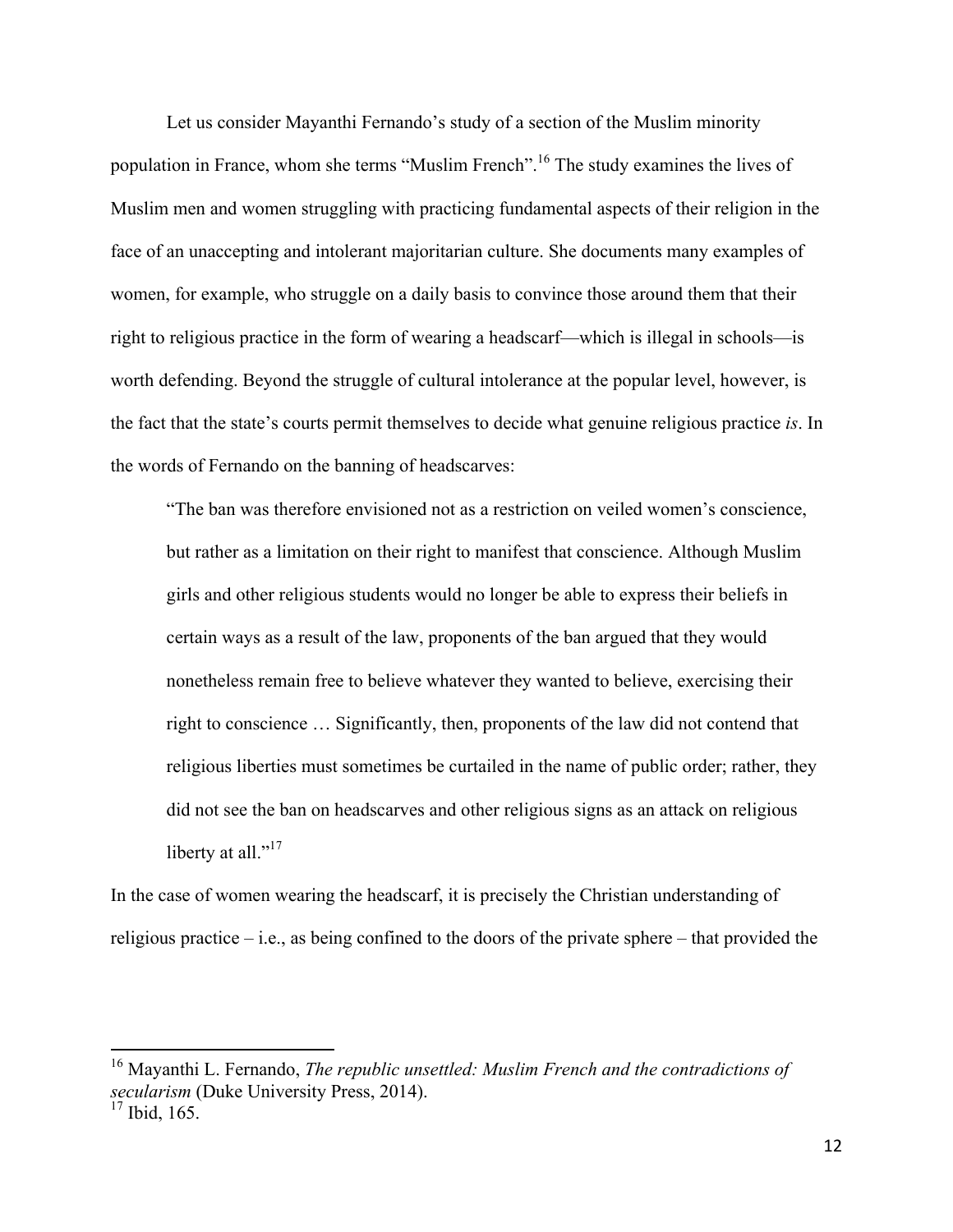impetus for such laws.<sup>18</sup> This form of exclusion is made possible specifically as a result of the courts' authority to determine that the headscarf itself did not constitute a part of Islam as a religion, and thus did not impede on the universal freedom to practice one's religion.

The second way in which this is possible is noted by Saba Mahmood and Hussein Agrama in their separate studies of the Egyptian judicial system;<sup>19</sup> the concept of public order, or the fact that the state is able to curtail individual liberties for the purpose of maintaining public order, is used in the regulation of all religious practitioners, ranging from Muslims to Christians and Bahais. Mahmood, for example, argued that the Egyptian Supreme Court's decision in 2006 to permit remarriage to divorced Coptic Christians, ensuring equality with the Muslim population, also undermined the legal authority of the Coptic Church over religious matters which affect its own community – something also historically endorsed by the state. The state is required to decide between, on the one hand, the state's guaranteed 'universal' equality and freedom of association (including marriage), and the state's recognition of the Coptic Church's state-given authority (since 1938) to refuse remarriage of members of the Coptic Christian community in Egypt. $^{20}$ 

Agrama went so far as to see the matter of minorities and judicial exceptions to the rule as applied to the majority a case of the state's exercise of "sovereign exception", borrowing the concept from Giorgio Agamben. That is, the problem is not that people do not have state-

<sup>&</sup>lt;sup>18</sup> Fernando argues that this doctrine of laïcité, which is informed by post-French Revolution thought behind the role of religion in society, also comes from the European Protestant understanding that religious practice is confined to the home and private religious associations, and does not concern itself with governance, as is the case in Christianity. Fernando, *The Republic Unsettled*, 165.

<sup>19</sup> Saba Mahmood, *Religious difference in a secular age: A minority report* (Princeton University Press, 2015), 15-20; Hussein Ali Agrama, *Questioning secularism: Islam, sovereignty, and the rule of law in modern Egypt* (University of Chicago Press, 2012), 42-52.

<sup>20</sup> Mahmood, *Religious Difference in a Secular Age*, 123-129.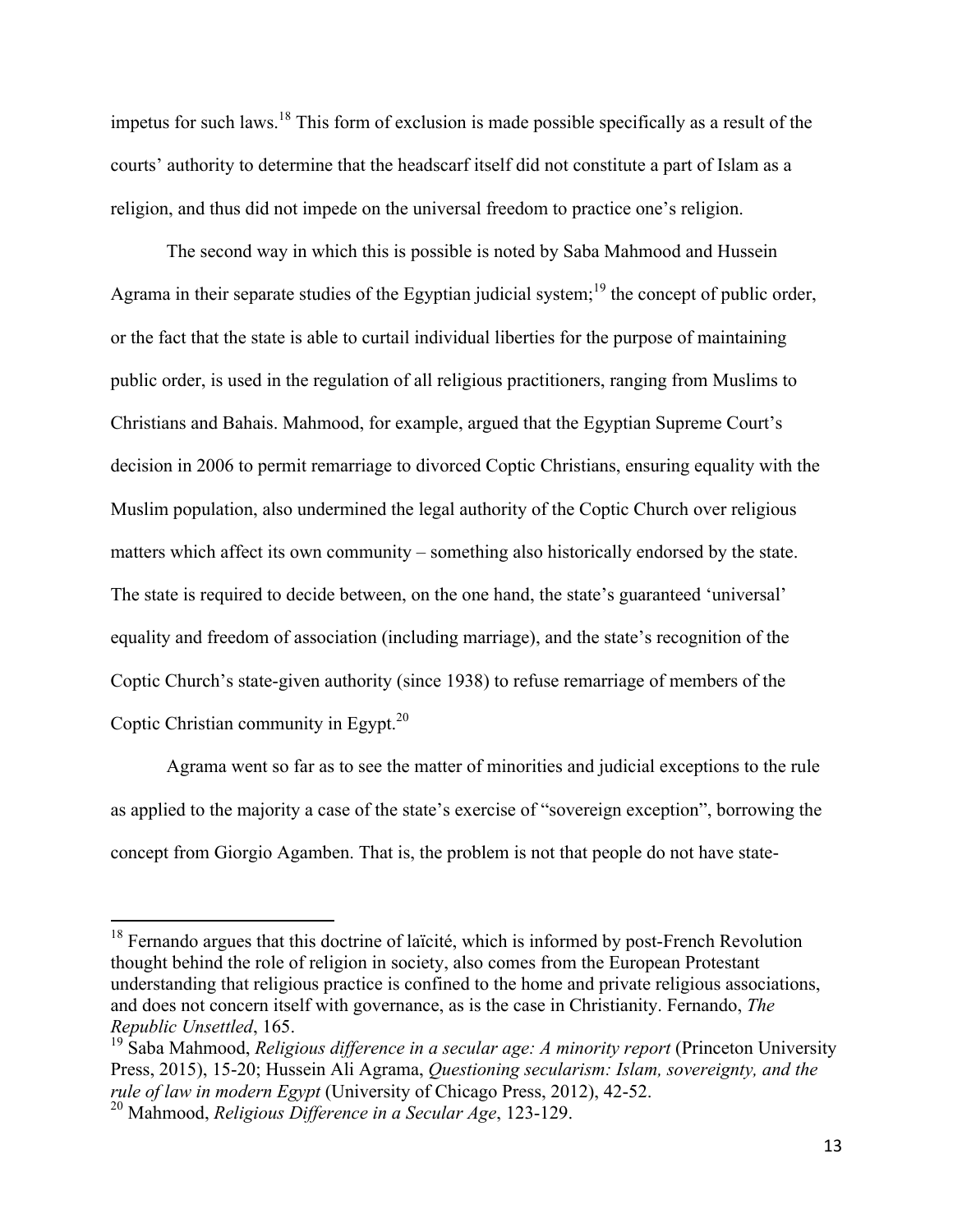guaranteed human rights, but that the state apparatus, functioning as a regulator and enforcer of majoritarian values, uses the judicial power of the state to assert its sovereignty through the interpretation of law. In the process, when it comes to ways of life like Islam that do not conform to the majority's sensibilities, because it is "unlike Christianity, it must be made analogous; it must be translated and transformed into a bona fide religion so that it can be recognized and included."<sup>21</sup> The same is true for minorities in Muslim countries, including the Ahmadi community in Pakistan discussed in the next chapter.

 <sup>21</sup> Fernando, *The republic unsettled*, 133.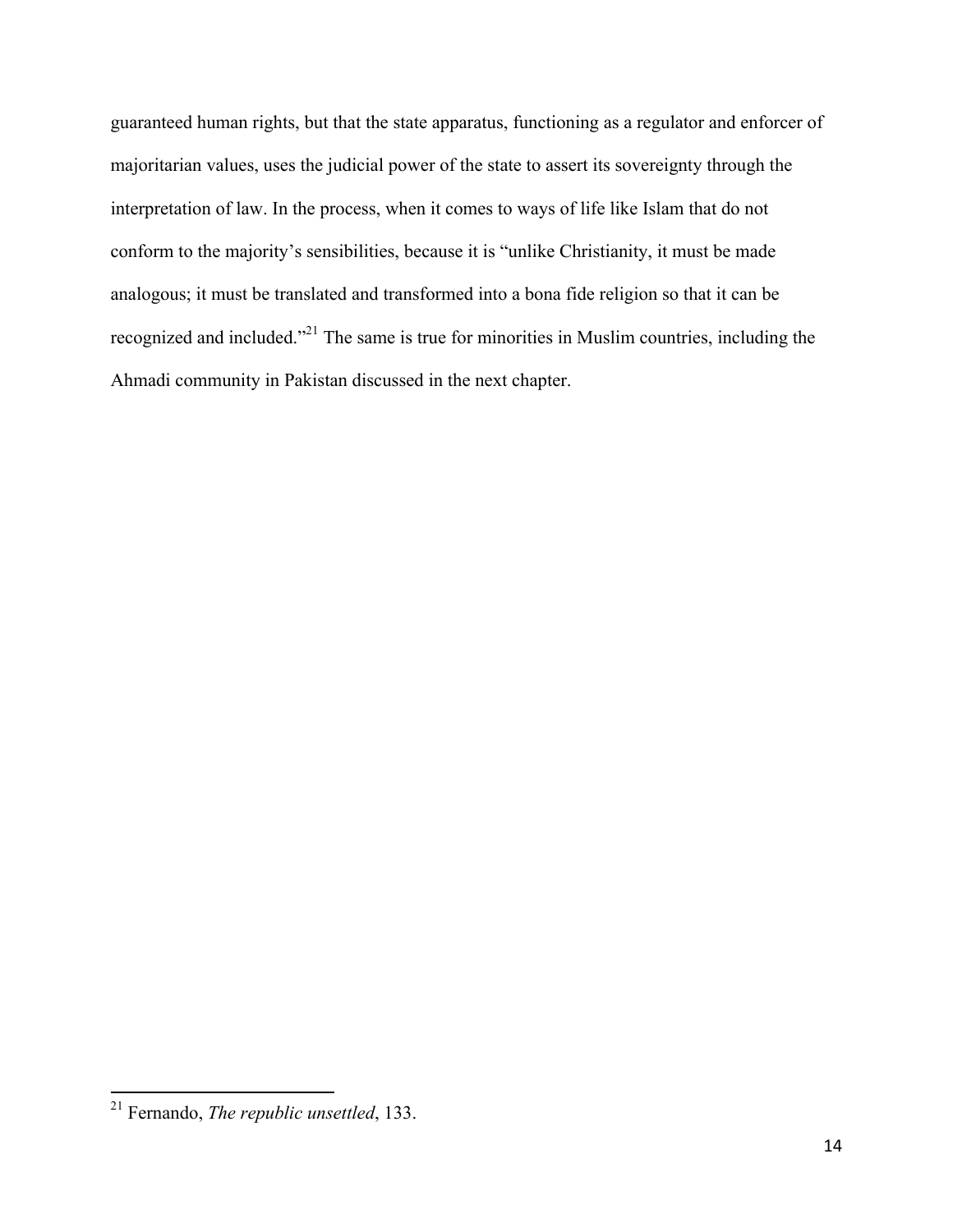#### **Chapter 2: The Legal System in Muslim-Majority States**

#### **2.1. Analysis of Muslim-Majority States in the Post-Colonial Context**

I hope to have identified the problem of the majority-minority tension as a problem of the nation-state. I will now direct this paper towards understanding how this system of legislation and legal interpretation was carried over to Muslim-majority states in the  $20<sup>th</sup>$  century.

One of the main qualities of the modern nation-state is its claim of equality under the law, which is perhaps best demonstrated in a state's claim of defending religious freedom through *secular* governance – implying a lack of religious principles enforced in the public sphere, and thus an ability to enforce universal and neutral law equally among all citizens. This claim is contested by a number of theorists who have pointed out the impossibility of 'secular' governance as implying neutrality. In discussing the relations between religion and public, governmental institutions in the state. Talal Asad<sup>22</sup> notes how the concept of a separation between the two "didn't even exist prior to the nineteenth century," and argues that "'the secular' should not be thought of as the space which real human life gradually emancipates itself from the controlling power of 'religion' and thus achieves the latter's relocation<sup>"23</sup> because the advancement of religion in the public sphere itself is a product of a premodern secular environment. As such, using secularism as a 'replacement' to religion at best replaces the false hopes and unworldliness of religion with a new conception of an 'imagined community' and national history, otherwise known as nationalism,  $24$  which I would suggest entails the

 <sup>22</sup> Talal Asad, "Secularism, Nation-State, Religion," in *Formations of the Secular: Christianity, Islam, Modernity* (Stanford: Stanford University Press, 2003), 181-204.

 $^{23}$  Ibid, 191.

 $24$  Ibid, 191-194.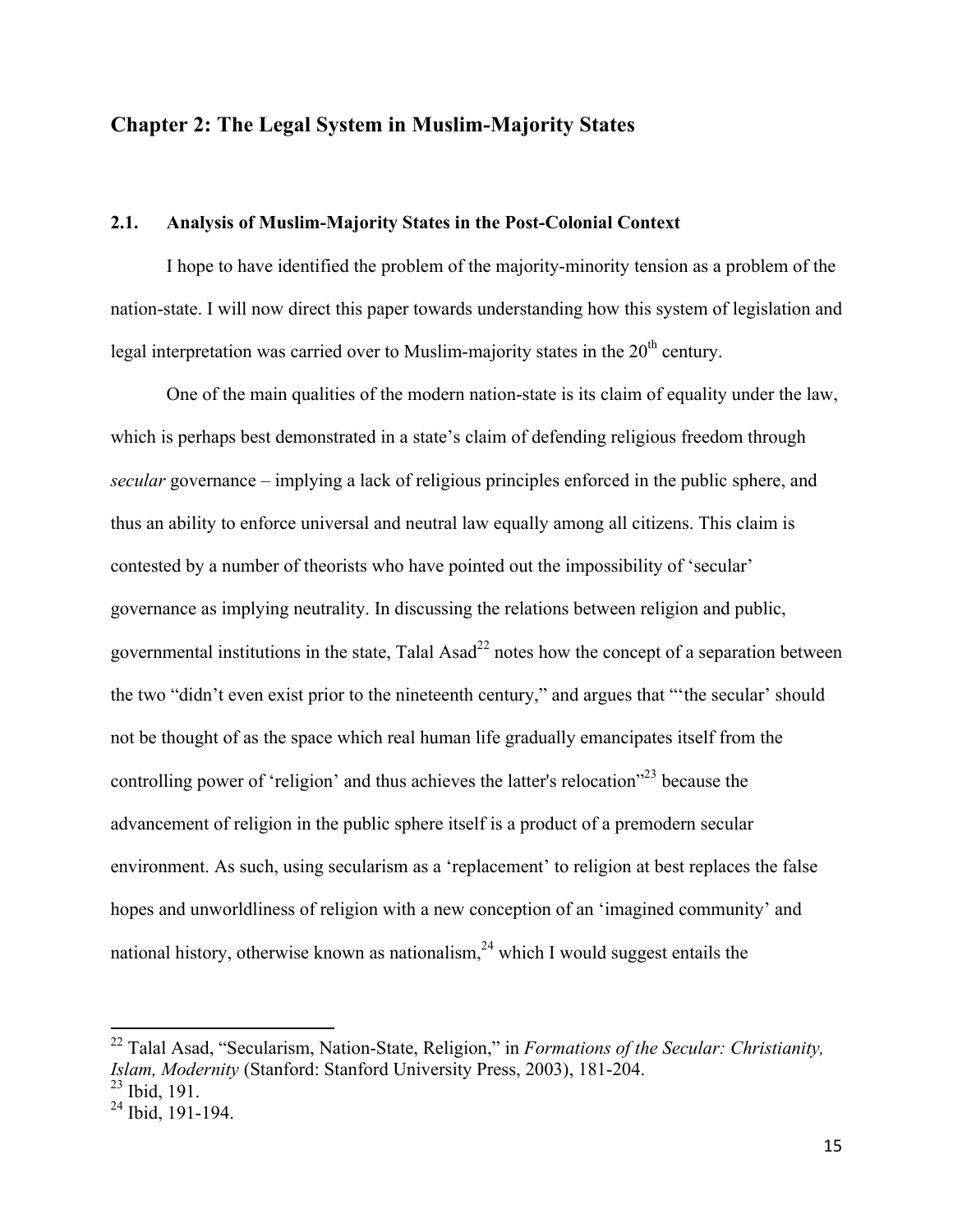incorporation particularistic or parochial conceptions based on religion, race, gender, and so on. Wael Hallaq, who I will engage with in the Chapter 3 and 4 of the thesis, summarizes the contention as such: "The Enlightenment theory of progress shapes not only history, but also, as we intimated, the very structures of modern language, a language that in turn not only reflects the weltanschauung [worldview] of the domination of nature and man but also constitutes and conveys domination itself. $25$  If, however, secularism is not the removal of religion in the public sphere (especially in law-making), what is it? This is key to understanding the plight of minority populations in Muslim states which for the longest time have been curtailed by the state's mechanisms for legislating and interpreting law.

Let us consider a number of such states; say, Egypt, Turkey, and Sudan. Many political commentators would have it that these countries have failed to fully include religious minorities due to their 'lack of democratization' and the perhaps the reinvigoration of Islam in the public sphere. Thus, the concern is *not* a result of those states' secular laws and institutions – which are deemed neutral and universal, but of fundamentalists or Islamists who have hijacked these secular institutions to oppress minorities. This line of thinking is perhaps best demonstrated by Bassam Tibi regarding the rise of the Justice and Development Party in Turkey, which he claims that Turkey is in fact under Islamist autocratic rule posing under the guise of democracy by participating and using Turkey's secular institutions.<sup>26</sup>

Yet, once one examines the substance of these vague references to secularism and neutrality, it becomes possible to observe that but these 'secular' institutions of the nation-state do not really uphold and perpetuate universal values devoid of particularistic judgements, but

 <sup>25</sup> Wael Hallaq, *The impossible state: Islam, politics, and modernity's moral predicament* (Columbia University Press, 2012), 17.

 $^{26}$  Baran, "Turkey Divided"; Tibi, "Islamism and Democracy".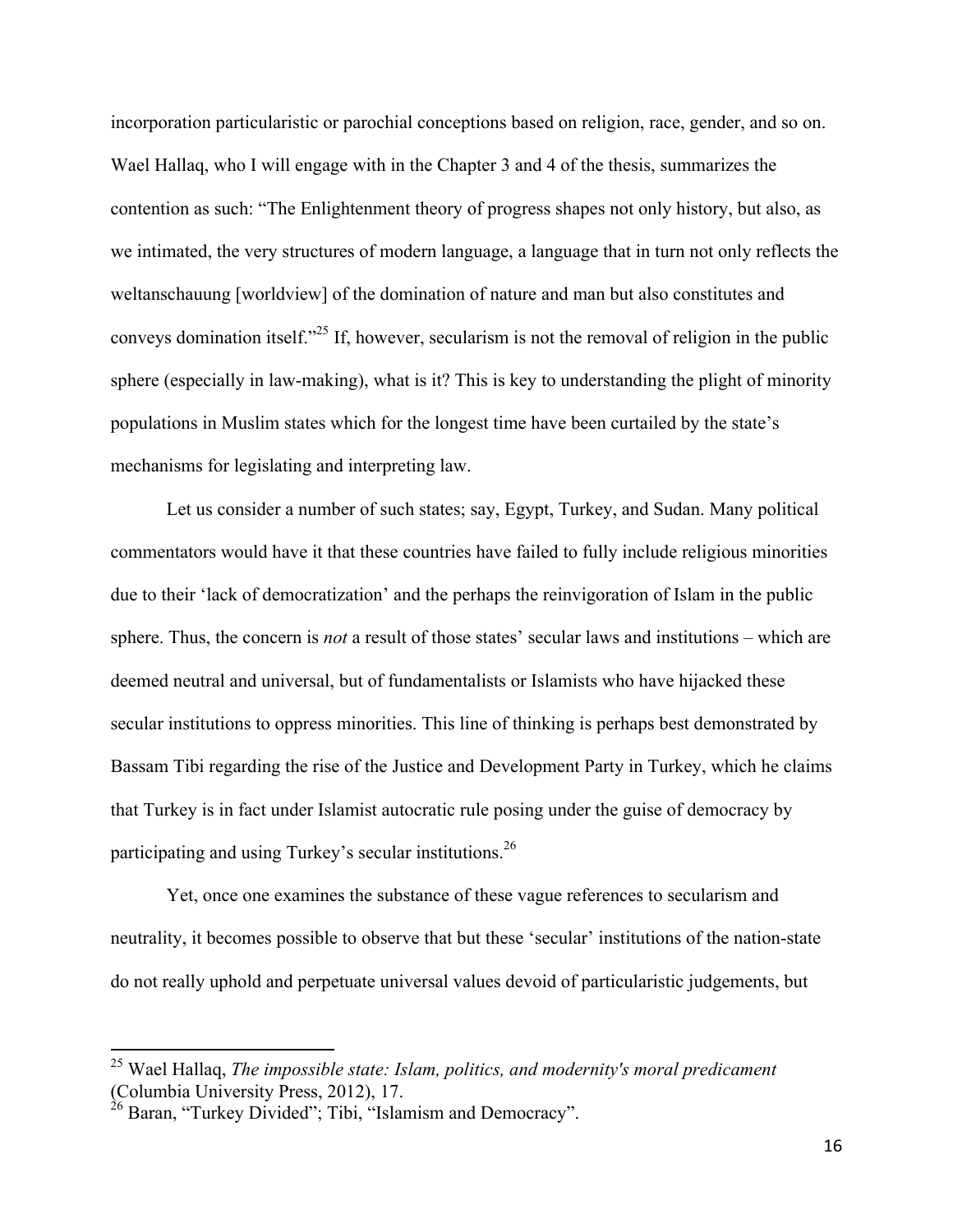rather, that any modern state institution – whether through the legislation or interpretation of law – must necessarily apply certain concepts such as freedoms, rights, and distribution, through the lens of the mainstream narrative perpetuated in that given nation-state.

Turkey is a case in point. In her study of laïcité in Turkey, Esra Özyürek argues that the Turkish treatment and silent discrimination against the Christian Turkish minority serves as an example highlighting the historical crisis of secularism in Turkey. She writes, after Quoting Asad and Mahmood, that "[t]he Turkish model came out of a particular history of continuous attempts to centralize the state authority of a crumbling multicultural, multifaith empire where faith groups enjoyed certain independence" because its model of secularism "aims to centralize and regulate the religious beliefs and practices of citizens. $^{27}$ 

Within other Muslim countries, both Hussein Agrama's and Sabah Mahmood's<sup>28</sup> assessments of the role of the Egyptian government in tolerating difference show an uncanny similarity with the way it is managed by the state. For example, Agrama's analysis looks at the case of Abū Zayd, a professor of Theology in the University of Cairo, whose co-workers had his marriage formally dissolved – against his and his wife's wills – due to his supposedly having apostatized from Islam.<sup>29</sup> The co-workers argued in family court – which applies 'religious' law

 $27$  Esra Özyürek, "Christian and Turkish: Secularist Fears of a Converted Nation," in B. Turam (ed.), *Secular State and Religious Society: Two Forces in Play in Turkey* (Berlin: Springer, 2012), 99. On the way that Islam is shaped and used by the state in the present day, as a representation of majoritarian values, to reaffirm and establish its legitimacy in Turkey, İştar Gözaydın's study of the religious ministry in Turkey shows: "devlet Diyanet İşleri Bakanlığı eliyle Türkiye'deki Müslümanlara kendi kurgusu doğrultusunda gibi bir Müslümanlığı benimsetmek bir işlevi yüklenmektedir" ("The Muslim community of Turkey, using the Ministry of Religious Affairs, is enabled to manufacture a specific type of "Muslimness" based on their own conception [of Islam]" [My translation]), and therefore uses the state to condition other Muslims to adhere to the majority of the community: İştar Gözaydın, *Diyanet: Türkiye Cumhuriyeti'nde Dinin Tanzimi* (Religiosity: The Reform of Religion in the Republic of Turkey) (İletişim Yayınları, 2016), 294.

<sup>28</sup> Saba Mahmood, *Religious difference in <sup>a</sup> secular age*; *Agrama, Questioning Secularism*. <sup>29</sup> Agrama, *Questioning Secularism*, 42-68.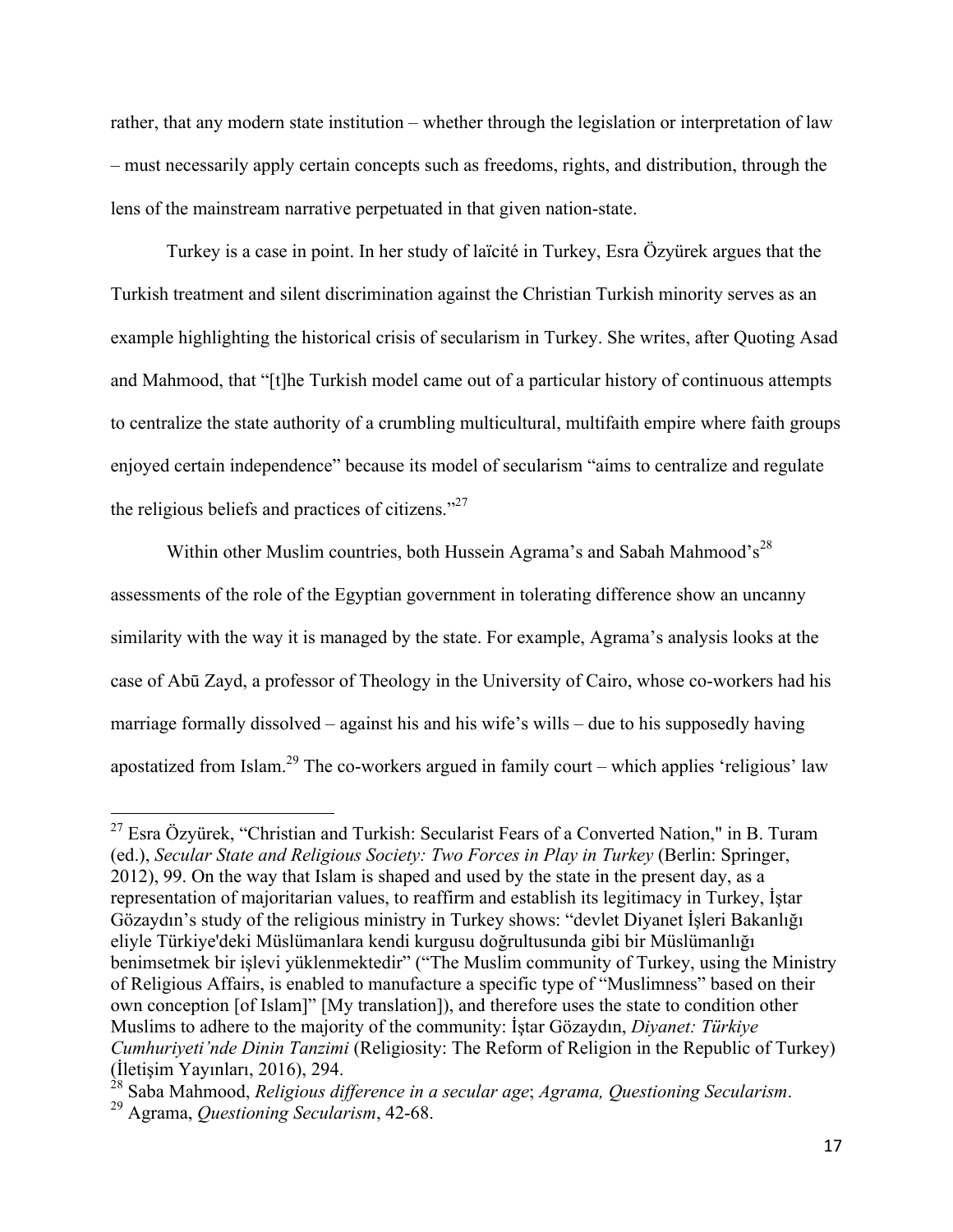according to the religion of that individual – that Abū Zayd could no longer stay married to his wife because he had apostatized from Islam; because Muslim women are not permitted to marry non-Muslim men. However, Agrama points out that it was the courts' decision to protect *public order*, *and not religious principles directly*, that allowed for the *secular* court to uphold its interpretation of *sharī'ah*. It was the secular nation-state's prerogative to protect public order that allowed for the Egyptian court to channel Islamic principles into interpretation of the law. This is the same principle, simply made explicit, that allowed France to determine that the headscarf was not a form of religious expression precisely because it was a threat to the public order: "the protection of public order is the basis for the active principle of secularism, because the public order exhibits an irresolvable tension between formal legal equality and majority sensibility, and because, as an expression of state sovereign power, it has become connected to the concept and practice of national security, through which exceptions to the law are increasingly enacted."<sup>30</sup> The other thing to consider in these cases is that this is permissible precisely because the courts are permitted to decide what falls within the definition of protection religious freedoms. The European Court of Human Rights, which heard the Turkish, and a French and Swiss case, employed the principle that this Muslim form of religious expression cannot be accepted due to its opposition with principles including religious harmony and the maintenance of a 'democratic society.<sup>31</sup> French proponents of the law further needed to argue – which they did successfully –

<sup>&</sup>lt;sup>30</sup> Ibid, 223. This is the same point made by Saba Mahmood, who examined several cases of the manifestation of the 'secular' made by the Egyptian justice system against Coptic and other religious minorities. The question of displaying crosses in public schools in Italy, and of Jehovah's Witnesses preaching in public in Greece – both of which were upheld by the European Court of Human Rights – are more examples of this same phenomenon of the courts defining the religious from the non-religious, often in Christian terms (i.e., based on a division of *forum internum* and *forum externum*). See: Mahmood, *Religious Difference in a Secular Age*, 165-168. <sup>31</sup> The European Court of Human Rights in the Swiss case, Dahlab v. Switzerland, ruled that it "appears difficult to reconcile the wearing of an Islamic headscarf with the message of tolerance,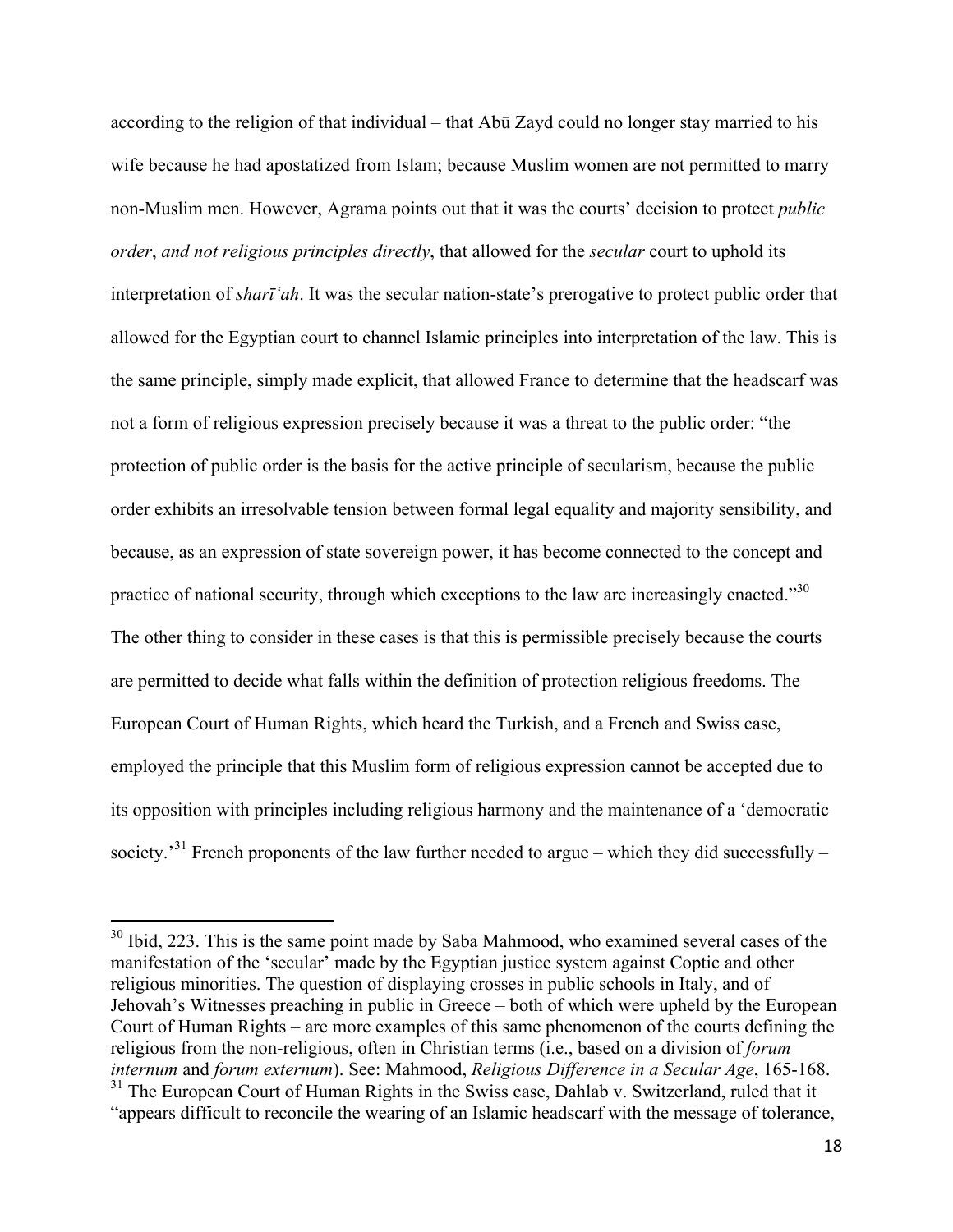that this was not an infringement on freedom of conscience but of expression, because they could supposedly "wear the headscarf 'on the inside,'" thus downplaying the importance of the headscarf to Muslim women's conscience and belief. $32$ 

It is perhaps Wael Hallaq who most effectively shows that the religion-based parochialism of these modern Muslim states is not because of any of its inherent Islamic features, but out of the state's need to assert its sovereignty for its own sake. In his examination of the distribution of powers and responsibilities of governance amongst the legislative, executive, and judiciary powers of secular government, Hallaq argues that "the [Muslim] Community itself neither possesses sovereignty nor does it have—in the sense the modern state has—an autonomous political or legal will"<sup>33</sup> and draws from several political theorists to make his point, although it lies outside the scope of this paper.

The reason why I brought up all of these different conceptions of secularism, modernity, Islam and the nation-state is to pave the road to analyzing Maududi's political thought. So far, through a sort of dialectical method, I have attempted to establish the following point: that the current political institutions of Muslim countries—borrowing from their former colonial masters—create states that essentially *use* or *include* historical Islamic majoritarian principles in order to uphold state sovereignty through a combination of popular sovereignty and judicial power. This may be done through the 'othering' of minorities, defining the borders of the religiously acceptable, as Fernando and Agrama have argued, or educating people as obedient

respect for others, and above all, equality and non-discrimination that all teachers in a democratic society must convey to their pupils" (Ms. Dahlab was a school teacher) in: Ibid, 169.

<sup>&</sup>lt;sup>32</sup> Fernando, The Republic Unsettled, 165.

<sup>33</sup> Hallaq, *The Impossible State*, 49.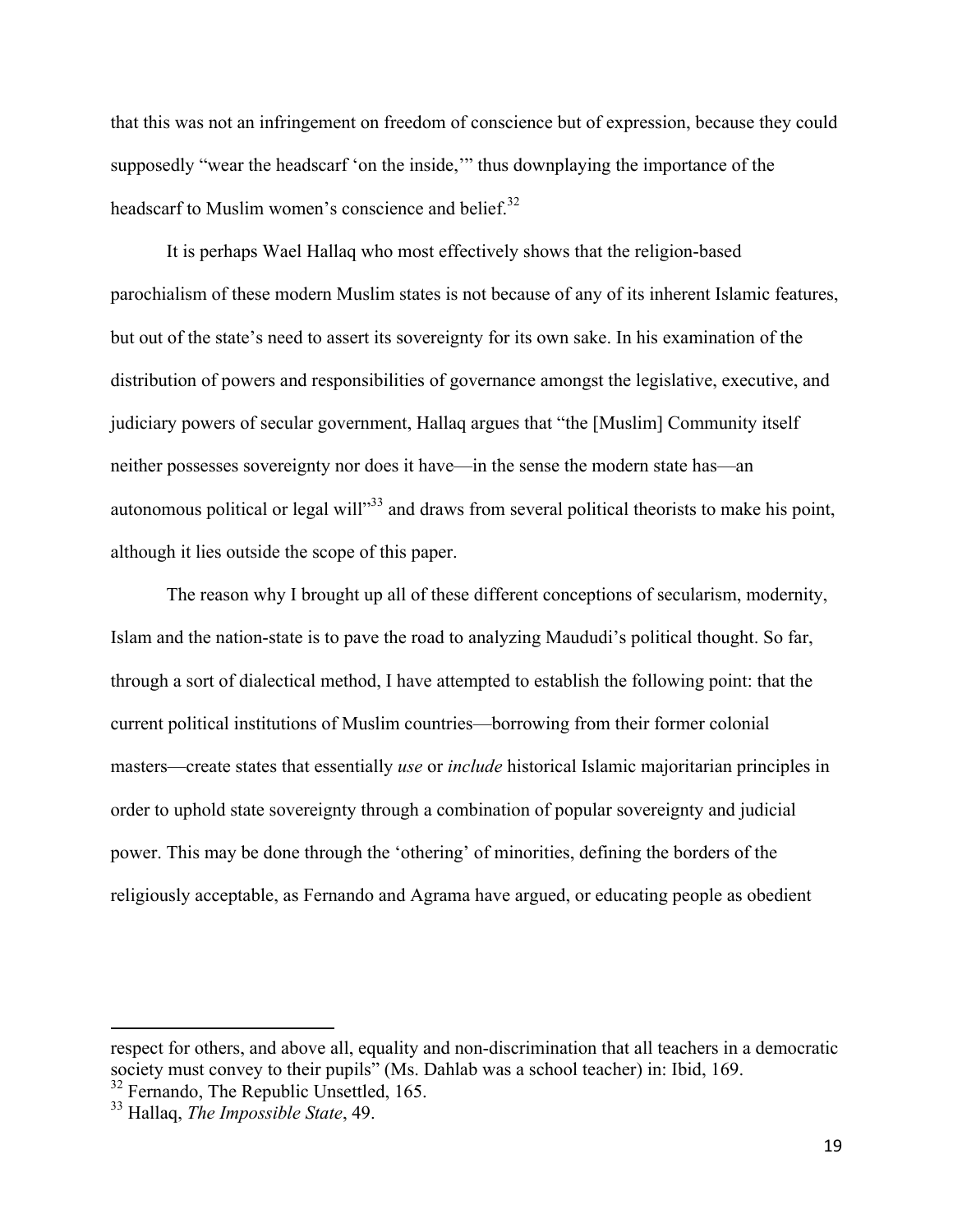citizens to uphold the majoritarian values of the state, as acknowledged by Hallaq, Fernando, and to a certain extent, Noah Salomon in a similar study of Sudan.<sup>34</sup>

#### **2.2. Pakistan and Maududi**

It is now necessary to consider the nascent, post-colonial state of Pakistan that Maududi was writing in and proposing constitutional amendments to – and its fitting with the model of the nation-state along with its associated problems. While it is not possible to give a summary of the its creation and will thus not venture into the subject, I hope to establish a number of principles before comparing it to the previous states.

Firstly, Pakistan, or "The Dominion of Pakistan" became came into being as a Dominion of the United Kingdom as a result of the independence of India in 1947. The first Interim Draft Constitution of Pakistan was written by Constituent Assembly of Pakistan, led by Muhammad Ali Jinnah in that year took the form of a constitutional monarchy whereby the democratically elected Constituent Assembly could draft legislation with the consent of the Governor General,

 $34$  Salomon tells us that the Sudanese state uses its tools of governance to develop a statepopulation relationship that legitimizes the former (even if not existing independent from the latter): "the placement of a knowledge reform project within a bureaucratic structure that citizens came into contact with on an everyday basis, and "the ability to work through the various units of civil society . . . [to] generat[e] the greatest sum of social and cultural consent" (Hallaq 2013: 35) were adopted as opportunities to produce the kind of epistemological enlightenment that only state power could conjure" in Noah Salmon, *For the Love of the Prophet: An Ethnography of Sudan's Islamic State* (Princeton University Press, 2016), 106. On 147-151, we see Salomon use the example of the Al-Kawthar pop-religious radio station as an example of "the regime seem[ing] to recognize the individual in all her capacities, rational and emotive. Its attempt to train the latter toward a higher set of passions is in line with the work of the aesthetic science since its inauguration." While there is a push-back effect and indeed a dialogue between the state and public, the fact remains that it is the secular, colonial-legacy institutions of the modern nation-state used as a framework to negotiate problems like identity, religion, and minority populations.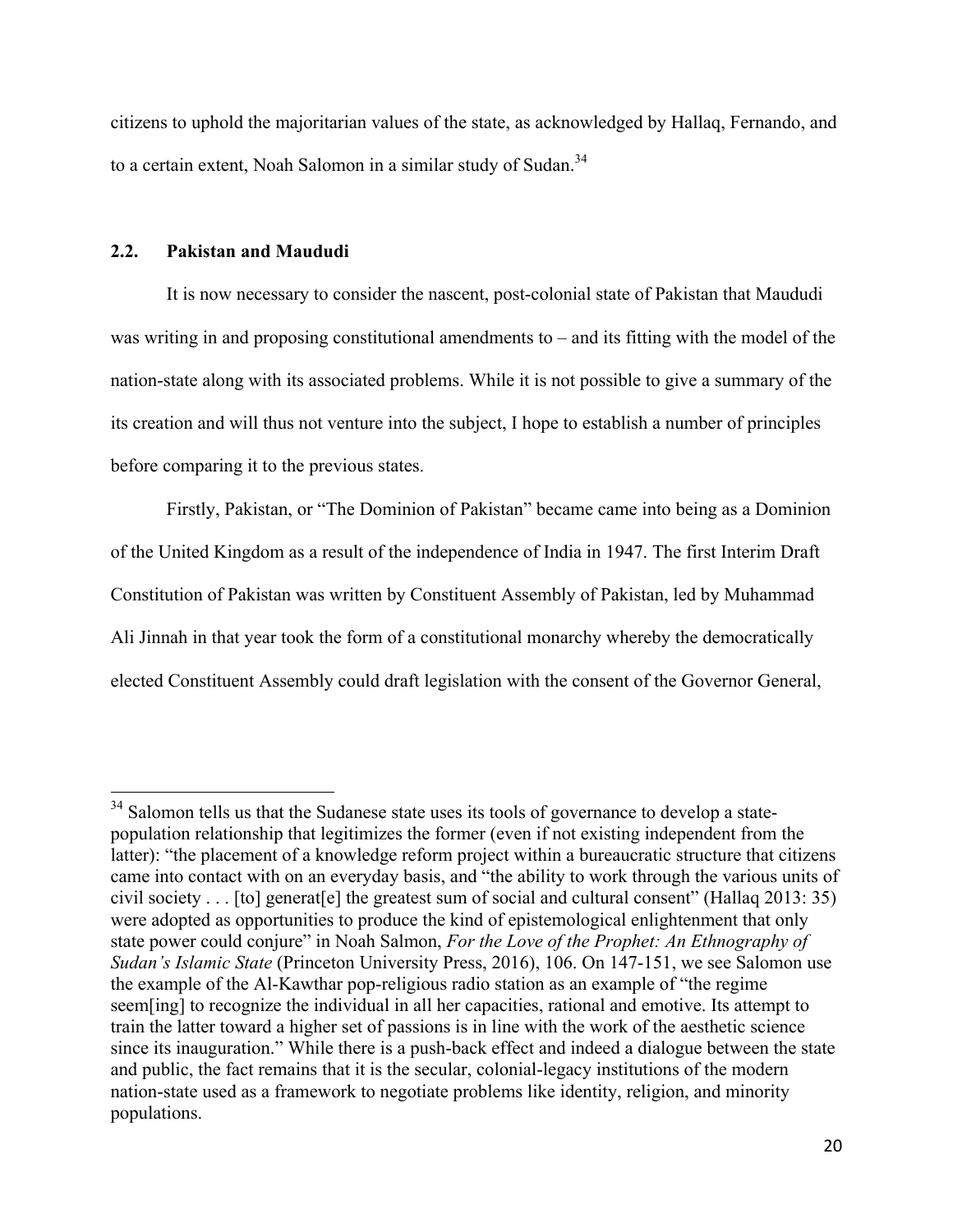who was also endowed with many executive powers.<sup>35</sup> This was changed in the later 1956 constitution drafted by the Constituent Assembly, and while drafted Pakistan as a "democratic State", also was based upon "Islamic principles of social justice", requiring both adherence to "principles of democracy, freedom, equality, tolerance and social justice as enunciated by Islam". $36$ 

Secondly, a number of historical facts during the formation and establishment of the Dominion, and later Republic of Pakistan concern the research question. Firstly, as noted by Newberg, the inability to form the constitution in the forming years all the way to the current day has been fueled by an "absence of consensus or even partial agreement about the terms of dispute," and "is partly attributable to the confusions about responsibility and accountability written into the beginnings of the state,<sup>37</sup> including questions about its Islamic identity, the level to which the *sharī'ah* (i.e., some interpretation of it) would be followed, and the treatment of minority, non-Muslim populations. Newberg documents different hiatuses and conflicts which at times culminated in coup d'états, or the banning of political parties.

An ideal example in this regard, and one that connects it to cases of religious freedom and public order, is the banning of the Jamaat-e-Islami party in 1964 after the permission for the formation of political parties was made in 1962, most likely made in reaction to its religious criticism of the then-leader's "distorting Islamic teachings," "general secular orientation," and

 $35$  This was cause for conflict between the legislative and executive assemblies until the drafting and passing of the 1956 constitution. Paula R. Newberg, *Judging the state: courts and constitutional politics in Pakistan* (Cambridge University Press, 2002), 36-39. <sup>36</sup> Khurram Ali Shafique, "Preamble of the Constitution of 1956", accessed July 30, 2019,

http://pakistanspace.tripod.com/archives/56\_00.htm. <sup>37</sup> Newberg, *Judging the State*, 20. See also: Omar Khalidi, "Maulānā Mawdūdī and Hyderabad," *Islamic Studies* 41, no. 1 (2002): 46-47.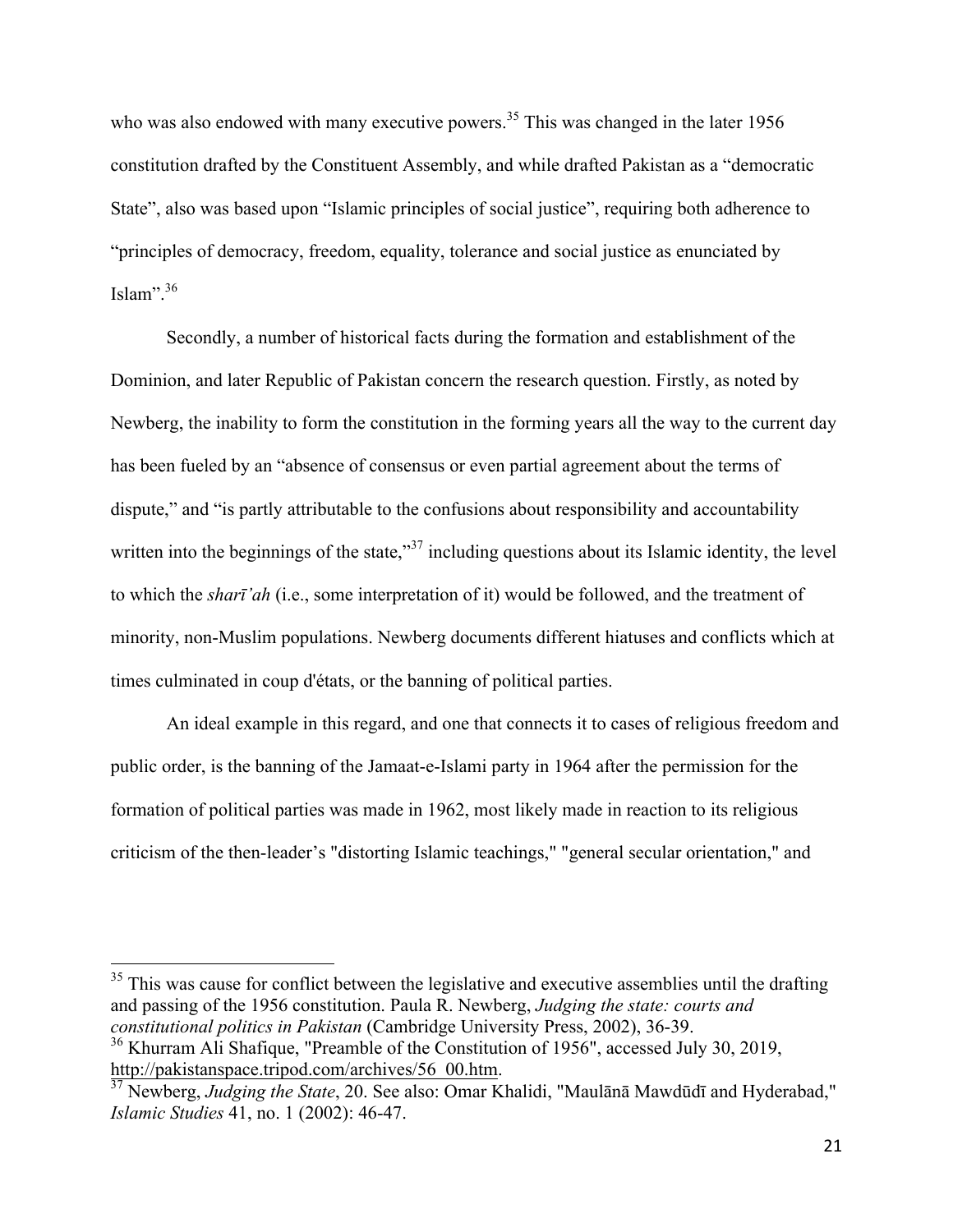"deliberate disregard of Islamic norms and way of life."<sup>38</sup> When taken to the Supreme Court, although the ban was overturned, the government argued that the curbing of Muslim fundamentalism was necessary to preserve the public order. It is hard to miss, once again, the resolving of the conflict between secular power of the nation-state and private interests (e.g., religious worldview).

Conversely, one can consider the case of Maududi's arrest and trial for sedition in 1954 after writing the provocative "The Qadiani Question", an article on the Islamic treatment of the religious Ahmadiyyah minority in Pakistan.<sup>39</sup> In the words of Vali Reza Nasr, the issue of the status of the Ahmadiyyah community "placed Islam squarely at the center of the constitutional debates regarding the nature of the Pakistani state,"<sup>40</sup> and was later recognized in the 1974 constitutional amendment. This exchange, often depicted as a fight between minority freedom and religious fundamentalism and zealotry, has been discussed in a number of studies, is also analyzed by a number of studies which situate the problem as one of Pakistan's national identity. Sadia Saeed in two separate studies analyzed the history of Pakistan's state formation. Saeed argued that in the face of sentiment against the Ahmadi population prior to independence and the 1974 constitutional amendment, the state was in a constant tug-and-war between suppressing the anti-Ahmadi movement and granting them full rights, including serving in public office, to rescinding those freedoms and going so far as to declaring using "Islamic symbols and nomenclature in describing their religion or places of worship, making it a crime punishable by

 <sup>38</sup> Mumtaz Ahmad, "Islamic Fundamentalism in South Asia: The Jamaat-i-Islami and the Tablighi Jamaat" in *Fundamentalisms Observed*, ed. Martin E. Marty and R. Scott Appleby (Chicago: University of Chicago Press, 1994), 474.

 $39$  In 1954, Madudi was arrested for inciting sedition and threatening the public order after publishing the pamphlet "The Qadiani Question", where Maududi religiously commented on and justified the existing popular Muslim demand to classify Ahmadis as a non-Muslim minority population.

<sup>40</sup> Vali Reza Nasr, *Mawdudi and the making of Islamic revivalism*, 43.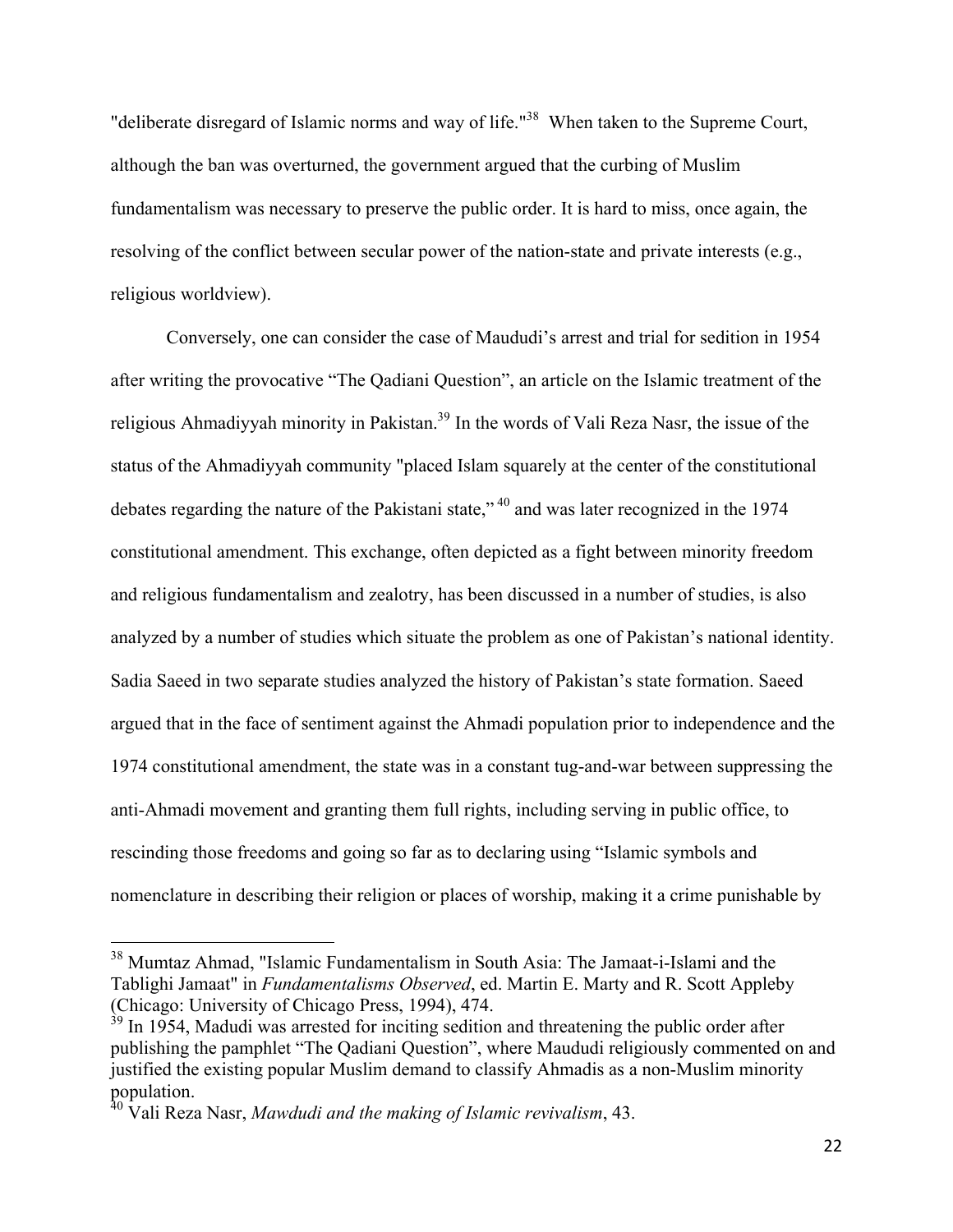death, imprisonment, and/or heavy fines."<sup>41</sup> This "criminalization", as Saeed describes, of the Ahmadi community was once again done in the name of maintaining the public order.<sup>42</sup> This entire issue was and still is a matter of the judiciary's legal interpretation on behalf of the state and its need to enforce its sovereignty through interpretation of the term "Muslim citizen," which once was previously understood to take a territorial meaning, and then changed into a matter of faith whereby those within a single territory could be differentiated and discriminated against due to holding different beliefs.<sup>43</sup>

It was not religion per se, but rather the state's need to enforce the public order, as well as interpret the law under the majoritarian values – i.e., the values of the state – that led to those court decisions, which led first to the near-execution of the Jamaat leader for sedition and violating the public order, and then directly the opposite: Maududi's exoneration and the subsequent exclusion of the Ahmadi community from the definition of 'Muslim citizen'. Similar to the case of Egypt, the categorization of Muslim and non-citizen itself is a product not of religious fundamentalism or zealotry necessarily, but the state's need create those definitions to establish secular order in the first place.

Finally, similar to the Turkish case discussed in the previous chapter, we can identify in Pakistan's case the state's own need to establish homogeneity and national unity that exasperated the rhetoric and action against the Ahmadi community. Saeed argues on the basis that the language against the Ahmadi community, among Muslim right-wing and secular organizations

<sup>&</sup>lt;sup>41</sup> Sadia Saeed, "Pakistani nationalism and the state marginalisation of the Ahmadiyya community in Pakistan," *Studies in ethnicity and nationalism* 7, no. 3 (2007): 140.  $42$  Ibid., 141. One example of this disruption of public order is documented in opposing

testimonies concerning the May 29<sup>th</sup> fight that broke out between Muslim and Ahmadi students. The Sunni Muslim testimony claimed the fight was provoked by the Ahmadi side's chanting of "blasphemous slogans" (p. 143), while according to the Ahmadi testimony, it was the opposite.  $43$  Ibid.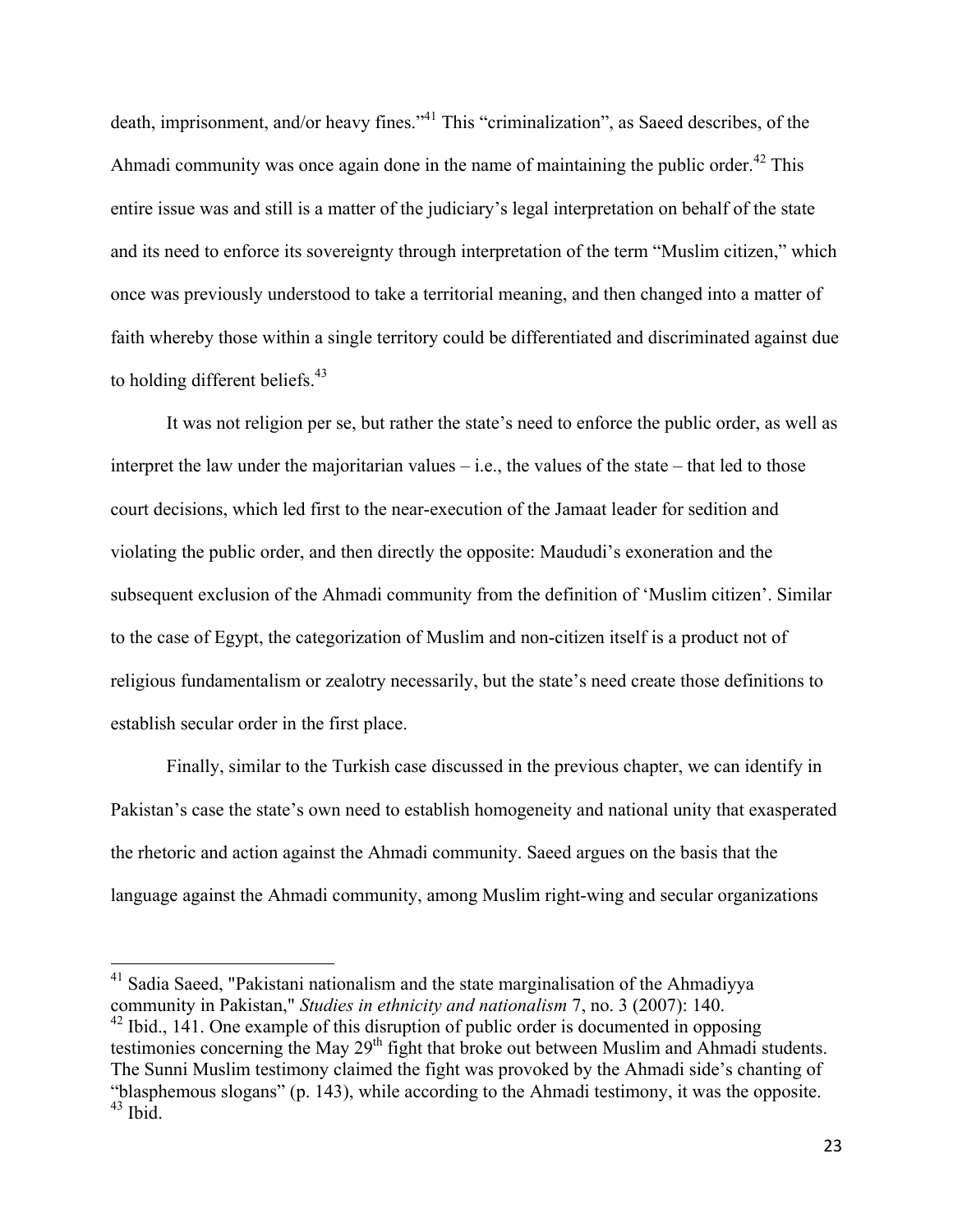alike, portrayed the existence of the Ahmadi community not as just religiously unacceptable, but as a "threat to the moral community of the nation". Thus, viewing it as a religious problem in need of secularization glosses over the fact that "so-called secular discourses may be intimately informed by religious motivations while religious texts always go through interpretation and human agency."<sup>44</sup> Of course, this raises the implications of forced implementation through using state power in Maududi's political thought, which will be addressed in the following chapter.

This takes us to the research question – which is, to what extent does Maududi's idealized Islamic state merely perpetuate the regurgitation of a modern nation-state's particularistic majoritarian values and not contribute to a permanent solution? I will argue that Maududi's response to secularism and the nation-state does not resemble that of existing Muslim states but rather proposes an entirely different paradigmatic conception of world order which has the potential—in his view—of solving the very problems identified by scholars like Agrama.

 <sup>44</sup> Ibid, 146.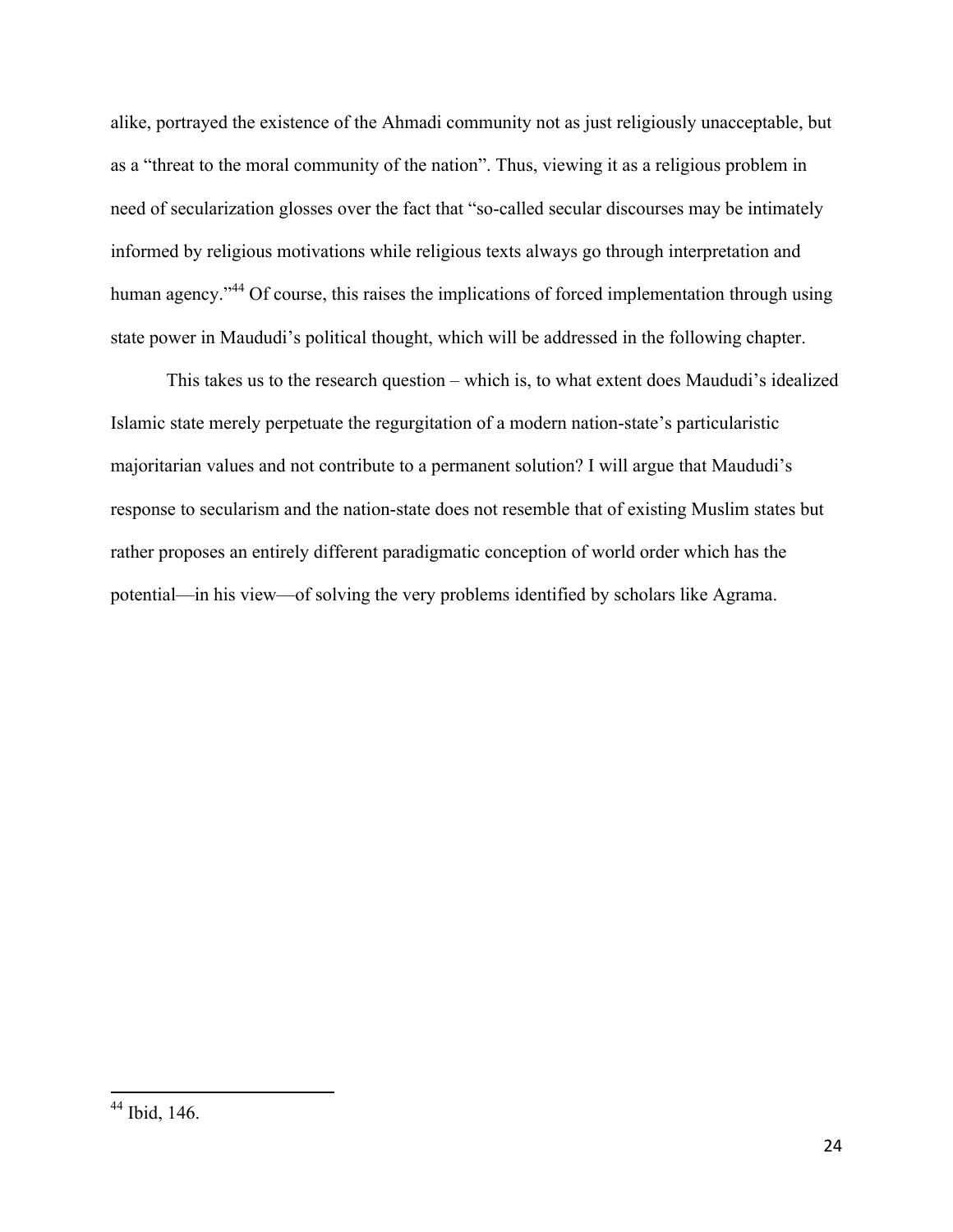# **Chapter 3: Maududi's Response to the Nation-State During the Creation of Pakistan**

#### **3.1 Secular Versus Divine Authority**

In trying best to stay on topic with the question at hand — to what extent Maududi's idealized Islamic state perpetuates a nation-state's particularistic majoritarian values through secular institutions — I hope to present various aspects of Maududi's political thought to address specific criticisms of the authors mentioned above. Firstly, I will look at Maududi's own solution to the problem of secularism in the nation-state, and juxtapose his ideal political vision to existing critiques of the nation-state, mainly in reference to Wael Hallaq's critique of the notion of an Islamic state. This requires an investigation into Maududi's position on sovereignty and the separation of powers, especially concerning the role of the state in asserting its own sovereignty in the interpretation of law. The second point I will analyze is a topic that has been subject to many scholars' contentions with states that enforce their secular power to regulate the rights of conscience and expression: the treatment of minorities. I will draw from a number of sources, but mainly a collection of essays and lectures manifested in the compiled book, *Islamic Law and Constitution*, which has been translated from Urdu to English.<sup>45</sup>

Hallaq's major contention with the possibility of an Islamic nation-state, as described above, is reducible into a number of central arguments, all of which contribute to the main objection that the modern nation-state enforces its own legalistic morality by separating concerns

 <sup>45</sup> Abul A'la Maududi, *Islamic Law and Constitution* (Lahore: Islamic Publications Ltd., 1960). The manuscript was compiled and translated by Khurshid Ahmad (1932-), Maududi's long-time supporter, scholar, and later Pakistani Senator. Maududi wrote the preface of the 1960 (the 2<sup>nd</sup> edition) of the translation and personally approved the translation.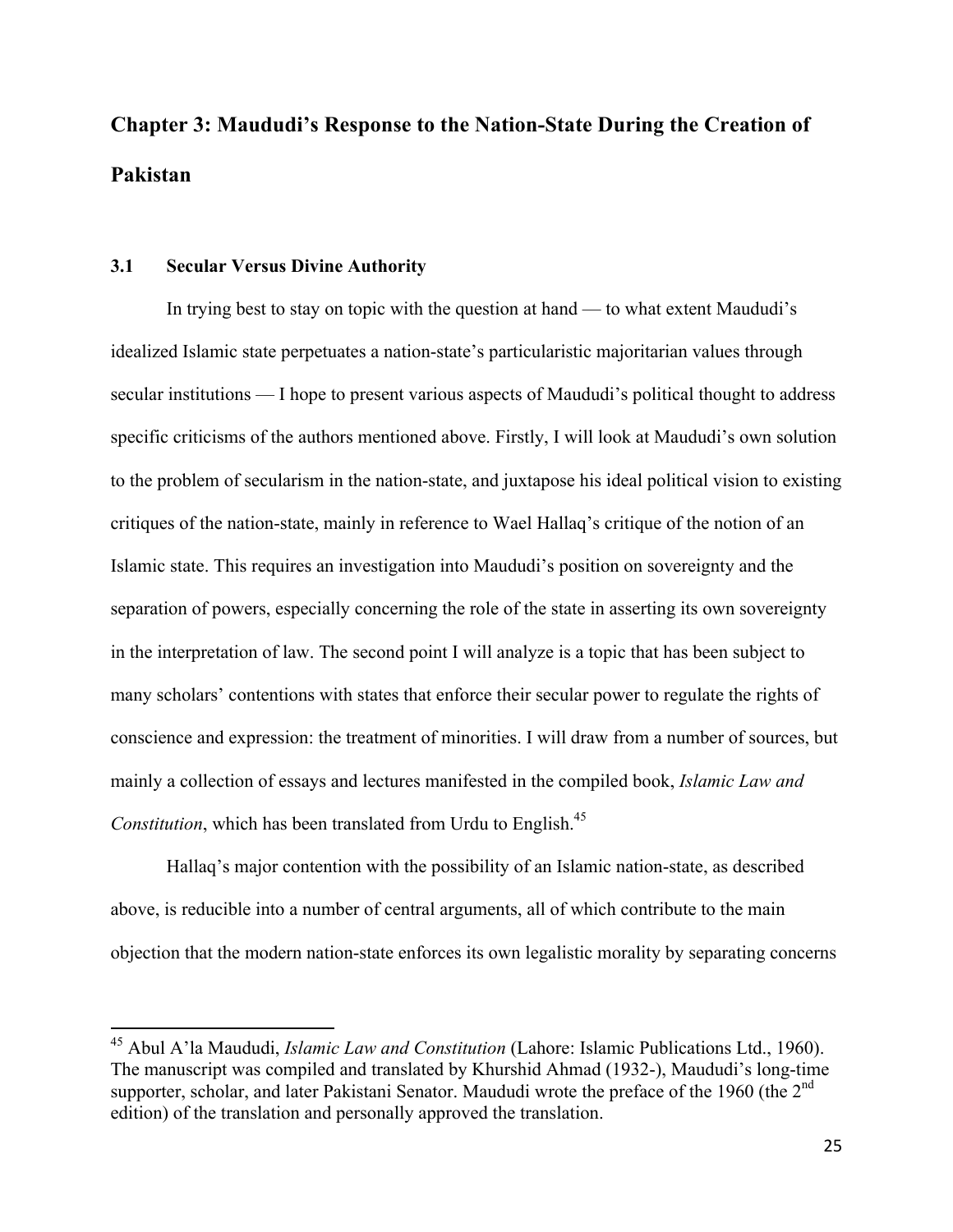about the absolute 'good', or the moral (Islam, a bottom-up system of governance) and the authority of the state to educate, enforce, coerce, and legislate out of its own prerogative, deriving its source of legitimacy from the legal principle of sovereignty that ensures the state's absolute legal right of governance over a particular territory.<sup>46</sup>

Maududi takes Hallaq up on the challenge to propose a nation-state that offers a fundamentally novel understanding of sovereignty; the condition being that any state that asserts its sovereignty in matters of the legislation and interpretation of the law necessarily opposes the Islamic principle of government which stipulates that its purpose is the cultivation of first and foremost, moral governance, and as such, must be the starting place of authority.<sup>47</sup> Maududi identifies the source of sovereignty, and thus the basis of all the laws that follow, as being Divine in origin:

Islam admits of no sovereignty except that of God and, consequently, does not recognize any Law-giver other than Him … Along with it, He is invested with complete 'legal sovereignty', in the sense in which the term is understood in Jurisprudence and Political Science. This aspect of the legal sovereignty of God is as much and as clearly emphasized by the Qur'an as the one pertaining to His being the only deity to be

<sup>&</sup>lt;sup>46</sup> The concept of sovereignty is not central to the argument of this paper. As such, I suffice at providing a strictly legal definition of the sovereignty. The implications of there existing a monopoly over coercive power will be discussed under the section "Faith and Power".  $^{47}$  Hallaq leaves the question of whether it is possible to establish a state that really adheres to *Shari'ah* law (the way he described it) in the 21st century open, but pessimistically: "If the modern state, as so many analysts tell us, must itself compete with and readjust under the pressure of globalization, an Islamic governance would suffer multiple and incremental challenges that will quite likely cause its decline and, as likely, total collapse" in: Hallaq, *The Impossible State*, 162.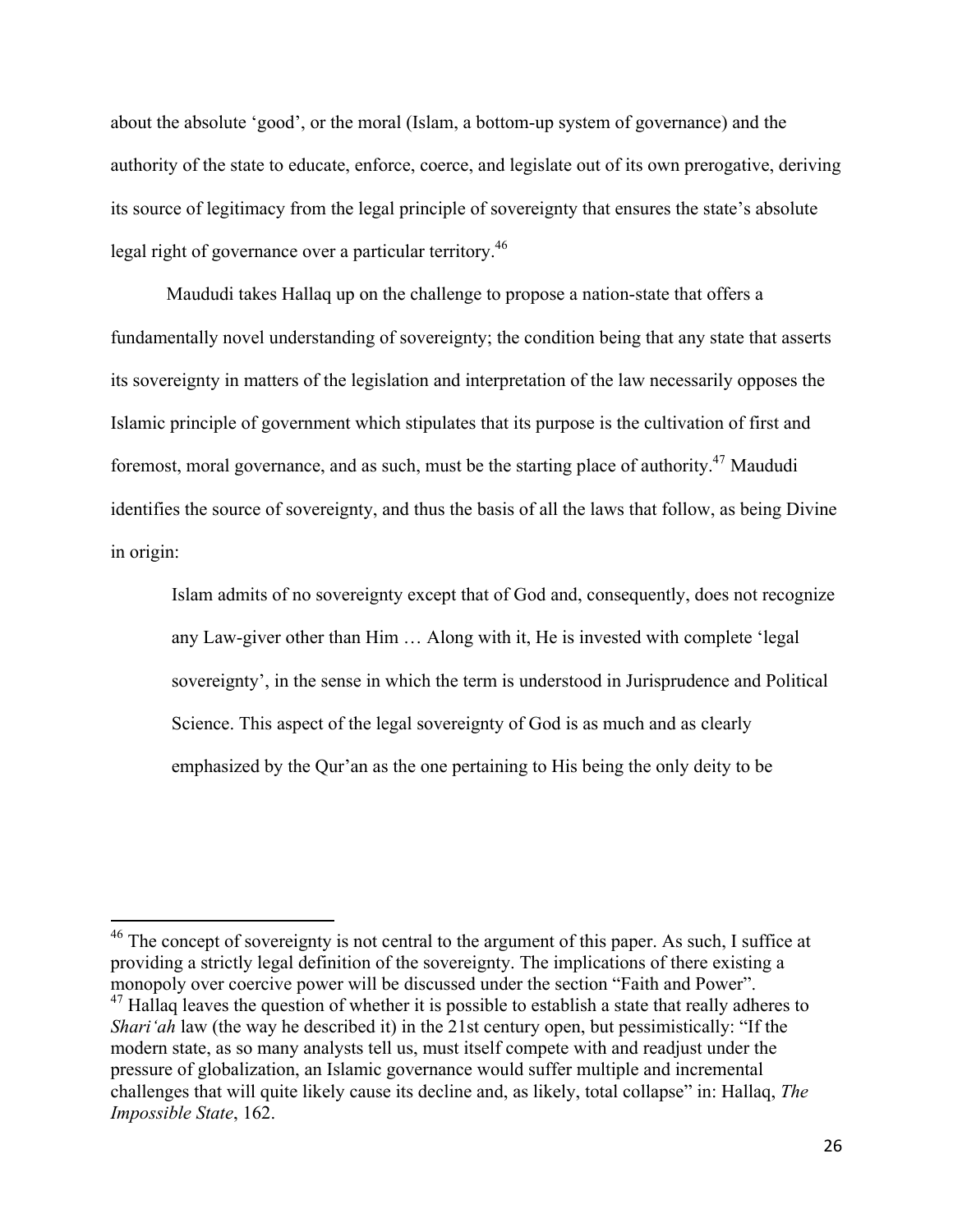worshipped … It is this submission to the revealed law and surrender of one's freedom to it that has been assigned the name of Islam (surrender) by the Qur'an.<sup>48</sup>

The confirmation of Prophecy and the command to obey God through the example of the Prophet Muhammad, which Hallaq is incredibly staunch to emphasize<sup>49</sup> is also fulfilled:

"[T] the teachings of all the early messengers of Allah have been incorporated, with numerous important additions and alterations, in the teachings of Muhammad … Hence these teachings constitute the only source of Divine guidance and law, as no further revealed guidance is to come to which it may be necessary for mankind to turn. It [constitutes] the SUPREME LAW which represents the Will of God, the real Sovereign."<sup>50</sup>

The result of this is that the Islamic state, for Maududi, must not only recognize divine sovereignty—and this is what differentiates it from the Egyptian constitution, for example, which uses *shari'ah* as a function of secular power<sup>51</sup>—but also apply those literal rulings in the fullest sense of the meaning. On that note, this is the reason why, when it comes to matters decided by

 <sup>48</sup> Abul 'Ala Maududi, "Legislation and Ijtihad in Islam," in *Islamic Law and Constitution* (Lahore: Islamic Publications, 1960), 75.

 $49$  Hallaq stresses the important of prophecy as a source of legislation, "The "Message," the latent signified in Muhammad the signifier, constitutes the connection, the method of creating the epistemic link between the known and the unknown" in: Hallaq, *The Impossible State*, 119. <sup>50</sup> Maududi, "Legislation and Ijtihad in Islam," 76. Maududi connects this to the establishment of a political system: "The Qur'an gives a very clear verdict in this matter by stating that Muhammad (peace be upon him) was not merely a messenger but a divinely appointed leader, ruler, and teacher as well, rendering obedience to whom is obligatory on the Muslims and whose life had been put forward by God as an ideal to be followed by the faithful." In: Ibid, 84. <sup>51</sup> Agrama's description of the rendering of Islamic law into a product of secular power invested in the majoritarian values of the state (and not of religion) is summarized in many places throughout the book, such in the following: "Importantly, the three features I have so far highlighted—the active principle of secularism, the centrality of a public/private distinction, and the reliance on independent judicial authority—are all brought together and embodied in this legal concept of the "public order." It is therefore a crucial basis of secular power and decision. However, it also embodies a number of peculiar contradictions that render it deeply indeterminate" in Agrama, *Questioning Secularism*, 73.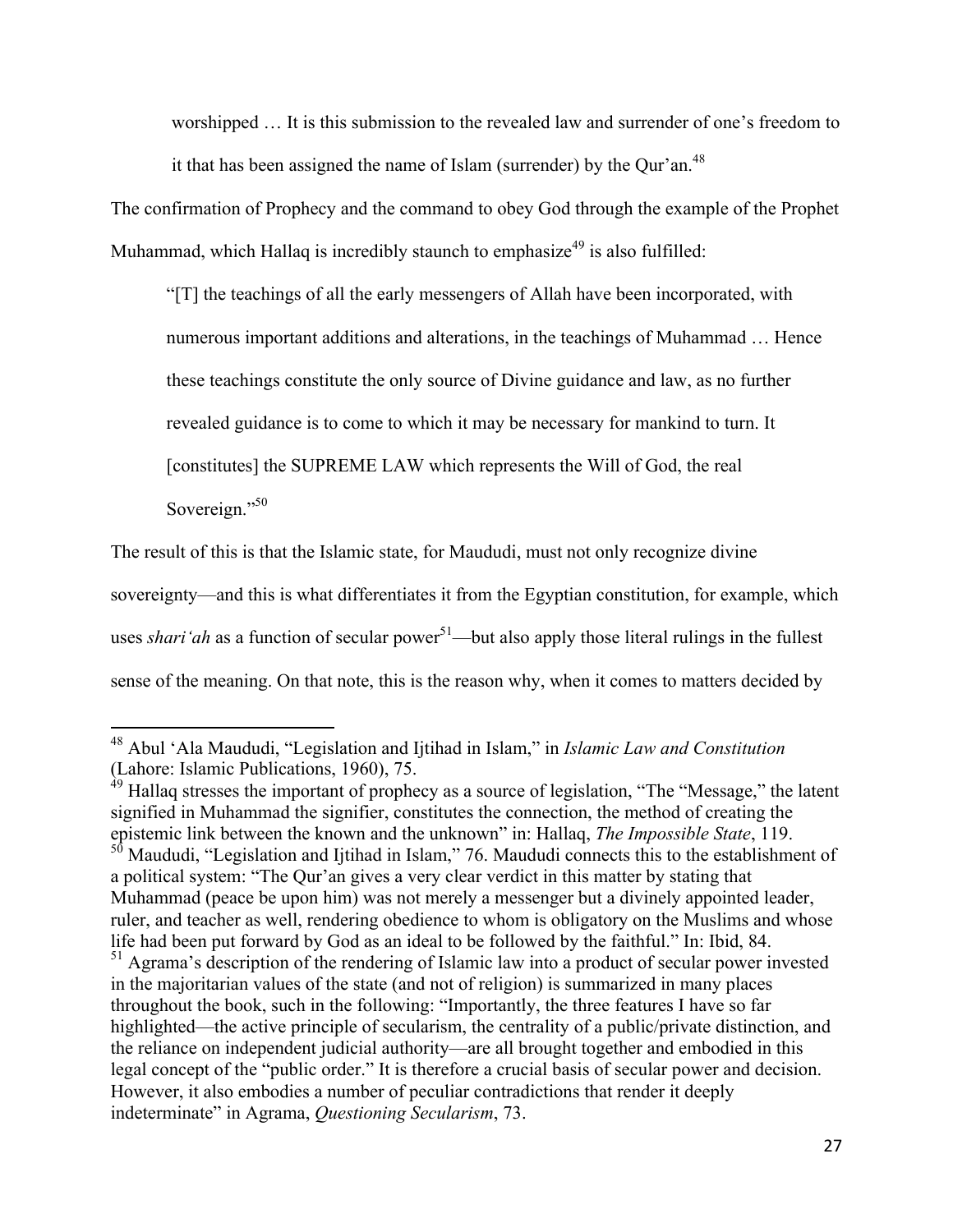God Himself, there can be no negotiation over the law: "[It] is apt to think that these fundamental facts leave no room for human legislation in an Islamic State, because therein all legislative functions vest in God and the only function left for the Muslims lies in their observance of Godmade law vouchsafed to them from the agency of the Prophet"— this is not the case for matters that have not been legislated explicitly in the Qur'an or *Sunnah* (Prophetic tradition).<sup>52</sup>

The question then becomes how these laws will be implemented, and also, what laws are implemented when the Divine Law is silent on the issue. The answer is in Maududi's understanding of the separation of powers and understanding of executive authority, which is also a response to Hallaq's concern with the state having a lack of a separation of powers, which may in turn lead to legislation from the top-down. $53$ 

In reality, there are a few contradictory answers that Maududi gives. In his theoretical work as opposed to his constitutional proposal-oriented writings in post-partition Pakistan,  $54$  he seems to imply that there are no legal principles separating the legislative branch (the Caliph, or head of state, in concert with the permanent advisory council, or *Ahl al-ḥall wa al-'aqd*, 'people of loosening and tightening') and executive power (the Caliph and his appointed assistants), which would clearly be problematic and plays into the notion of a fusion of those powers into a self-enforcing, non-necessarily-Islamic power structure. However, throughout his lectures and

 <sup>52</sup> Abul 'Ala Maududi, "Legislation and Ijtihad in Islam," 77.

<sup>&</sup>lt;sup>53</sup> This conception of the relationship between ruling powers and the Muslim populations is anachronistic as noted above. However, it does possess some currency at least in terms of the Muslim community that Maududi used as a role model for Islamic governance (which Hallaq does not take explicitly): in the period of 'rightly-guided caliphs' (632-661), in Maududi's view, it was the responsibility of every Muslim to question and deliberate matters of the state to ensure the correct Islamic position was being implemented. There are reasons to believe that this was not always the case, but it is the paradigm Maududi operates in and refers to in the *Sunnah* and early historical records.

<sup>54</sup> Abul A'la Maududi, "First Principles of the Islamic State," in *Islamic Law and Constitution* (Lahore: Islamic Publications Ltd., 1960), 244.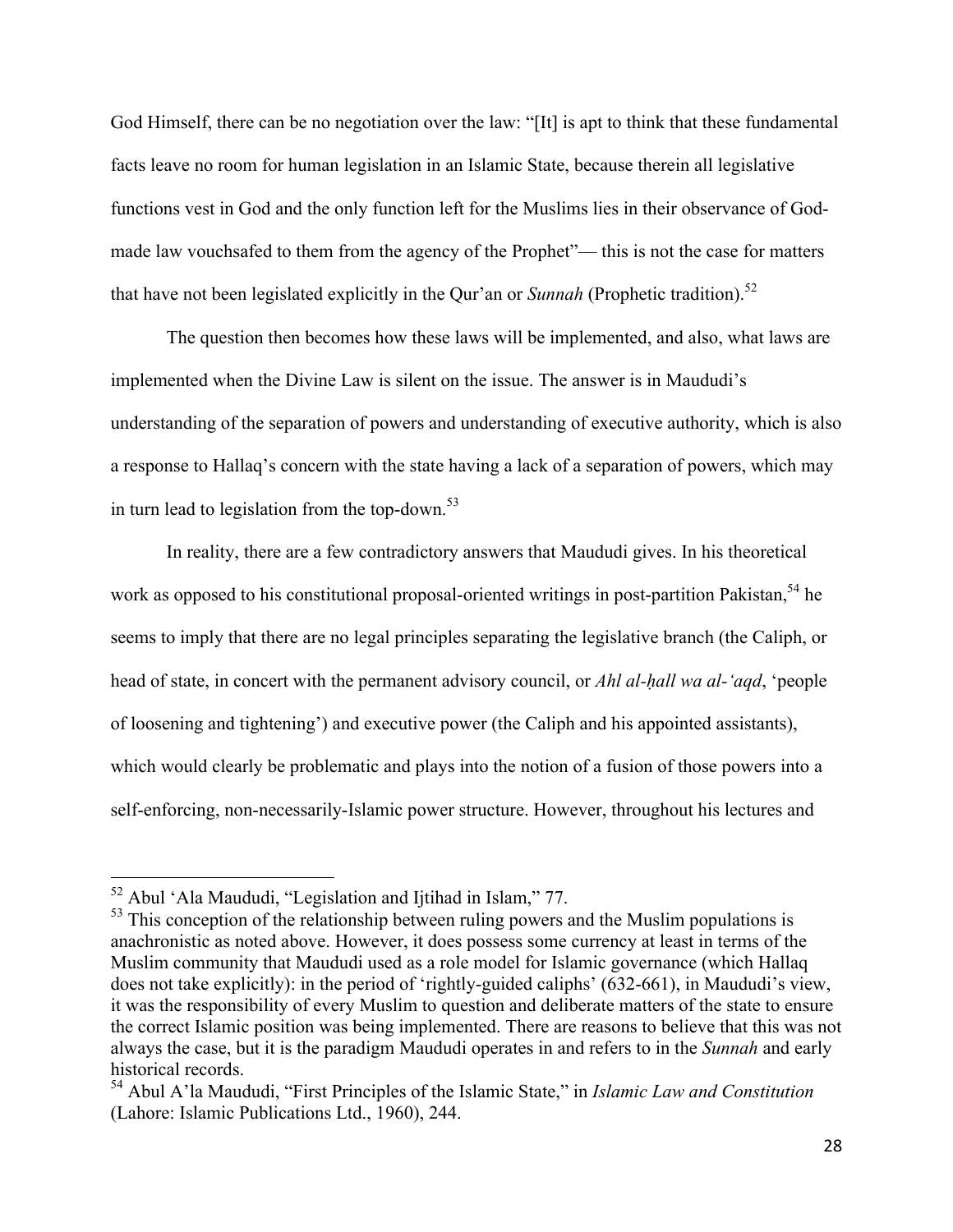especially in his later writings we find that he lists explicit safeguards on the Caliph's authority by being bound by the judiciary.<sup>55</sup> Nonetheless, what makes Maududi's conception both very modern, and also very Islamic, by Hallaq's standard,<sup>56</sup> is his position on popular sovereignty. While Maududi tells us that the Islamic state is the very "antithesis" of western democracy because it rejects popular sovereignty and legislation on the changing ideological predispositions and whims of the population,<sup>57</sup> the entire Muslim population of the Islamic state serves as an indispensable and absolutely crucial aspect of creating and maintaining divine sovereignty.

Besides Maududi's acceptance of legislative institutions to represent the interests of the people at large—which are likewise expected to be proficient in Islamic law to uphold divine sovereignty—even the individual person can contribute to and challenge the legitimacy of the state in a given law. Firstly, what is significant on a theological level is that Maududi permits non-scholars of Islam, so long as they be Muslim, to propose solutions to new problems based on the Qur'an and *Sunnah*, Islam's authoritative scriptural sources, using their own independent

<sup>&</sup>lt;sup>55</sup> Abul A'la Maududi, "First Principles of the Islamic State," 244-5: "But if it cannot be so [following the early caliphate model of government], then the only satisfactory course would be to give the Judiciary the powers to declare null and void the ultra vires of the constitution all laws and legislations enacted in contravention with the Qur'an and the *Sunnah*."

<sup>56</sup> Amongst the critiques of Hallaq's *Impossible State*, is that it paints a very simplistic and even romantic view of Islamic law that does not necessarily have any bearing on the socio-political manifestation of Islamic law over history. According to one reviewer, "Although Hallaq spent all his academic life in rebutting the Orientalist paradigm that argued that the sharia was frozen through the closure of the gates of ijtihad, in The Impossible State he does not shy away from depicting a picture of frozen paradigmatic Islamic governance based on the sharia." In: Said Salih Kaymakci, "Book Review: Wael Hallaq's "The Impossible State" by Said Salih Kaymakci," *The Maydan* (December 18, 2016). <sup>57</sup> Abul A'la Maududi, "Political Theory of Islam," in *Islamic Law and Constitution* (Lahore:

Islamic Publications Ltd., 1960): 134-137. It is worth noting that Maududi portrays those ideologies informed by the majoritarian values of the state as resembling 'religions' and 'gods' that the people obey. This is not far from the conceptions of state doctrine offered by Talal Asad when he said, "I am arguing that 'the secular' should not be thought of as the space which real human life gradually emancipates itself from the controlling power of "religion" and thus achieves the latter's relocation" because they are in a way, inescapable: Asad, "Secularism, Religion, Nation-State," 191.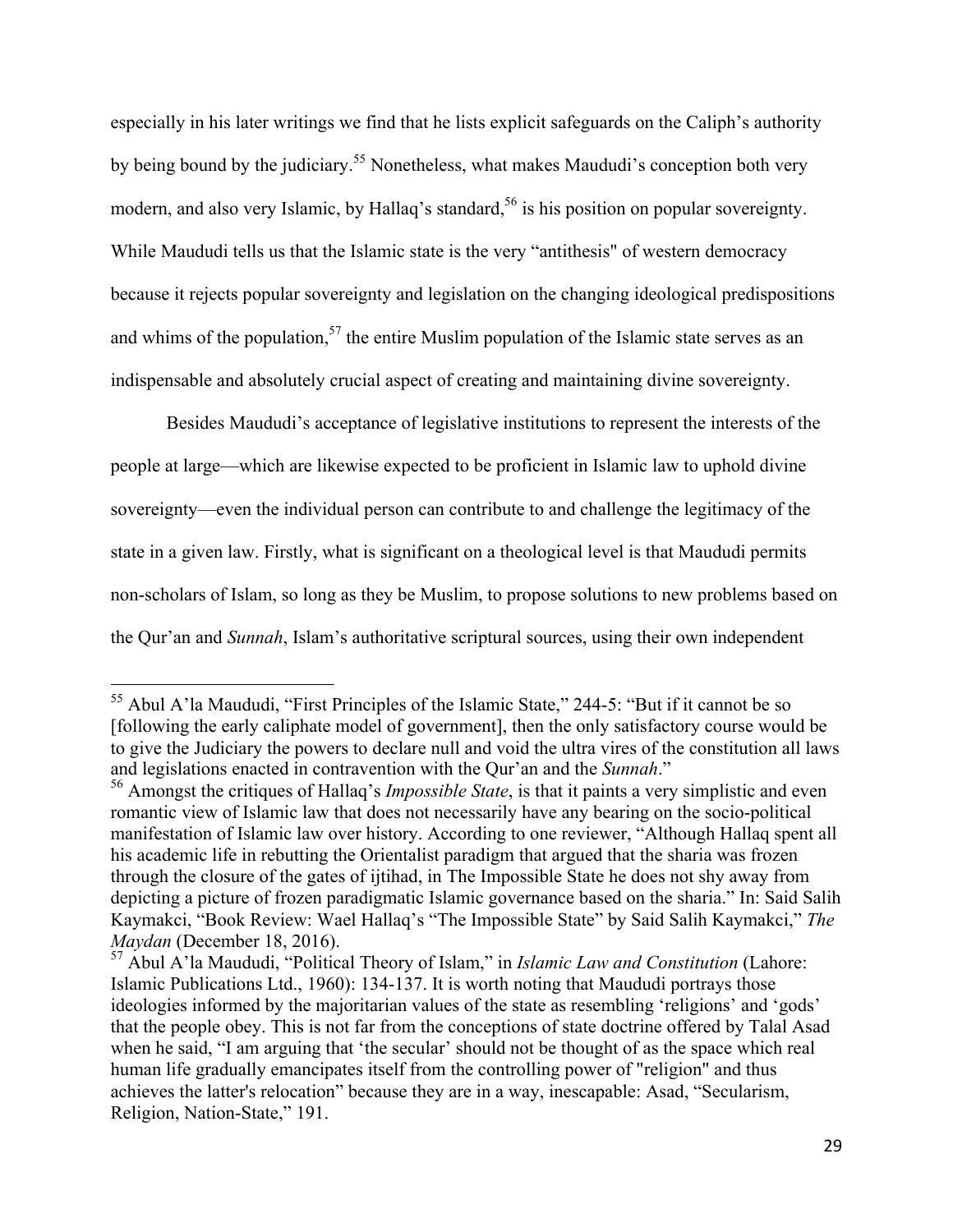legal reasoning (*ijtihād*) and makes its acceptance a product of it being accepted by the majority of the Islamic state. It is thus the pure convincing power of the more legally acceptable argument,<sup>58</sup> not individual qualifications, legal restrictions, or obedience to the state powers that defines what laws *should* be decreed.

What is even more significant is Maududi's understanding of the role of the population in legislation and the balance of powers. In discussing the check on both the executive and judicial (indeed, the entire system) of governance, Maududi takes a hardline democratic stance:

"[t]he theocracy built up by Islam is not rules by any particular religious class but by the whole Muslim community including the rank and file. The entire Muslim population runs the state in accordance with the Book of God and the practice of his Prophet … that is to say divine democratic government, because under it citizens have been given a limited popular sovereignty under the suzerainty of God. The executive … is constituted by the general will of the Muslims who also have the right to depose it."<sup>59</sup>

This is a very significant addition that needs to be understood. It is not only the citizenry that comes to elect and pledge allegiance to the caliph<sup>60</sup>—the executive authority in Hallaq's conception—but the population whose job it is to ensure that the government is operating responsibly. Maududi takes Hallaq's argument as to what Islamic governance 'should be' to a completely new level: Islam is democracy par excellence.<sup>61</sup> The clear separation of powers and

 <sup>58</sup> Abul A'la Maududi, "Fundamentals of Islamic Constitution," in *Islamic Law and Constitution* (Lahore: Islamic Publications Ltd., 1960): 280. Maududi goes so far as to pre-empt scholars of deliberative democracy (e.g., Jürgen Habermas) by proposing rules of deliberation in the public (Islamic) sphere: "The consultation should be free, impartial, and genuine. Any consultation held under duress or temptation is in reality no consultation at all".

<sup>59</sup> Abul A'la Maududi, "Political Theory of Islam," 147-148.

<sup>60</sup> Ibid, 153, 157.

 $<sup>61</sup>$  It is worth noting here that this political realism imbued in understanding of the 'Islamic state'</sup> is not necessarily new in the sense that caliphal authority is established and maintained through the presence of popular allegiance (in the beginning) and continued support. This has been the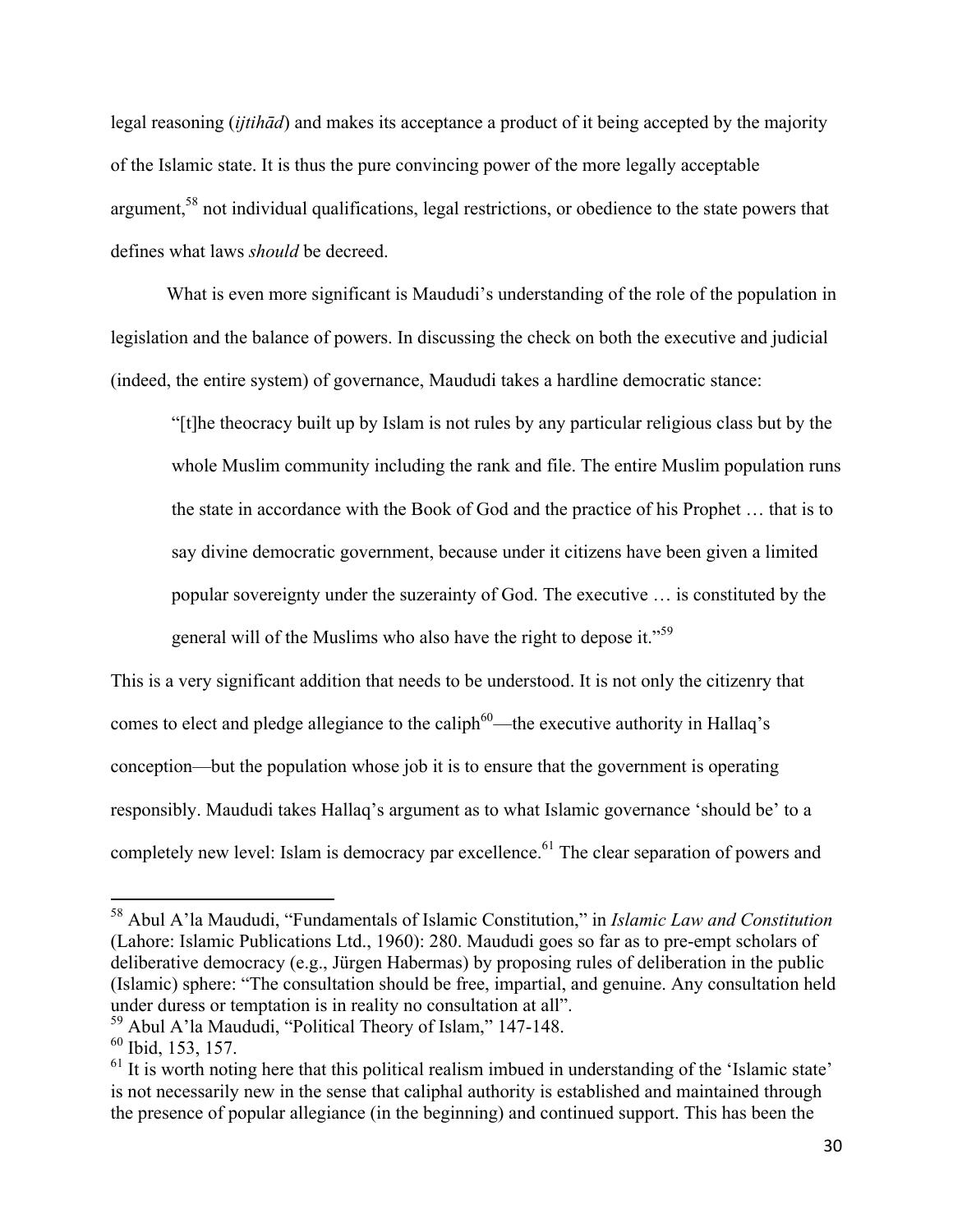emphasis on the bottom-up approach to governance under an Islamic framework answers Hallaq's challenge to develop a model of power balance in an Islamic state, and at the same time answers the objections of those recent scholars of secularism: Maududi's political institutions are fundamentally different from western secular institutions in two ways: (a) the entirety of the political state and its institutions are justified in the light of the Qur'an and the prophetic tradition, it was rather the west that attempted to emulate the perfect Islamic system; and (b) even if the names of government bodies/functions are retained (e.g., 'legislative'), the powers of those executive bodies, through the changing of sovereignty of the state to the sovereignty of God, enacted through popular divine sovereignty, prevents the state from legislating for its own sake both conceptually and with legal restrictions that prevent it.<sup>62</sup>

It is worth pointing out that the difference between Maududi's state and those existing Muslim-majority nations discussed above, is that Maududi's absolutist understanding of Islamic law delegitimizes any government that uses secular liberal institutions to claim legitimacy or exercise its sovereign power. This is in contrast to post-colonial Muslim-majority states, including Pakistan, that often use the legitimization of religious authority but at the same time are

subject of theoretical discussion in medieval Islamic political thought concerning the establishment of the early Islamic community, including Salafist role model Ibn Taymiyyah  $(14<sup>th</sup>)$  – the point being that Maududi's understanding of the state and its need for popular support (which springs from religious obligation) is not far from theoreization about how the early Islamic state under the prophet Muhammad himself was run. See: Ovamir Anjum, *Politics, Law, and Community in Islamic Thought: The Taymiyyan Moment* (Cambridge University Press, 2012), ch. 5-6.

 $62$  No state is permitted to legislate that which God has already given a decision: "The abovementioned injunctions in the Qur'an and the *Sunnah* definitely point out that in an Islamic State the legislature has no right make laws, the executive has no right to issue orders and the law courts have no right to decide cases in contravention of the teachings of the Qur'an and the *Sunnah*" in: Maududi, "Fundamentals of Islamic Constitution," 284-285.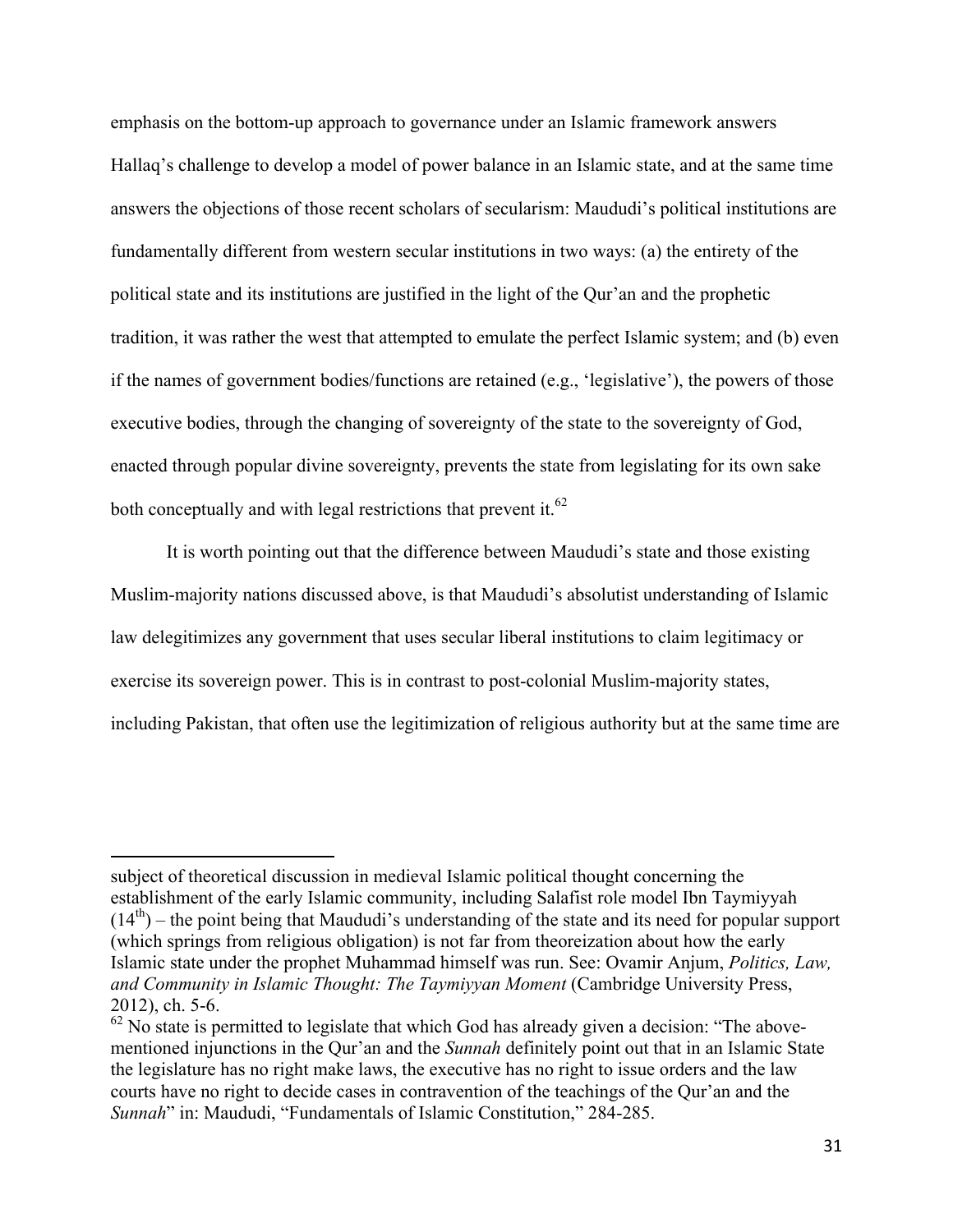founded on the very institutions that prevent the development of a bottom-up Islamic conception of self-governance. 63

#### **3.2. Dealing with Difference in the Islamic State**

In the second chapter, nearly all of the scholars I have referred to have expressed the significance of minorities in secular nation-states. Minority rights and the negotiation that takes place within this secular space often becomes controversial when it comes to treating minority populations, who differ from the majoritarian norm upon which the nation-state is founded.<sup>64</sup> Depending on the country and its independent history, we can see that the issues that concern the secular state differ; the tension between the majority and minority may be a matter of religious practice, political culture, heritage, race, or (most likely) a combination of them. This notion is perhaps best captured by Saba Mahmood as she writes in her Epilogue:

"One of the greatest paradoxes of political secularism is that by making the state the arbiter of religious equality, it colonizes and often undercuts this socially embedded aspiration. Secularism, in other words, reduces religious equality to the politics of rights

<sup>&</sup>lt;sup>63</sup> Salomon re-clarified his position on this very issue through a letter via personal communication (November 27, 2018), "we need to be attentive to that and recognize that "Islam" cannot be placed into new political forms unproblematically, as Hallaq argues. Whether or not they are done so to the point of breakage, or are sacrificed as you put it, is, in my mind, a theological question and I leave such questions to theologians. What I can say as a social scientist, however, is that Sudanese Islamist thinkers (like many other Islamist thinkers) did not think so and sincerely tried to think through a state based on their reading of the Islamic sources. In doing so, they produced something other than merely a modern state, indistinguishable from western versions thereof…" Maududi's state differs from Sudan because it applies those absolute Islamic principles directly without subjecting itself to the problems of state sovereignty through the use of secular institutions as an intermediate.

<sup>&</sup>lt;sup>64</sup> Agrama, Fernando, and Mahmood all eluded to the state's dealing with minority issues as examples of the secular state's inevitable need to ascribe to majoritarian values of the state and the conflict that ensues as a result. This is summarized perhaps the best by Aamir Mufti: "The crisis of secularism (must) be examined from the point of view, and at the site, of minority existence." In: Özyürek, "Christian and Turkish," 95.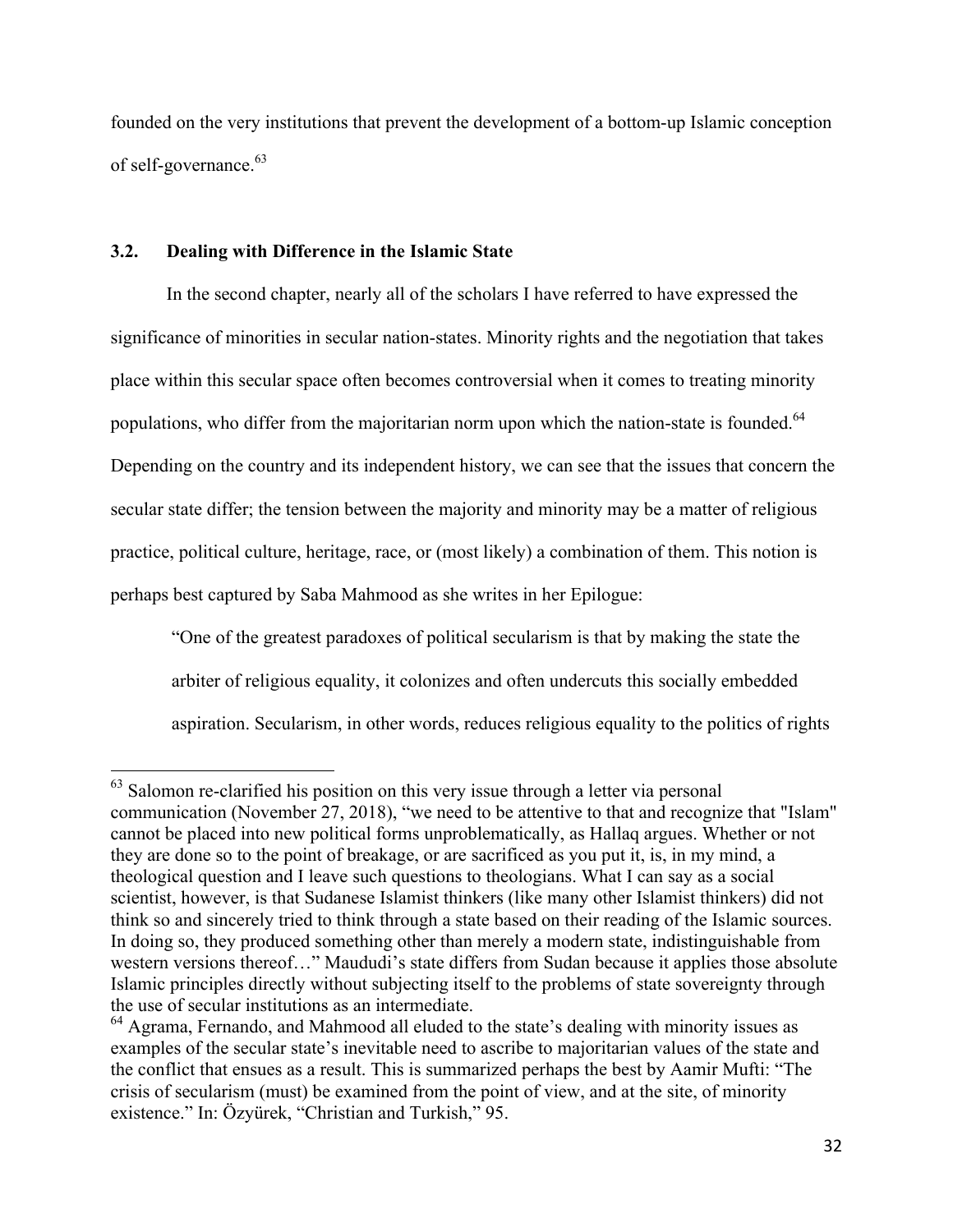and recognition, strengthening the prerogative of the state to intervene in and reorder religious life"<sup>65</sup>

Maududi, being an avid supporter of *sharī* '*ah* and its literal implementation, <sup>66</sup> suggests the implementation of the '*dhimmī*' system of governance. While there is not enough space to discuss the concept in detail, it would suffice to say that the system—as defined by Maududi—essentially strips minority populations from citizenship in the sense that they cannot participate in legislation of Islamic law.<sup>67</sup> However, the reason for this is that they do not adhere to or uphold those majoritarian values (Islam) and thus cannot possibly have the same political aims, which Maududi frames almost in the way one needs to accept certain conditions in democratic societies to enter the 'social contract'.<sup>68</sup> While this is the case, full protection of religious belief and practice (including outward practice in non-Muslim regions), freedom to utilize one's religion's personal-status law *not subject to regulation of the Islamic state*, protection of secularity, and protection from exploitation through taxes, is to be granted—this provides such a level of autonomy that is almost represents a state within another.<sup>69</sup>

How is this to be interpreted in light of the well-rehearsed critique of the secular state? Does Maududi's *dhimmī* system compromise the promise of equality, or make the state the "final

 <sup>65</sup> Mahmood, *Religious Difference in <sup>a</sup> Secular Age,* 211-212.

<sup>66</sup> Jaan Islam, "Abul A'la Maududi, Innovator or Reformer?" *International Journal of Political Theory* 3 (forthcoming).

<sup>67</sup> Maududi, "First Principles of the Islamic State," 266-267.

<sup>68</sup> See: Abul A'la Maududi, "Islamic Law," in Islamic Law and Constitution (Lahore: Islamic Publications Ltd., 1960): 69-70: "A question may be asked as to what would be the position of those Muslims who might not agree with the majority. They are entitled to demand the enforcement of their own Code in their personal matters and this demand of theirs must be accepted. But, of course, the "Law of the Land" shall be the one which has the sanction of the majority."

<sup>69</sup> Abul A'la Maududi, "Rights of Non-Muslims in Islamic State," in *Islamic Law and Constitution* (Lahore: Islamic Publications Ltd., 1960): 304-312. Here, Maududi gives a longer exposition of various rights, details, and textual (Qur'an and *Sunnah*) evidence.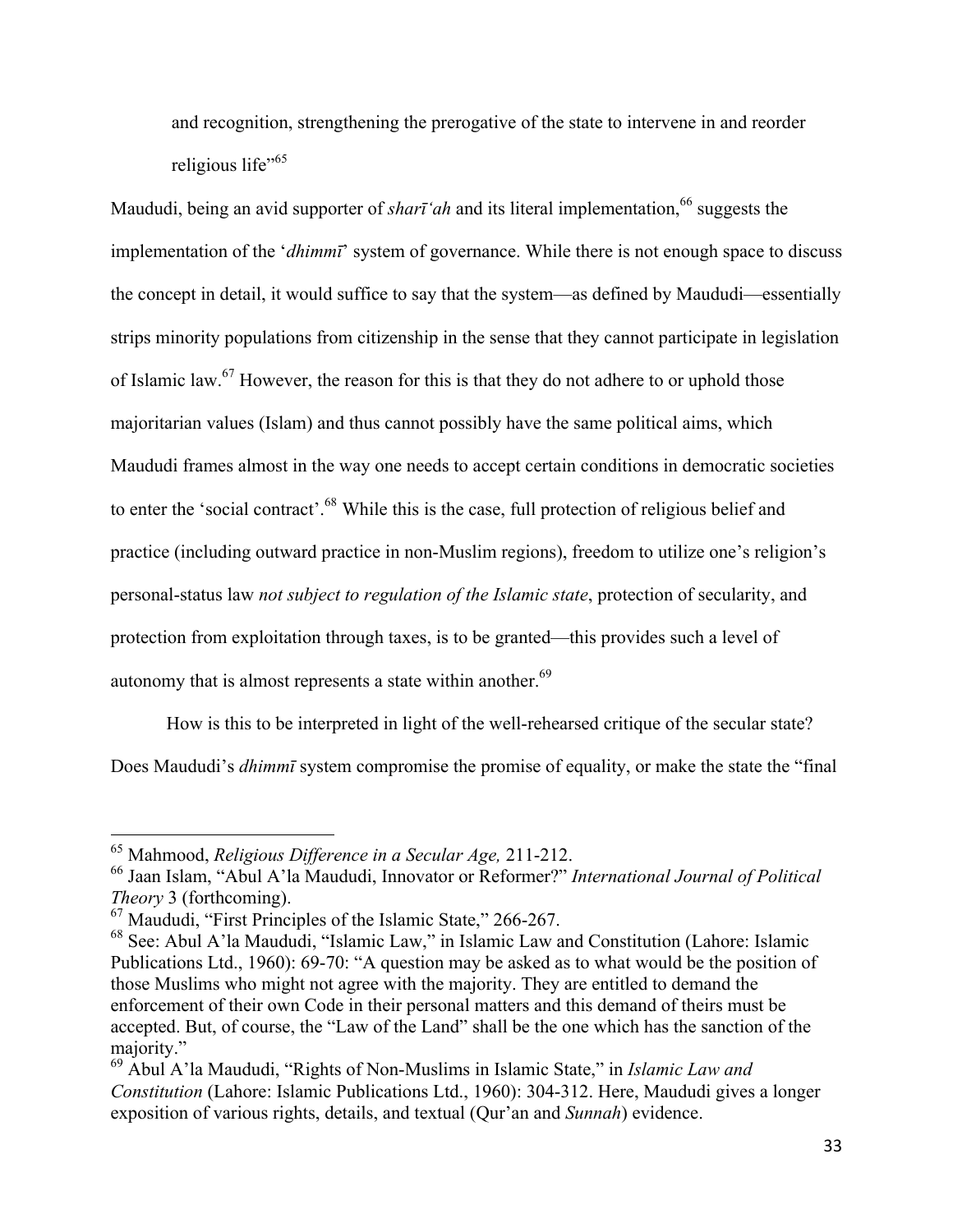arbiter" of religious practice? Maududi hopes to provide a satisfactory answer in a 1948 essay on the difference between secular and Islamic governance concerning minorities. In fact, it shows that he was cognizant of the various problems concerning the treatment of minorities in nationstates. Maududi starts by explaining the concept of freedom of conscience and religion, and notes that while the Islamic social contract discriminates on the basis of religion, and does so explicitly to rule out confusion and the application of majoritarian (Islamic) laws to those with differing ways of life; the secular state by contrast,

"classifies its citizens into groups of people in accordance with their belonging or not belonging to the nation or race which has established the state in question…they are not deemed trusted with or deemed capable of shouldering this responsibility [legislation]. This position may not be explicitly declared or even admitted … [and] can and in practice does follow the hypocritical policy of equating all its citizens on paper and still actually retaining the unfair discrimination between the majority and minority. A national state, on the other hand [unlike Islamic governance], generally adopts one or more of the following courses for the solution of this minority problem: (*i*) to gradually destroy the separate entity of the minority community ; (*ii*) to exterminate it physically by means of genocide ; or (*iii*) to allow them to exist as untouchables."

While Maududi's understanding of the ideal form of governance could not be further from the theorists cited in the first section, there is an uncanny similarity between their critiques of the modern nation-state and Maududi's own. We can see, for example, in France that while it rejects discrimination against Muslims on the basis of freedom of religion, Fernando argues that laws banning praying in public or women from wearing the headscarf are manifestations of inherent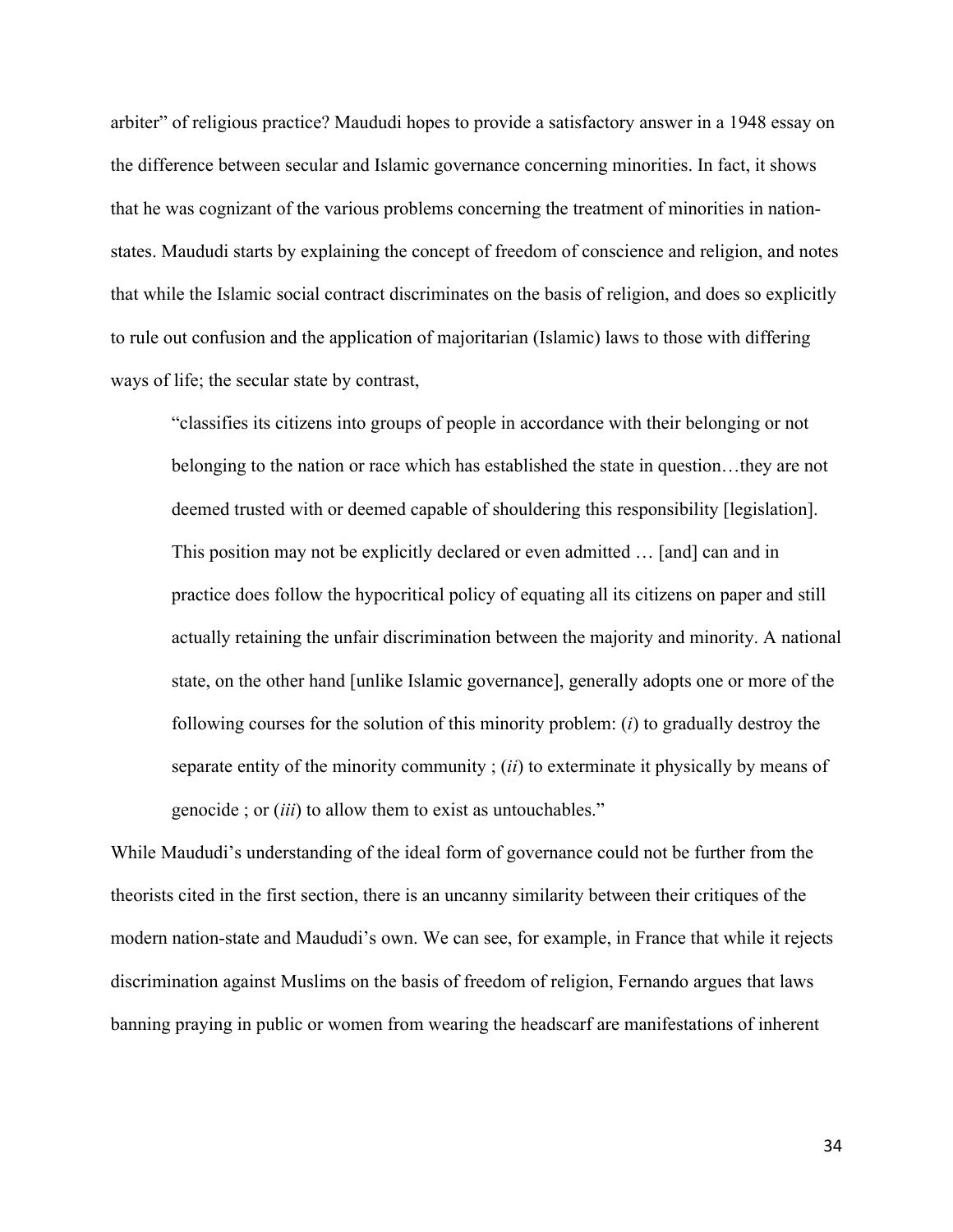majoritarian biases of the conceptualization of religion and freedom of religious practice itself.<sup>70</sup> According to Saba Mahmood, this is done more explicitly in countries like Egypt. For example, with the creation of various courts for citizens of different religions, or debate over whether or not Christians should be given mandatory seats in parliament—these are essentially debates and problems that result from the state's needing to resolve minority-majority interests, which it does by asserting its sovereignty by defining the boundaries of concepts like genuine religion and public order.<sup>71</sup> These are both examples of secular states resorting to their own secular power to solve these legal and social problems, in the name of public order. The state's need to define the secular, Maududi argues, results in one of three outcomes or a combination, of which there are many pertinent examples in western democracies: assimilation of the minority, genocide, or 'untouchable status,' i.e., the giving of certain rights subject to the opinion of the majority but treated as outsiders, such as with Muslims in France or Coptic Christians in Egypt. While there is no doubt a problem with Maududi's minority arrangement from a liberal perspective, Maududi's argument is that this is in fact the only perspective that would object to his Islamic state. While this is the case, it is important to note that it is merely an early attempt to point out and evade the criticism that the state uses coercive power to limit difference under the guise of legal concepts like public order.

 <sup>70</sup> Fernando, *The Republic Unsettled*, 133. "To be included in the French Republic, Islam must take the proper form of religion, as Judaism had to do in a previous era. Because Islam is unlike Christianity, it must be made analogous; it must be translated and transformed into a bona fide religion so that it can be recognized and included."

 $71$  Saba Mahmood's study of the Egyptian courts' dealing with Christian religious figures' struggles with state councils like the Coptic Communal Council to change their personal status law—and the state's adjudication of that conflict—is a good example of a case of a secular state asserting its sovereignty for the protection of public order in places it otherwise does not have an interest in: Mahmood, *Religious Difference in a Secular Age*, 123-129.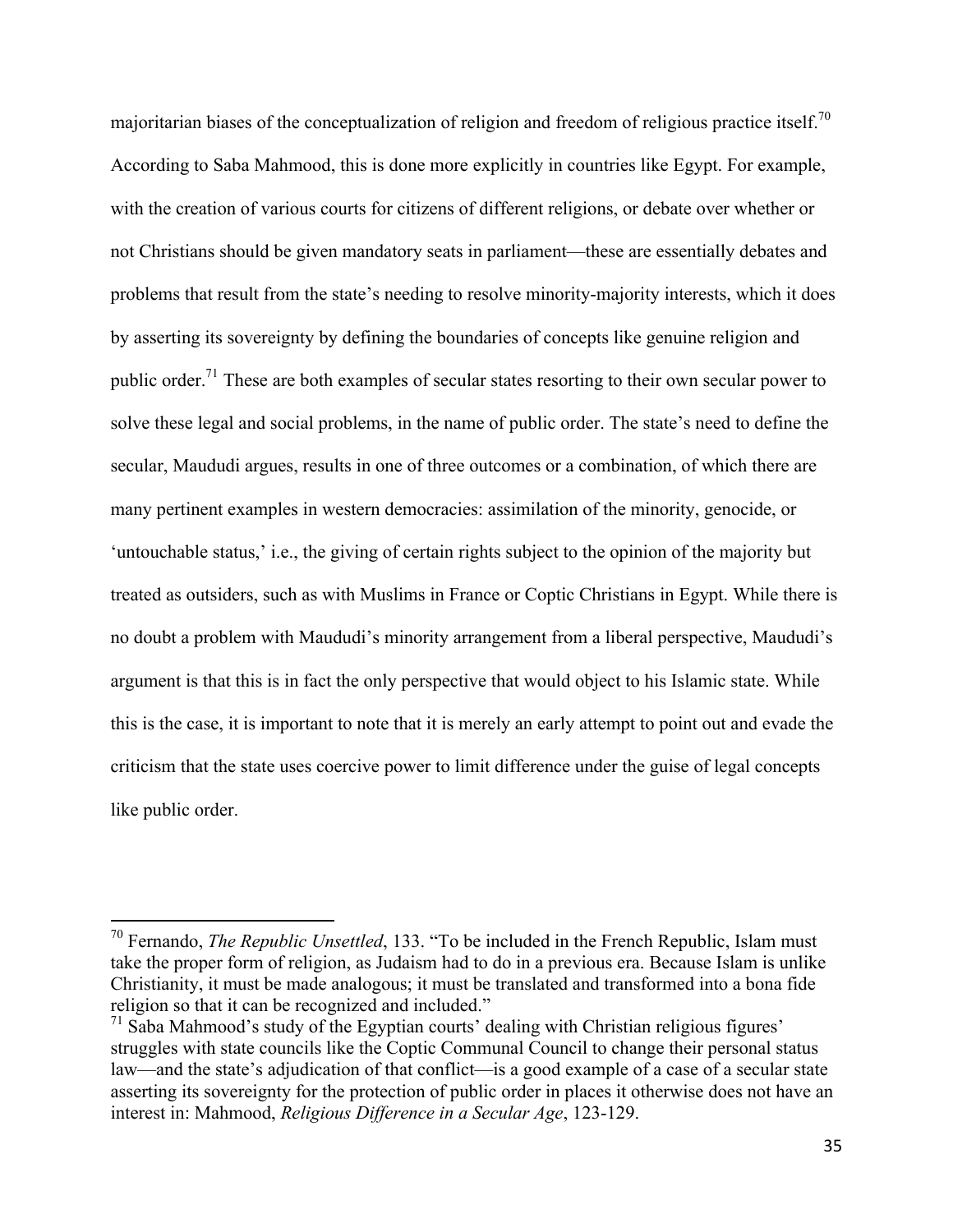# **Chapter 4: Maududi on Avoiding a Conflict between Faith, Power, and Economic Centralization**

#### **4.1. Faith and Power**

Amina Jamal, in her anthropological study on women in the Jamaat-e-Islami, argues that while the findings of the likes of Talal Asad building on the work of Foucault and others are important for understanding the connection between ideas and the state, such studies deemphasize the anti-democratic and potentially harmful nature of religious fundamentalism.<sup>72</sup> She argues that the approach, which tends to emphasize the "egalitarian" aspects of ideologies, "sustain[s] monopolistic claims to religious authenticity...[and] may also encourage the untenable idea that so-called secular or nonpious Muslims are somehow uncritical of the West's dominance and imposed projects of modernity.<sup>73</sup> Similar to the scholars in Chapter 2 – and as most critical anthropologists of Islam have noted – Jamal argues that it is not Islam per se but the sharing of Islam with western values that creates the multiplicity of conflicting Islamic traditions. This criticism is inseparable from the large body of work in Islamic studies that has attempted to portray Islamic legal scholarship as malleable to political and circumstantial differences. So, where does Maududi himself stand given these potentially fatal criticisms?

On a different note, perhaps the most crucial factor in testing the validity of Maududi's hypotheses (i.e., by his own standards) is the relationship between faith and power. That is to say, Maududi's shrewd observation of the problems of post-colonial Muslim nation-states does not absolve Maududi own state's suffering from the problems of secular power, especially

 <sup>72</sup> Amina Jamal, *Jamaat-e-Islami Women in Pakistan: Vanguard of a New Modernity?* (Syracuse University Press, 2013), 216-8.

<sup>73</sup> Ibid, 217.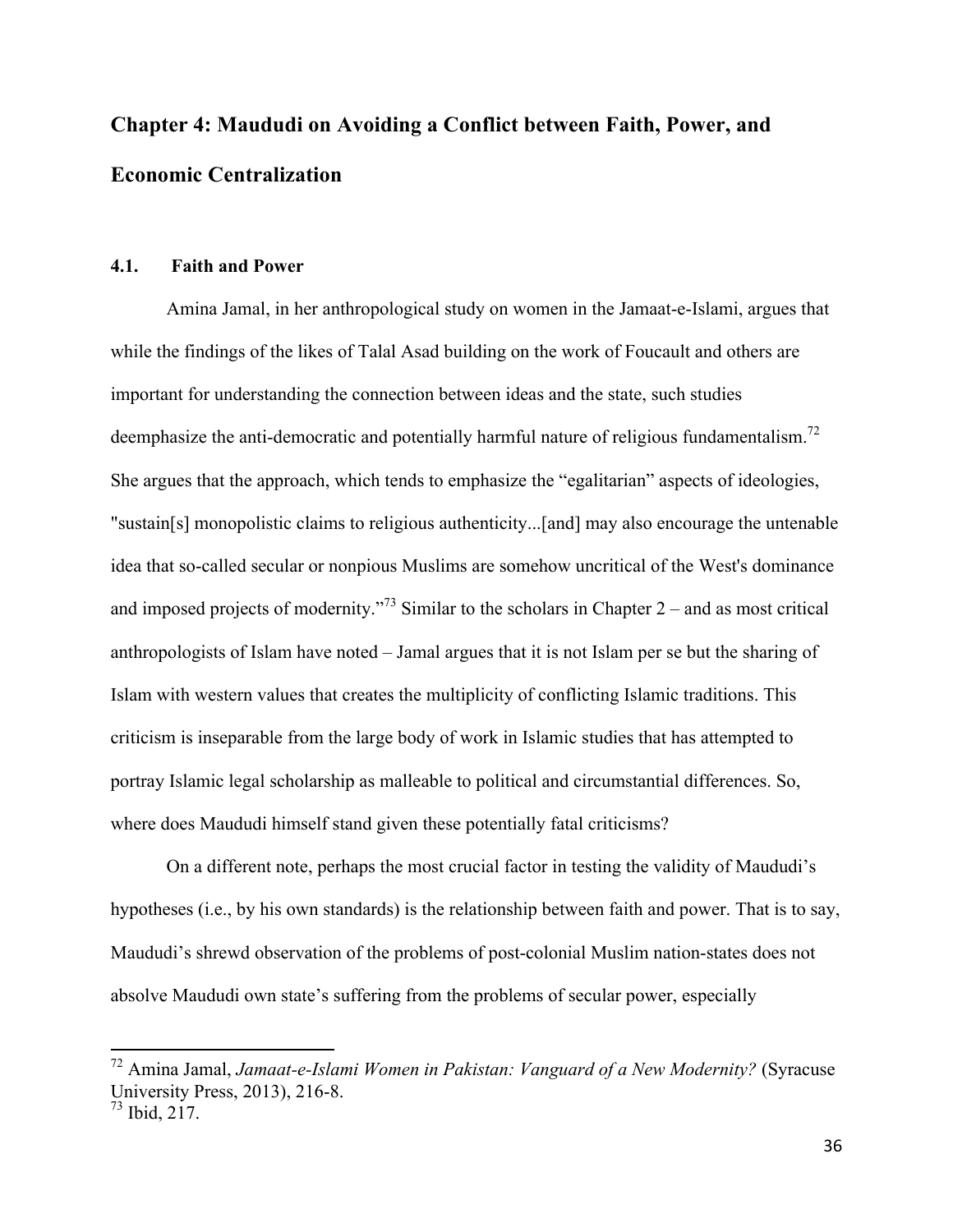concerning the relationship between faith – what is thought to be volatile and emanating from one's self similar to Arendt's understanding of power, as opposed to force – and power, or the coercion. Arendt, in *The Human Condition*, argues that the human agent's individuality and his ability express 'who' – as opposed to 'what' – s/he is, forms the basis for social change derived through power.<sup>74</sup> Therefore, 'power' in contrast to violence or even force, "exists only as a potential which is actualized when actors gather together for political action and public deliberation" unlike force and violence, which are means of coercion enforced on the people and despite being effective, do not generate genuine social change and thus cannot be considered politically sustainable.<sup>75</sup>

In terms of the first problematic, it is important to differentiate Maududi from the question addressed in typical post-colonial political thought – that is, the critique of the nation-state and generation of true stability though the realization of some national (or international) vision – or even further, cultivation of the authentic self and freedom from all power structures. As made clear in the previous chapter, Maududi's main point of concern as a Muslim theologian and jurist, is the question of the people ought to be governed – starting from the self and building its way up to the government. Maududi is not looking for the political solutions themselves per se, but rather positing, and convincing his fellow Muslim brothers that accepting Islam as a comprehensive way of life is firstly important to their salvation, and that this system, being a product of divine will, would solve the problems of governance from the lowest to highest level. This is an absolutely indispensably important distinction to make – similar to the distinction between power and violence. Maududi's concern, at least in his normative thought, is not with the problem of

 <sup>74</sup> Hannah Arendt, *The Human Condition* (Chicago: University of Chicago Press, 1998 [1958]), 181.  $75$  Ibid, 200.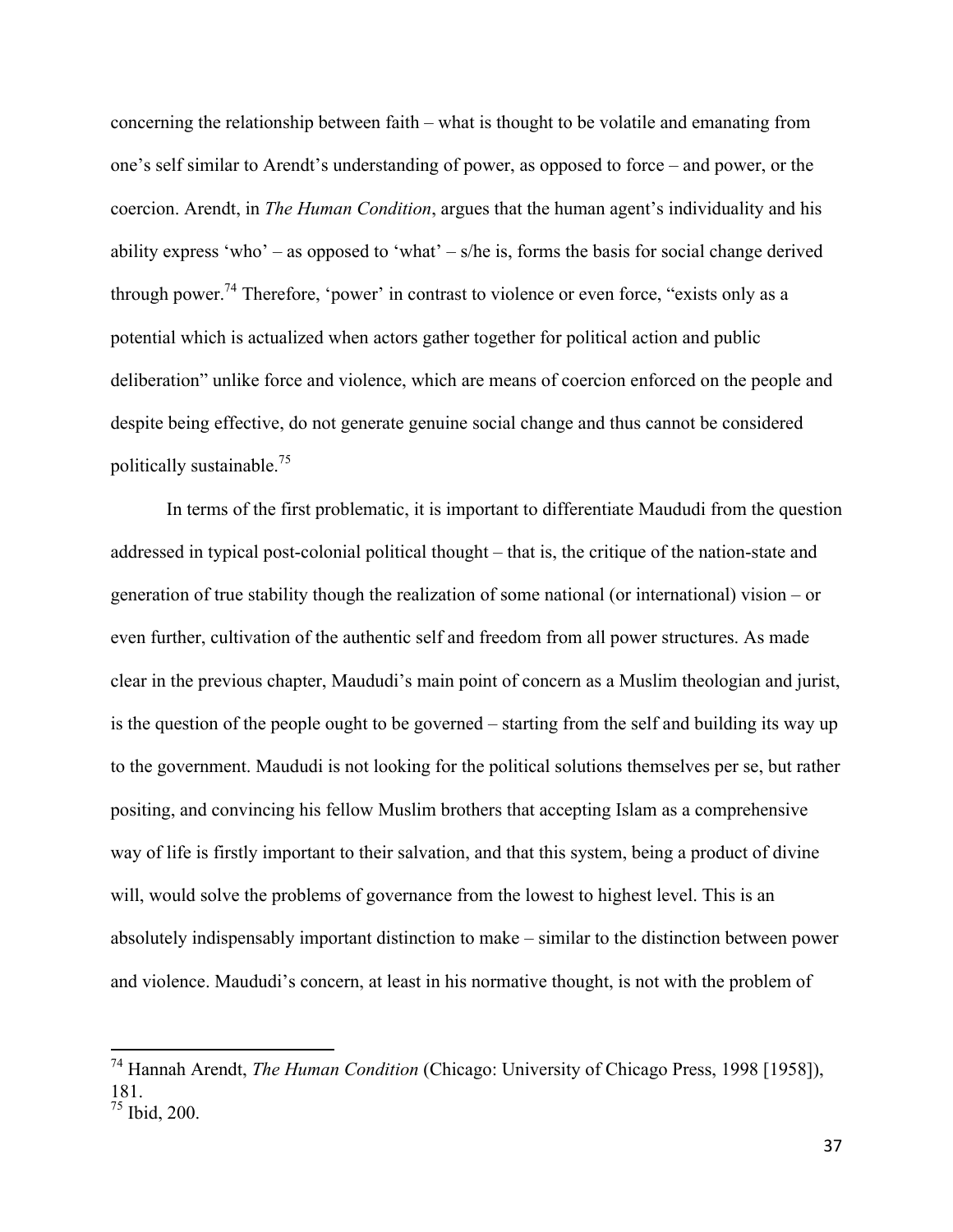gathering different 'Islamisms' or 'Islams' under a single banner, or opposing western imperialism – it is the searching for that genuine reality epitomized in the letter of the law itself.

In response to a 'gotcha' question concerning reinstituting the Islamic criminal punishments such as cutting of the hand of the thief, Maududi responded in two parts. The first emphasized the need to change the entire system of governance, both the substantive laws and the political governance of the country – that is, proposing the application of some punishments only makes sense in the context of an Islamic state: the punishment of the thief can only be instituted in a political environment where there is no political corruption, citizens pay the involuntary charity (*zakāh*), and the like – all things demanded by explicit texts of the Qur'an and Sunnah.<sup>76</sup>

The second conceptual division concerns the 'democratic' aspect of Maududi's Islamic state discussed in the previous chapter. He states that these laws do not make sense unless

"people are God-fearing and seek His pleasure with devotion ; wherein the virtues of generosity, helping the poor, treating the sick, providing for the need prevail to the extent that even a small boy is made to realize that he is not a true Muslim if he allows his neighbour to sleep hungry while he has taken his meal...[unlike in capitalism] where the guiding motto is : 'Everybody for himself and devil takes to hindmost.'"<sup>77</sup>

The point here is that Maududi's mission for an Islamic state fundamentally and solely relies on the individual initiative of every Muslim, out of his or her inner self, not to enforce the divine law necessarily, but to apply it in every aspect of life, including in one's own spiritual realm. This is the way Maududi's normative political thought addresses the problem of power as opposed to force and violence – it is not possible to run an effective, let alone God-fearing government without first belief and education, and reciprocal allegiance and support of the Muslim

 <sup>76</sup> Maududi, *Islamic Law and Constitution*, 53-54

<sup>77</sup> Ibid, 54.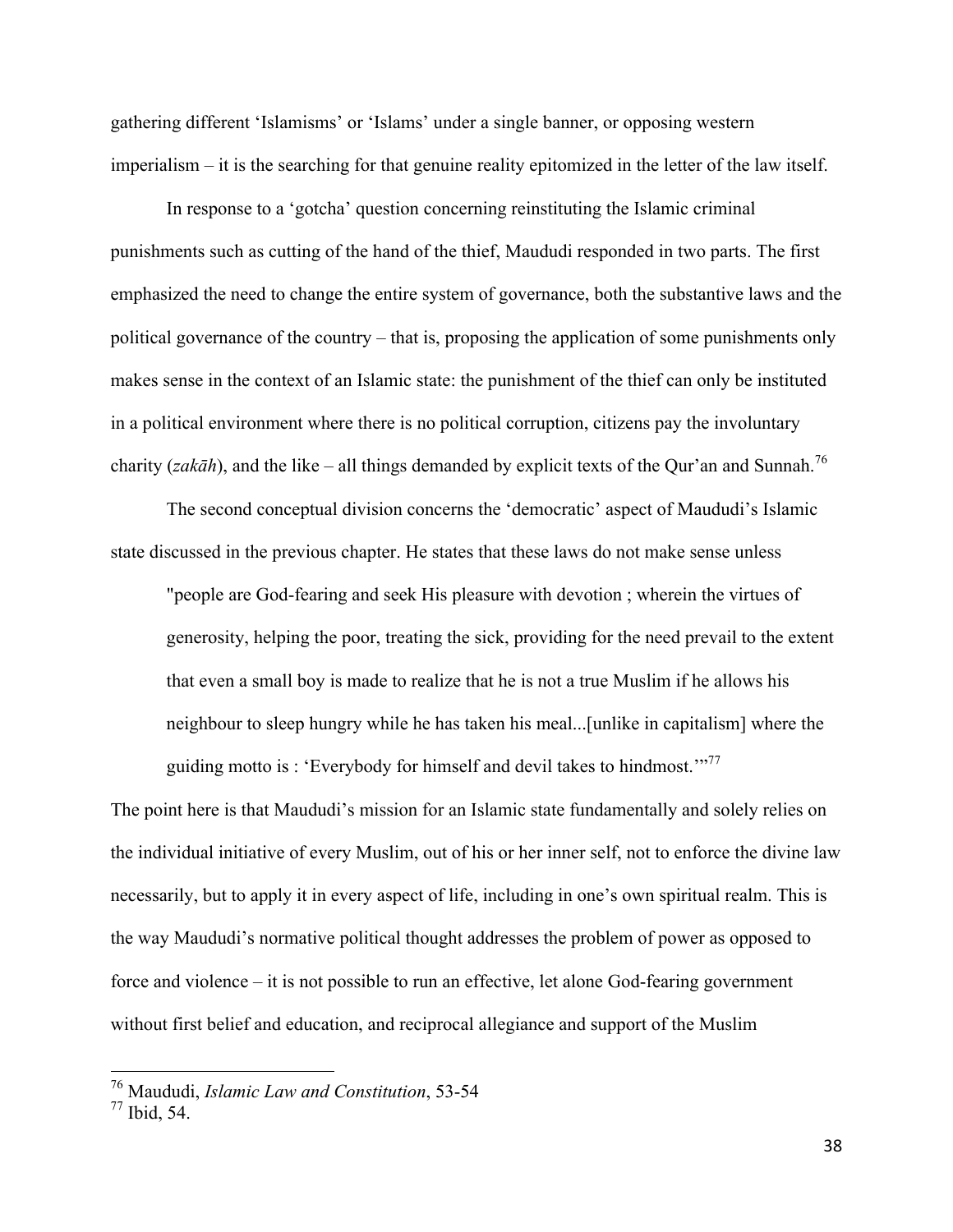community in the government to establish the divine law. Maududi would declare that taking the Divine as one's own divine, as opposed to untethered and unclear conflicting ideal moralities in western liberal democracies, is the only way to achieve unity and ensure the vitality of the state.

While this is true, there is on the other hand the case of the other side of the feedback loop – that it, from the government to the people.

The fundamental difference between the Islamic and liberal state is that minorities are still guaranteed full freedom to practice their rights, laws, and rules of legislation with their own social contracts; in the words of Maududi, "the best and most just solution of the unusual complications arising out of the existence of a foreign element in the body politic ... is offered by Islam alone [while] [o]thers have resolved this difficulty in one of the two ways: They either wiped out the minorities or have kept them under perpetual bondage as untouchables".<sup>78</sup> The problem with all the liberal theorists with such a solution as implicit in the first section has been that doing so would fundamentally hinder equality of people under the law, a fundamentally liberal concept. This was the reason why Lord Durham in his 1839 report advocated for the assimilation of the French into English society—it was a matter of equality under the law. This was supported in theory by a number of liberal Canadian political theorists and is still the subject of debate between them.<sup>79</sup> Regardless, Maududi's argument is that equality under the law, which is guaranteed to Muslim and non-Muslim citizens of the state, can still coexist with a social contract within another. I would argue that it is not much different from John Rawls' recognition, in *Laws of Peoples*, of the potential for the existence of different legal systems under a widely accepted contractual agreement. On that note, it is

 $78$  Ibid, 266.

<sup>79</sup> Janet Ajzenstat makes this argument in her book, *Political Thought of Lord Durham* (McGill-Queen's University Press), 1988.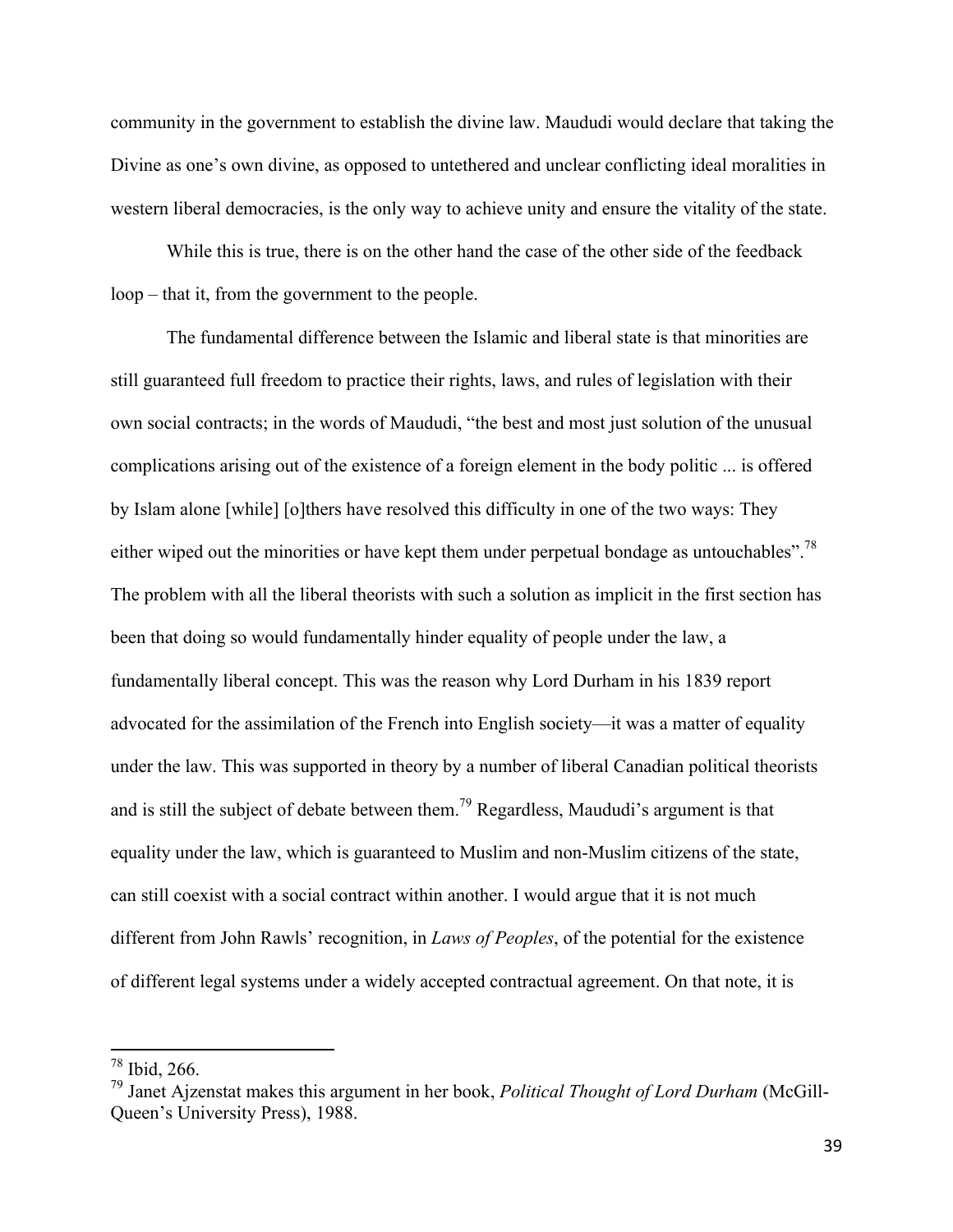worth considering whether the real reason liberal theorists have been averse to plurality in legal systems is really equality. As was the case with Lord Durham, equally important concerns for Durham in his desire to assimilate the French was his concern with the stability of the region i.e., control over people—and his desire to 'enlighten' and 'mature' a 'backwards' and unfree population,<sup>80</sup> which is to say that this push towards absolute equality is not just harmful to those who live a way of life that disagrees with the liberal conception, but has historically been based on an inner bias towards ensuring the 'advancement' and 'enlightenment' in the people by force, which is precisely the ideology that justified colonialism for centuries. With concepts of progress and absolute equality being critiqued from across the entire field (in Canada: Charles Taylor and Will Kymlicka, in the Muslim world: Mahmood, Fernando, Salomon, Hallaq, Agrama, and others), maybe it is time to reconsider Maududi's solution to dealing with difference.

#### **4.2. The Limits of Faith and Power**

For Maududi, there is one contextual clarification that must be made – that there is a premodern Islamic context that precedes the way we conceive of the limits to faith and power. The so-called 'Islamic' worldview is not Maududi's invention or rationalization of the role of religion in the public sphere, but rather an entire body of political thought native to the religious principles of Muslims in the subcontinent. Even without recognizing the direct influence in Maududi, it is possible to see this influence in the culture and shared values of a given society. Along these lines, one can refer to the political discourses and public opinion around different social issues. That Muslims in Pakistan, for example, consider the direct implementation of the

 <sup>80</sup> See: Alan Cairns, *Charter versus federalism: The dilemmas of constitutional reform* (McGill Queen's Press-MQUP, 1992).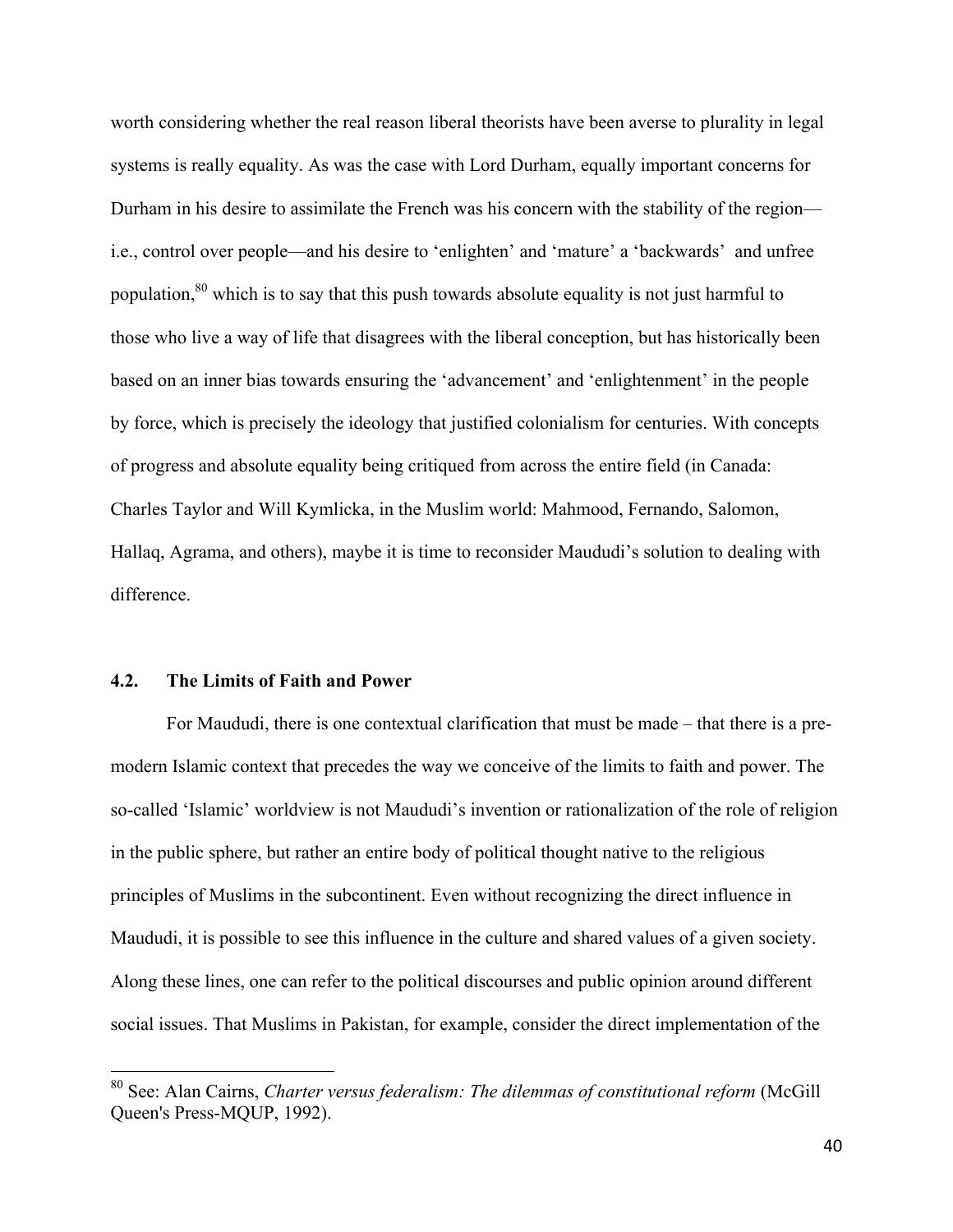*sharī'ah* a divine obligation<sup>81</sup> must to a certain extend be accepted as the fundamental social reality that comes into considering solutions to problems of the nation-state. The dilemma, as Hallaq argues, is that these Muslims now find themselves living in the modern nation-state where traditional principles of self-cultivation and the supremacy of moral – as opposed to legal – authority forces them to direct their demands towards (and as a function of) the modern nationstate.

This pre-modern Islam – practiced for over a millennium – is fundamentally opposed to the various modes of subjection in the nation-state. This is true from even the most basic institutions, such as coercive powers, where the understandings of individual privacy and liberty were incredibly different from the way the nation-state harnesses coercive power in the form of constant invasion and control – though surveillance, intelligence, restricting mobility, education, and so on.<sup>82</sup> It is precisely this attitude which needs to be harnessed by Maududi in order to begin contemplating the actual political arrangements which would make this possible. More importantly, it is only when we understand that Maududi is truly rejecting the notion of the nation-state itself that we can start to make sense of the way power – that is, as Arendt defines it

<sup>&</sup>lt;sup>81</sup> In a Pew Research Center survey of Muslims across the Muslim world, it was found that the vast majority of Muslims in general, specifically Muslims living in the subcontinent (82-99%) supported the implementation of *sharī'ah* in as the 'law of the land'. The majority also upheld their belief that there is only one interpretation of the *sharī'ah*. See: Pew Research Centre, *The World's Muslims: Religion, Politics and Society* (Washington, D.C.: Pew Research Center's Forum on Religion & Public Life, 2013), 41-56.

 $82$  Hallaq states "On the whole, and despite the inescapable cruelties of human life and its miseries (which obviously are not the preserve of premoderns only), Muslims, comparatively speaking, lived for over a millennium in a far more egalitarian and merciful system and, most importantly for us, under a rule of law that modernity cannot fairly blemish with critical detraction. Nor did Islamic governance know anything like the scale of surveillance generated by the modern state's police and prison systems. *These, so normalized and a matter of fact today, would have been horrifying to Muslims as specters of domination and cruelty*" (emphasis added). Hallaq, *The Impossible State*, 210.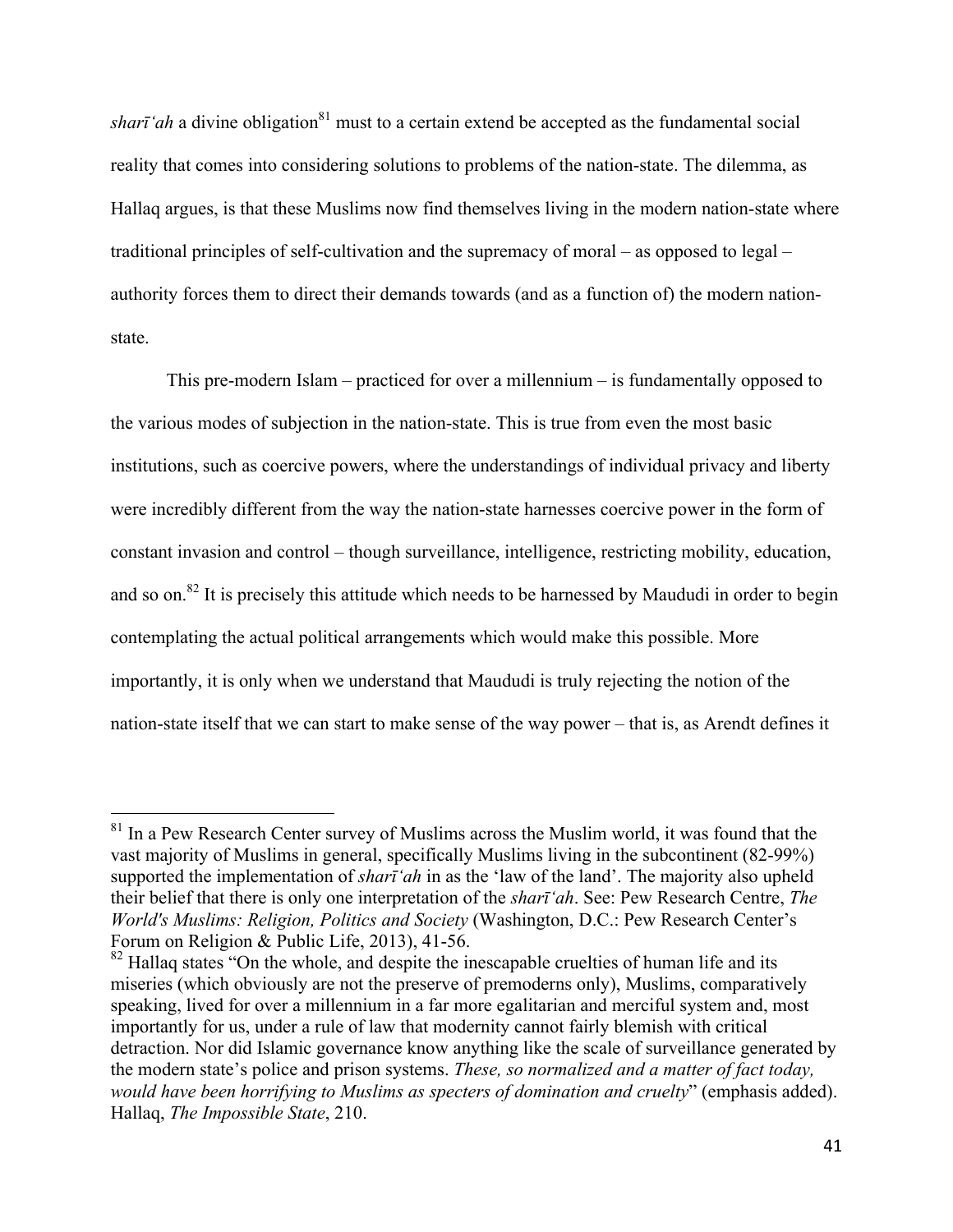– can serve as the basis of Maududi's ideal society: how charity can both be a result of moral cultivation and considered involuntary at the same time.

The potential downside of such a politically weak arrangement, as noted by both Hallaq and Arendt, is that it becomes susceptible to violence imposed on the community. Conversely, if on the other hand absolute power is relegated to the chief executive, who is then given the power to both formulate and implement the law using the full state capacity in the process, the entire notion of an 'Islamic' government is lost.

In conclusion, what should be clear by know is that Maududi's ideal government is paradigmatically different from the nation-state. While it is one of many potential alternatives, it is important to understand the ways each proposed solution impacts the stability of the community. Where redefining society as a restatement of genuine liberal rights needs both a reconstitution of society and government in themselves, and where accommodating for the nation-state and its subjugation of both true Islamic identity and non-Muslim minorities, it suffices to say that Maududi understood that the options were scarce.

#### **4.3. The Economic System**

In continuing the theme of the malaise of the modern nation-state, it is relevant to bring up the question of Maududi's economic solutions and whether indeed they inevitably lead to an acceptance of the global capitalist world system. This is especially important once one highlights the international effects of the capitalist economy and irresistible pressure put on nation-states, both from an economic and technological perspective – to join the global division of labour – but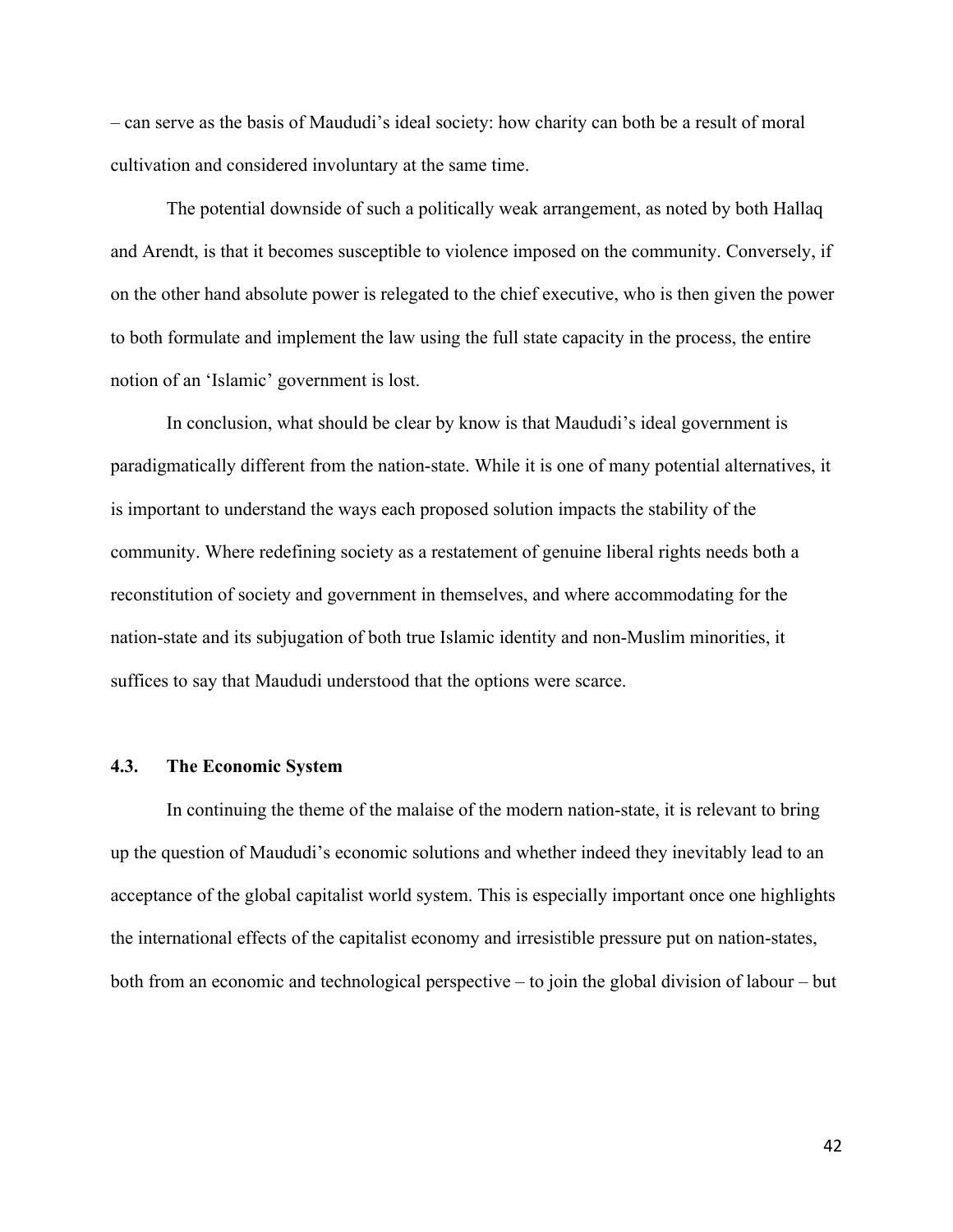also of international political pressures, which Hallaq notes is likely to break any attempt to recreate the pre-modern Islamic state in the present day.<sup>83</sup>

In *Islamic Law and Constitution*, Maududi affirms time after time that the Islamic economy is different to both capitalism and Marxism, both of which were within the realm of possibility in socialist 1960s Pakistan.<sup>84</sup> In terms of political organization, collective responsibility is pit against a strong individualism in order to bring out both the need for social welfare and individual initiative in the economy. Maududi suggests, as in the previous section, that this can only be accomplished if initiative is taken on behalf of the individual. While Maududi attempts to compel the reader by discussing the benefits of *zakāh* and inheritance tax which prevents the unstoppable accumulation of wealth in capitalist societies. These measures also include: the elimination of interest, individual undertaking of virtue including feeding the poor and observation of the religious prohibition on hoarding, and shutting down of harmful economic sectors.<sup>85</sup> Needless to say, it is not the propose of this short section to enumerate and validate the economic possibility or effect on the nation-state. What is of concern, however, is

<sup>&</sup>lt;sup>83</sup> Ibid, 141, 153. Most importantly, there has been significant research in the western international relations literature highlighting the effect of economic elites' interests' translation into aggressive foreign policies on behalf of powerful capitalist nation-states. I specifically point to neo-Gramscian theory which has gone to great lengths in both documenting political motivations but also up-to-date studies of the world economic system. See: Richard W. Cox, "Social forces, states and world orders: beyond international relations theory," *Millennium*, 10, no. 2 (1981): 126-155; M. Gilens and B. I. Page, "Testing theories of American politics: Elites, interest groups, and average citizens," *Perspectives on politics*, 12, no. 3 (2014): 564-581; David Harvey, *The new imperialism* (Oxford: Oxford University Press, 2005). <sup>84</sup> Maududi, "Political Theory of Islam," 143.

<sup>85</sup> Abul A'la Maududi and Rias Husain (trans.), *The Economic System of Islam* (Lahore: Islamic Publications Ltd., 1984), 82-96 Economic System of Islam. "If you believe in God and His Apostle and if you are convinced that the Quran is the Book of God, then you will inevitably adhere to the same moral principles which Islam teaches and follow the same political rules which Islam enunciates. It is on the foundation of these principles that you will raise the edifice of social and economic life. The same faith which impels you to say prayers also binds you to conduct business according to its dictates," 98.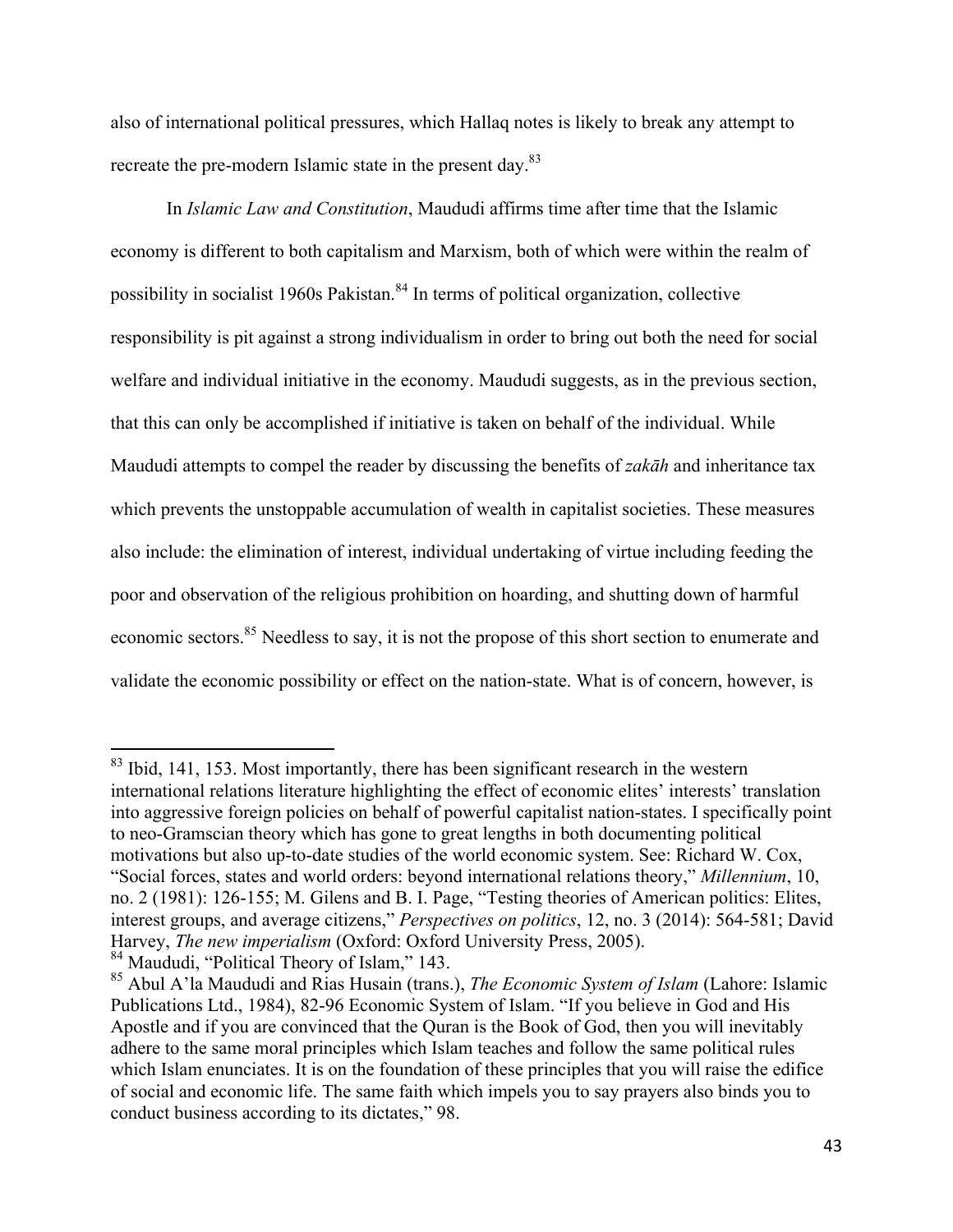identifying the source of this economic system and who it benefits. For Maududi, similar to the previous section, while a portion of the laws are instituted by the government (e.g., private property, inheritance laws) and contravening it requires the aversion of agreed-upon laws, another portion strongly relies on the individual initiative and piety of those citizens. The point here is merely to identify that the economy is partially dependent on the inner desire of every Muslim to obey the law – that is, the religious as opposed to public law.

However, there are still many aspects, including economic game-changers, which the state does not intervene in. The chief among these which I would like to briefly summarize due to its relevance to the oppressive systems in the capitalist economy, is private property and Maududi's insistence on its legal validity – the age-old question of whether or not one should be unconditionally entitled to the fruits of his or her labour. Firstly, with regard to private property, he is clear to establish its necessity as a social reality and codification in the law. This is something established in the texts and also has immense economic benefit, representing an accumulation of one's own labour earnings.<sup>86</sup> However, in terms of the question of the relationship between labour and capital, Maududi attempts to address it by referring to the premodern Islamic legal texts based on the legal precedent of the prophet Muhammad himself. The solution in this case is not one-way, either in favour of the capitalist or the labourer to an extent where private property itself is annulled. In Islamic law, this term is known as "*mushārakah*," or "partnership" between the capitalist and labour provider. While Maududi does not set a definite limit, it is generally recognized in Islamic law that the labourer deserves more than half of the total profits against the provider of capital: $87$ 

 <sup>86</sup> Ibid.

<sup>87</sup> While a complete reference is not possible, it is worth nothing that in *Ḥanbalī* law – that preferred by Salafist-inclined thinkers (although not Maududi's own school), it is generally accepted that the owner of the land, in the case of this type of agreement (and as a general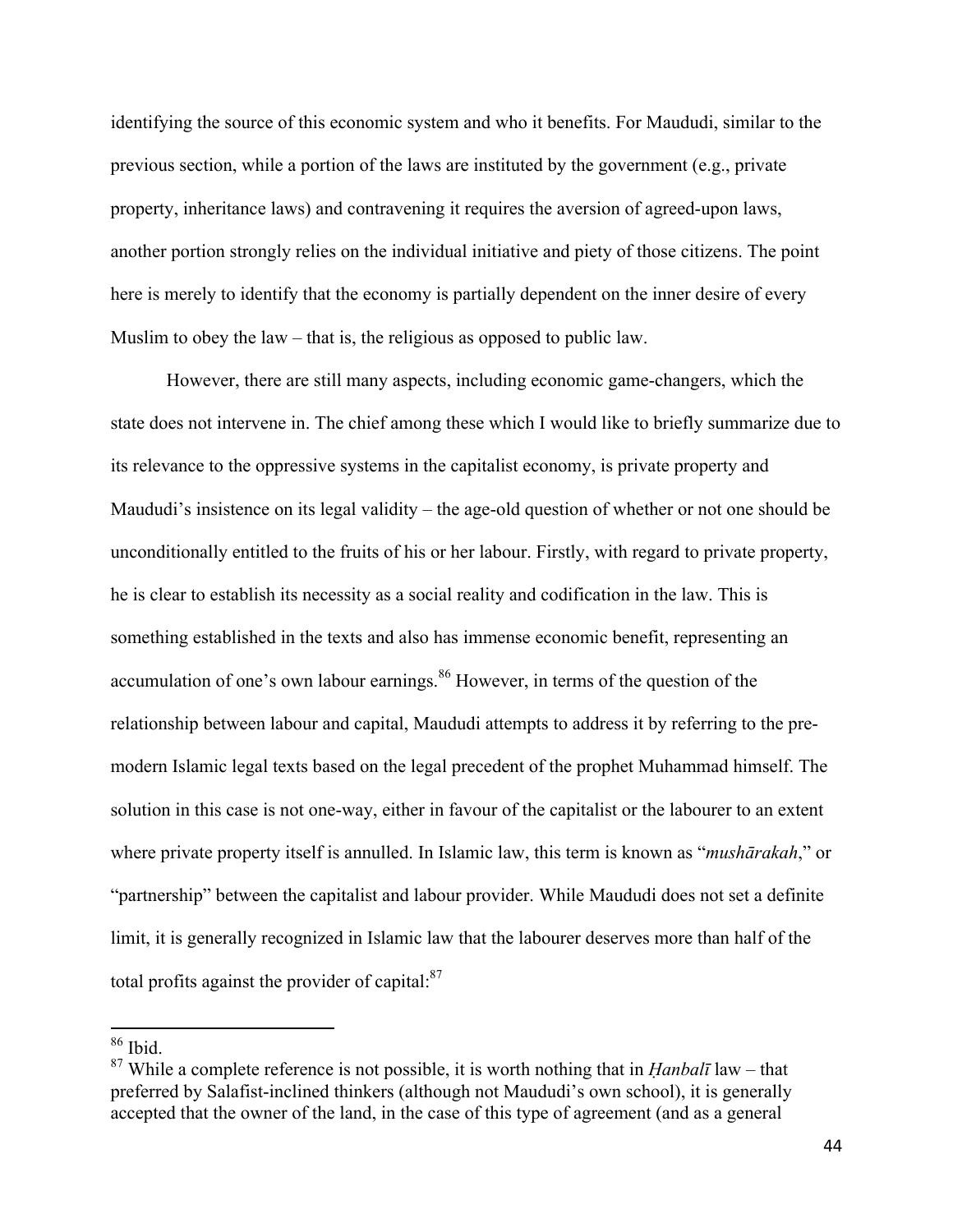"Capital, too is an economic factor and so are human labour and managerial talent. Each of these factors justifies a share in the profits. Initially Islam leaves it to custom to determine the ratio of the distribution of profits between these factors so that if individuals are doing justice to one another according to usage, the law should not meddle in their affairs."<sup>88</sup>

There are a few comments that are justified from this cursory review. The first is that there is no existing Muslim-majority state that actually applies these laws to any significant portion of their economic system, and its implications remain understudied in the field of Islamic economics. This is telling of the radical aspect of Maududi's political thought, but simultaneous desire to find the ideal economic arrangement both legally and practically. Second, and this addresses the question of the state and the international system, I would argue that Hallaq's criticism of the solution is not warranted in Maududi's case. The reason is that Hallaq posited the inability of a theoretical Islamic state to withstand the global forces of centralization and international economic pressure into a state where it is not possible for the individual citizen in fulfilling his purpose as a citizen of the Islamic state – that is, the cultivation of moral selves. Insofar as this is the end goal, I argue that it is premature to posit an inherent contradiction of Maududi's economic arrangement with the goal of individual moral cultivation, not in the least because the realization of divine legal ordinances is a form of moral cultivation itself. In either case, this is

principle), not receive more than what is due to the worker. See: Ibn Qudāmah, *Al-Mughnī* (Beirut: Dār al-Kitāb al-'Arabī), vol. 5, 566-567. "...and [it is required that the contract] does not apportion more to the owner of the land than is given to the worker because the worker has a right to the fruits of his labour, as if he does not receive most of what he worked for then his labour becomes as if it is non-existent." This opinion was recognized by later scholars including Ibn Taymiyyah (d. 1328), who stipulated conditions that follow this type of contract. In terms of their accommodation in current literature, this legal principle has been developed and used in modern Islamic economic theory, although never in the iconoclastic sense mentioned by Maududi.

<sup>88</sup> Maududi, *The Economic System of Islam*, 95.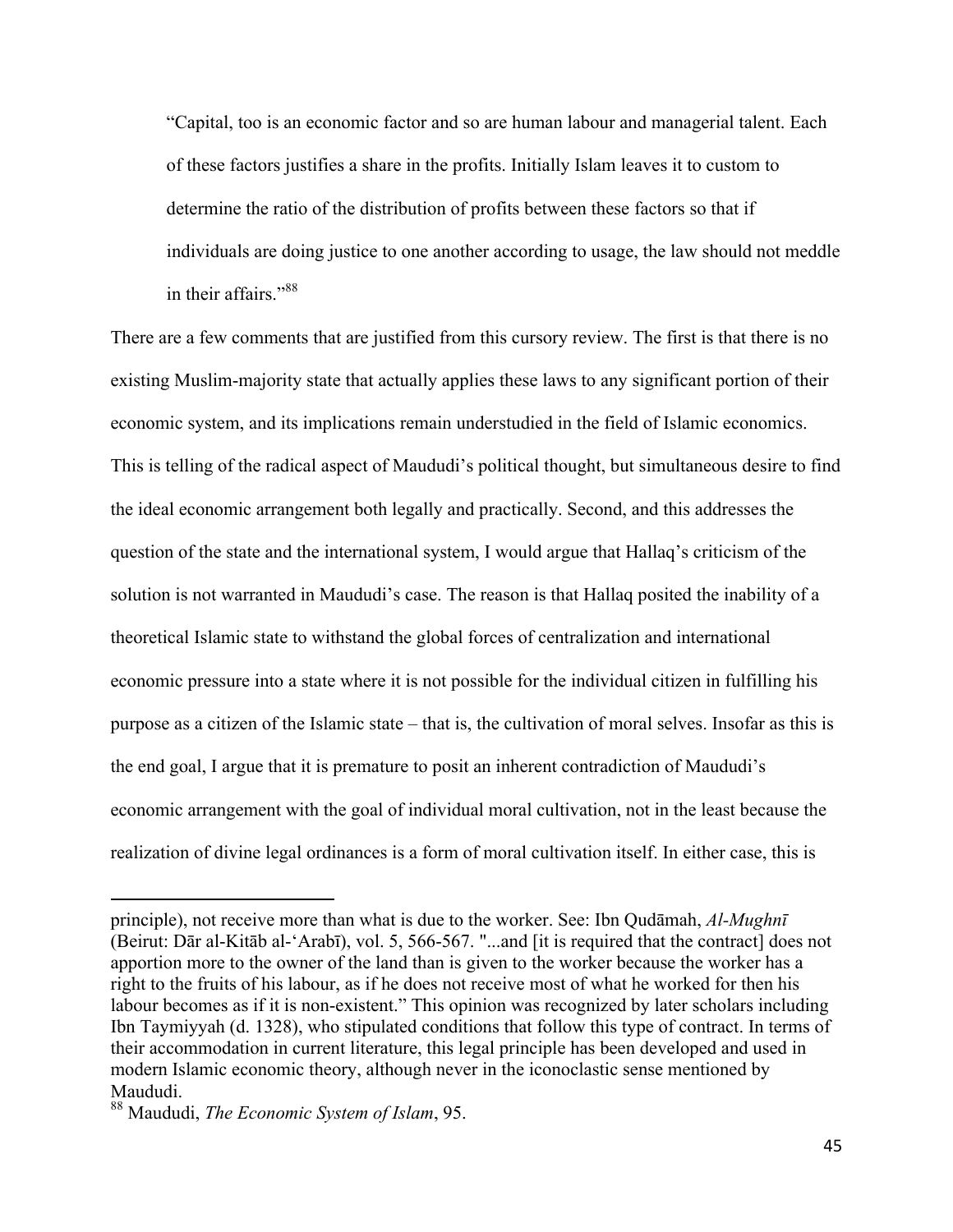highly underdeveloped and requires extensive research. I hope to have merely highlighted and contributed to the theoretical limits of the debate.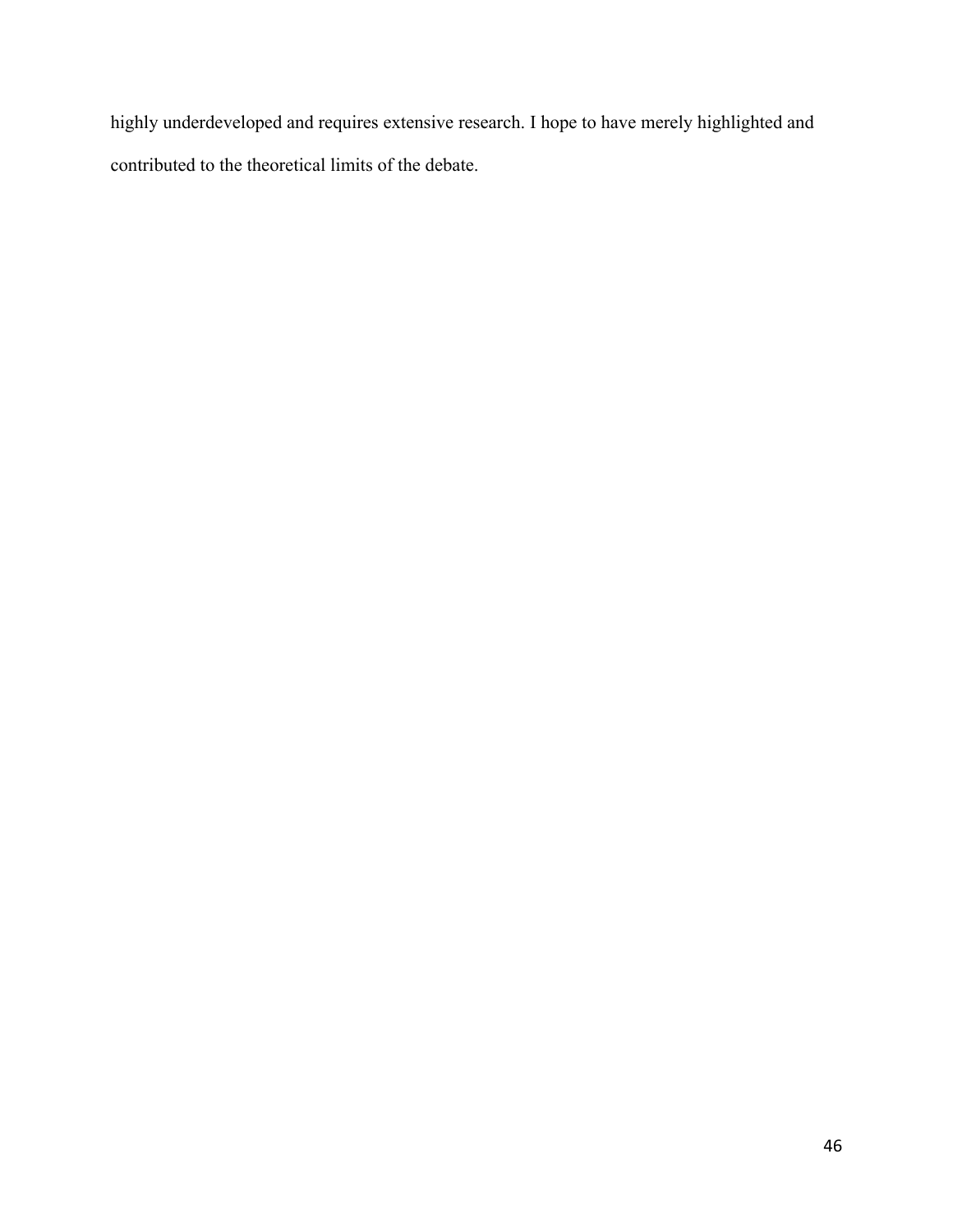#### **Chapter 5: Conclusion**

The aim of this thesis was to examine the ways in which Abul A'la Maududi's ideal political model fits with the problematic of the modern nation-state as problematized by critical theorists in the field today. The study did not evaluate the normative aspect of Maududi's political thought in light of some idealized notion of liberal democratic governance, but rather, offers a rudimentary understanding of Maududi's Islamic state, specifically, the way he attempts to solve the problem of 'the secular' given the fact of the sovereign state and the plurality of identities and understandings of the self in a given country. The study problematized this question first by showing that Pakistan and other Muslim countries are indeed examples of nation-states and carry the same problems concerning the secular and sovereignty as what are thought to be proto-typical nation-states (e.g., France, Germany). In that regard, I hope to have established that Maududi's state diverges greatly from the modern nation state, by first defining sovereignty, and then fitting the reality of minority populations into the existing model. I show this in three main stages, and argue that Maududi's idealized state is fundamentally and paradigmatically different from the modern nation-state and its associated problems.

Firstly, I show that Maududi's conception of sovereignty and the source of legal and moral power is fundamentally different from that of the modern state, including so-called 'Islamic' states which declare divine sovereignty. This is the case because the *sharī'ah*, the divine law, constitutes the basis for governance and dictates its self-function and interaction with its citizens. In this sense, God, not the population or the state itself, is the sovereign. This is different from the existing state of Pakistan Maududi lived in, for instance, because it never claimed divine sovereignty but actually relegated it to the particularistic (divine and non-divine)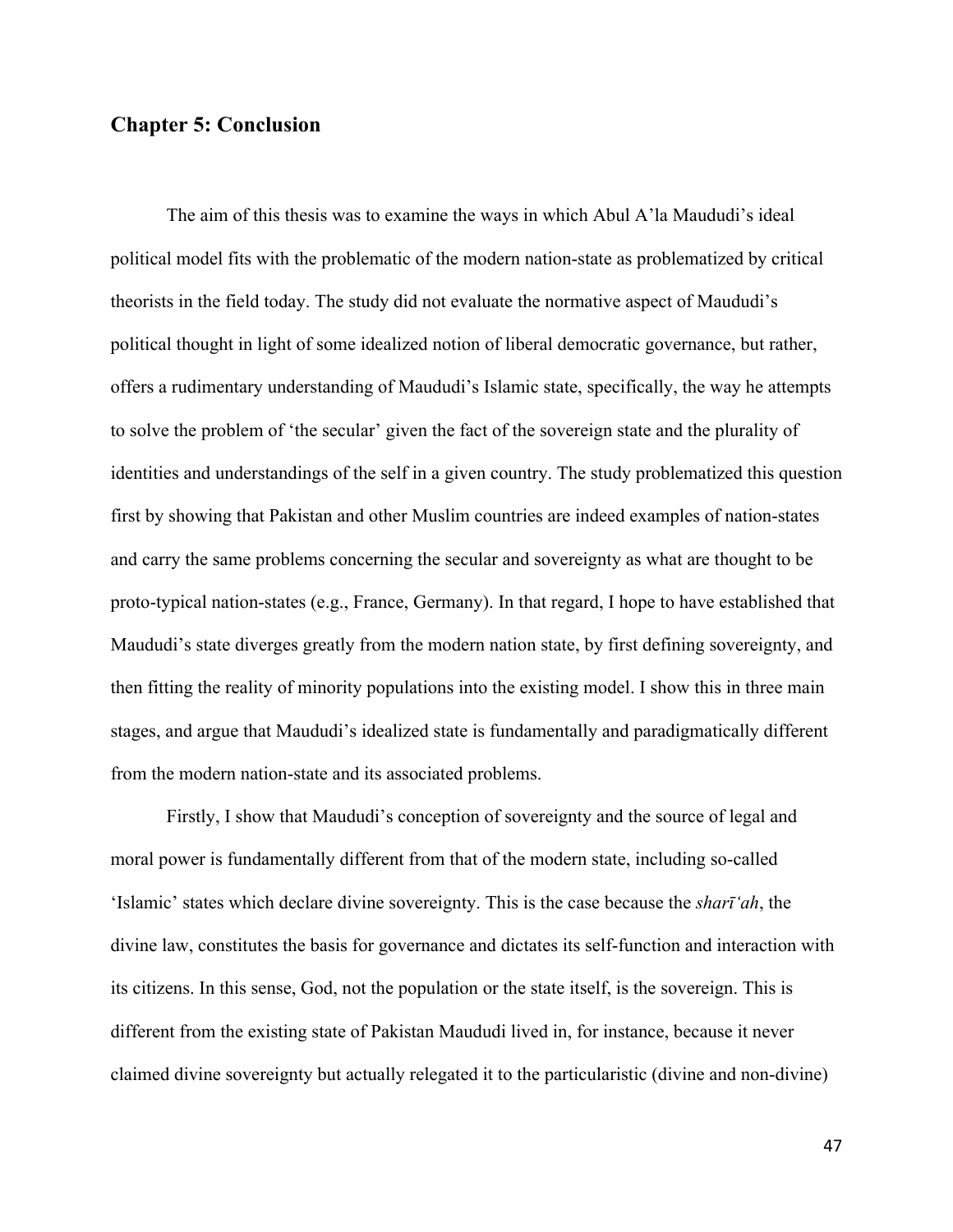inclinations of state legislators and the judicial branch, which was also impelled to enforce the majority public opinion through legal interpretation of concepts such as public order, whether that results in action against Muslim fundamentalists or non-Muslim minorities for not being in line with the ideology of the state.

Secondly, it is precisely because of the change of sovereignty from the state to the divine that a bottom-up conception to found and maintain law and order (that is, to legislate) can be implemented. That is, average citizens are expected to contribute and hold the state accountable to the way the *sharī'ah* is implemented in society. While this is straightforward for explicit orders found in the Qur'an and prophetic tradition (i.e., the judiciary can prosecute the state leaders), issues that do not have precedence in Islamic sources must be *debated* and *agreed upon* by a large section of the Muslim nation, at minimum. This is fundamentally different to the source of sovereignty and resulting hegemony of the state ideology in the modern nation-state, where the state makes, enforces, and interprets laws—to the point of confusing the division of powers—and conversely 'cultivates' citizens to uphold the system, resulting in a divinization of the sovereignty of the state.

Thirdly and perhaps most importantly, Maududi's Islamic state takes a unique position on the existence of minorities. Instead of the state's asserting of its own sovereignty into the affairs of minority identity, practice, and even law – i.e., because it does not consider them as full citizens of the state – recognizes the existence of fundamental difference in identity and thus refuses to apply a 'one fits all' model of governance and legal interpretation which *will*, in Maududi's view, eventually attempt to define these minorities. It should be noted that this requires a fundamental reconceptualization of the state itself – which requires analysis in another study – not as a sort of leviathan that possesses absolute coercive power and ideological control over its defined territory and resorts to self-legislation in the name of public order, states of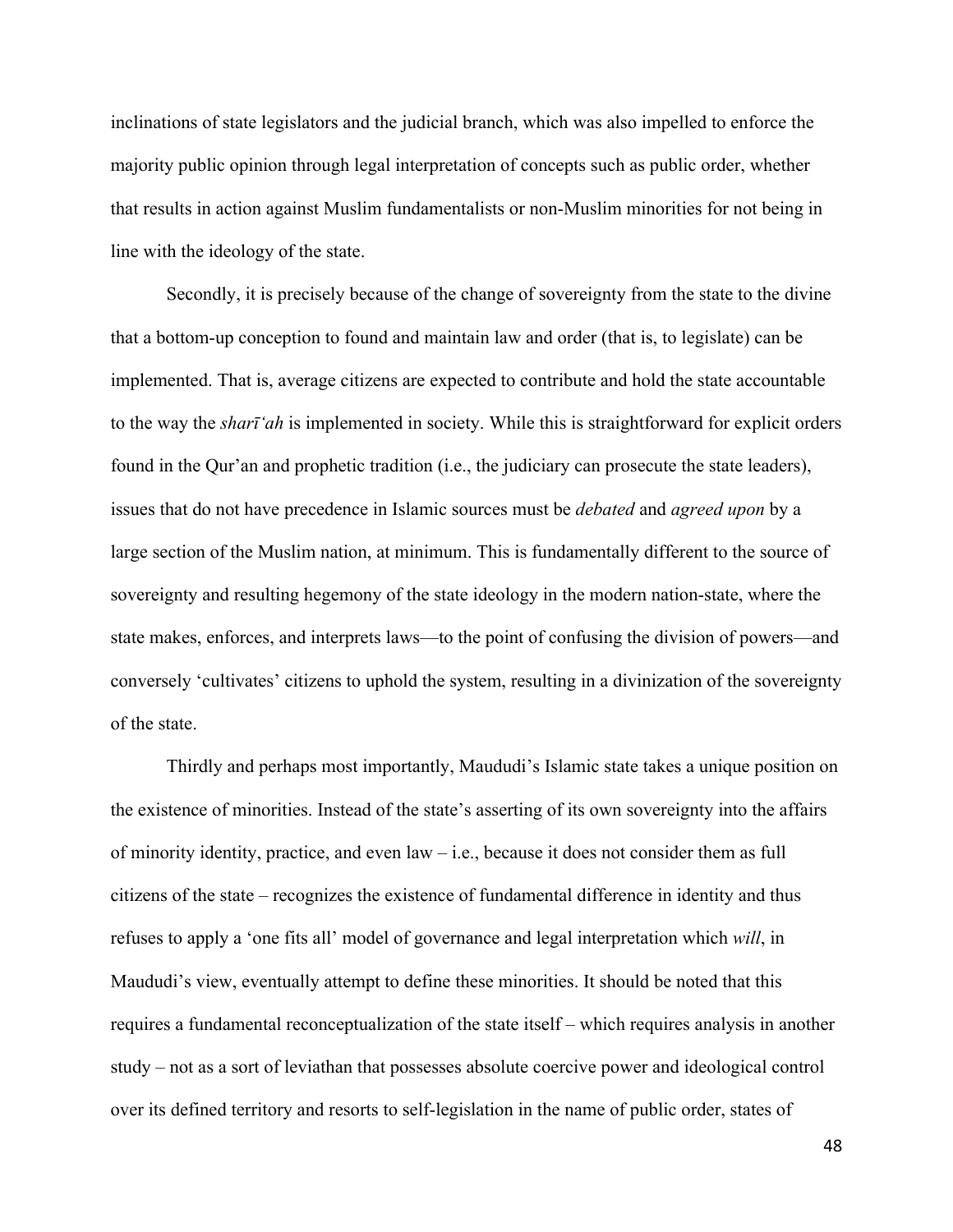exception, and the need to reassert and control minorities for the sake of its self-preservation – which all characteristics of the nation-state, especially as observed in Muslim countries today against those deemed not compatible with the long-term vision of the state. Maududi states on the contrary that the concept of borders and the scope of the law itself must be questioned in a way that forces the state to permit the flourishing of non-Muslim societies through the relegation of typical state responsibilities to minority societies.

Finally, it is important to emphasize that contrary to the diverse range of efforts by political theorists in both Europe and North America to reconcile majority-minority relations in the nation-state, Maududi is operating on the assumption that there are fundamentally irreconcilable differences between the majority and minority, especially in Muslim-majority nation-states. As such, it is not necessarily a denial of the potential empirical reality of assimilation, but an attempt to develop an archetype of government that takes the political selfdetermination of both the majority and minorities within states as a reality, and is without doubt inspired as well by Maududi's own desire to create a self-determining and Islamic political identity in post-colonial Pakistan. Responding to the likes of Talal Asad, Maududi accepts, and in some ways, pioneers a critique of secularism which undergirds his demands for paradigmatic change.

While this is all the case, in the face of questions concerning the possible inadequacy of such governance, it is very important to understand that Maududi's state was never a project made specifically to ensure the material benefit of the population, flourishing, self-identity and expression, or even coexistence of the population. The expressed sole aim of governance in Maududi's political thought was and always has been metaphysical in reality: the fulfillment of divine will on earth – a vision that is inseparable from the fulfillment of Messianic prophecy, a belief supposedly held by all Muslims. That there is indeed a *metaphysical question* in political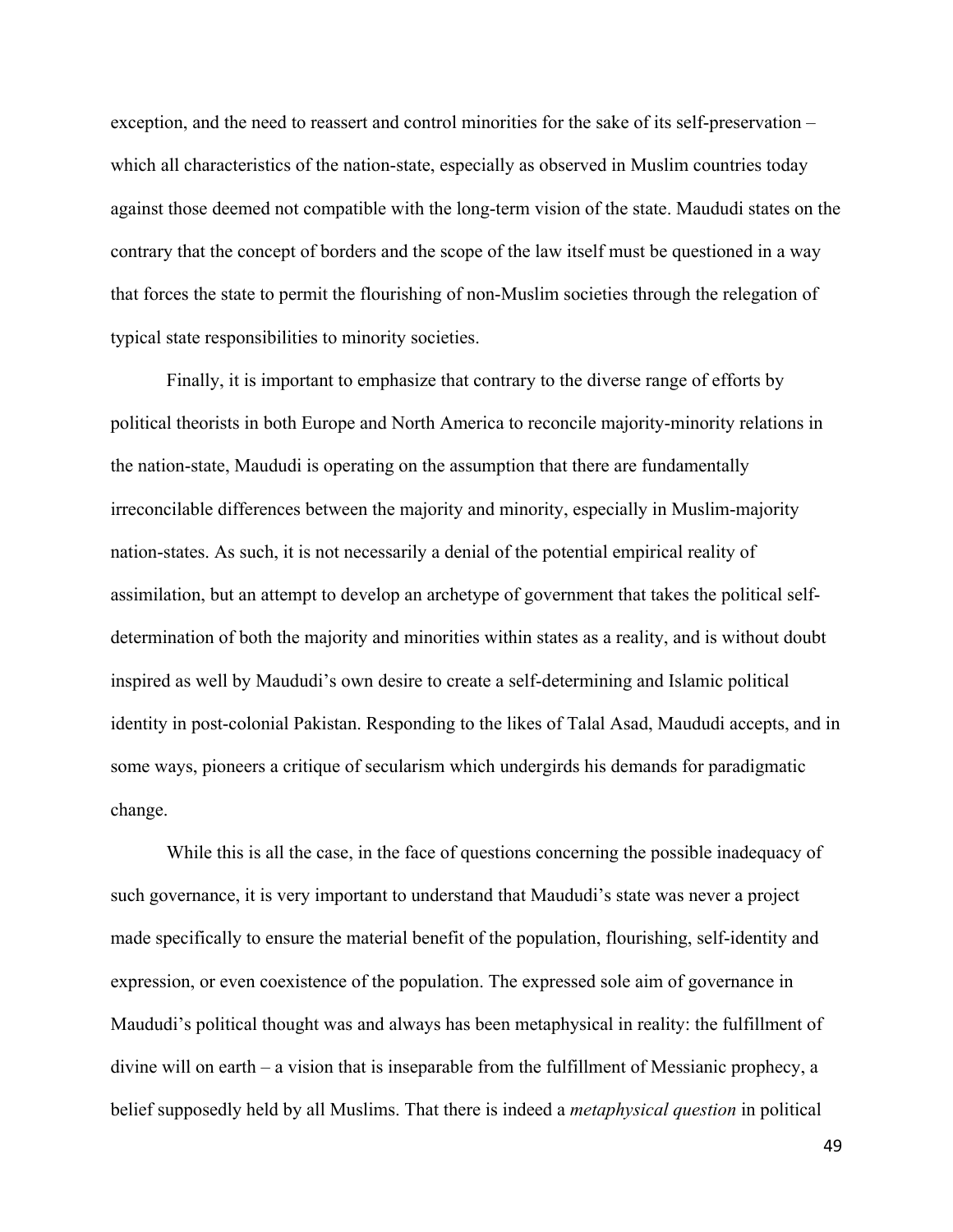theory beyond mere concerns of creating consensus and agreement in the world, while being to the dismay of political theorists especially in the post-WWII west, is Maududi's operative principle and to him, the central concern of human life as we know it.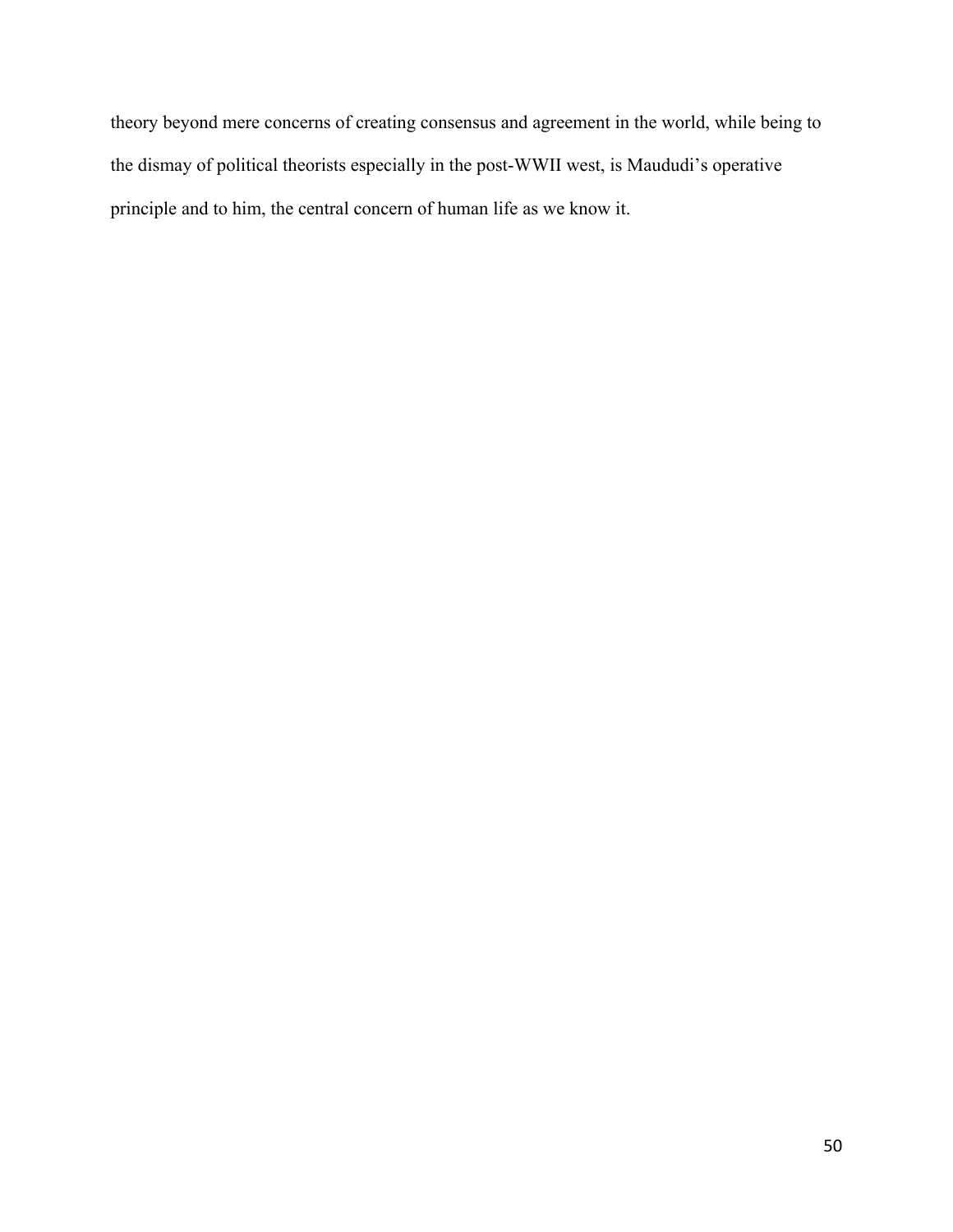#### **Bibliography**

- Agrama, Hussein Ali. *Questioning secularism: Islam, sovereignty, and the rule of law in modern Egypt*. University of Chicago Press, 2012.
- Ahmad, Mumtaz. "Islamic Fundamentalism in South Asia: The Jamaat-i-Islami and the Tablighi Jamaat." In *Fundamentalisms Observed*. Edited by Martin E. Marty and R. Scott Appleby, 457-530. Chicago: University of Chicago Press, 1994.

Ajzenstat, Janet. *Political Thought of Lord Durham*. McGill-Queen's University Press, 1988.

- Al-Maqdisī, Ibn Qudāmah, *Al-Mughnī*. Beirut: Dār al-Kitāb al-'Arabī, 1997.
- Anjum, Ovamir. *Politics, Law, and Community in Islamic Thought: The Taymiyyan Moment*. Cambridge University Press, 2012.
- Arendt, Hannah. *The Human Condition*. Chicago: University of Chicago Press, 1998 [1958].
- Arendt, Hannah. *The origins of totalitarianism*. Boston, M.A.: Houghton Mifflin Harcourt, 1973.
- Asad, Talal. "Secularism, Nation-State, Religion," in *Formations of the Secular: Christianity, Islam, Modernity*. Stanford: Stanford University Press, 2003.
- Baran, Zeyno. "Turkey divided." *Journal of Democracy* 19, no. 1 (2008): 55-69.
- Cairns, Alan. *Charter versus federalism: The dilemmas of constitutional reform*. McGill-Queen's Press-MQUP, 1992.
- Cox, Richard W. "Social forces, states and world orders: beyond international relations theory," *Millennium*, 10, no. 2 (1981): 126-155.
- Debarbieux, Bernard. "Hannah Arendt's spatial thinking: an introduction." *Territory, Politics, Governance* 5, no. 4 (2017): 351-367.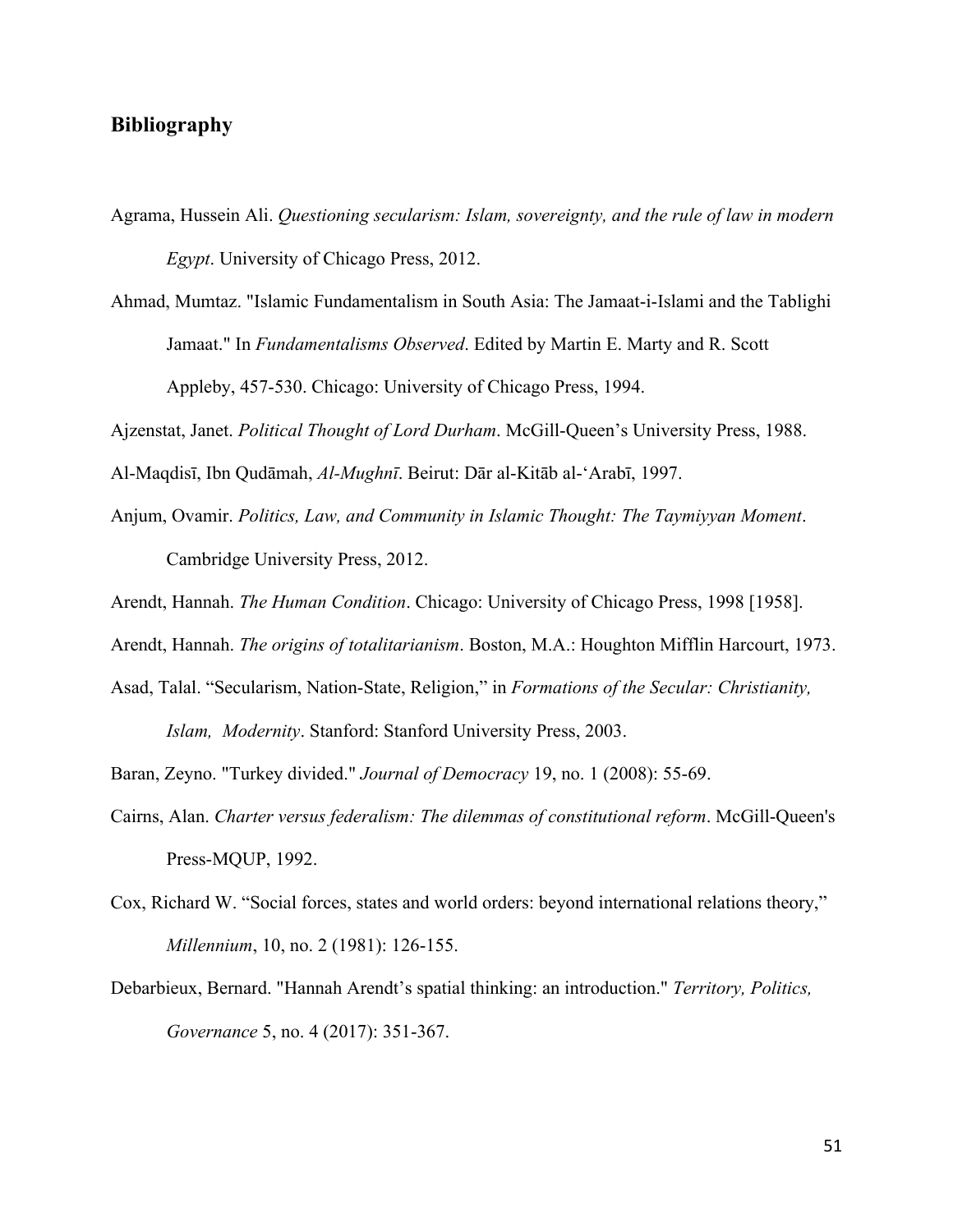- Fernando, M. L. *The republic unsettled: Muslim French and the contradictions of secularism*. Duke University Press, 2014.
- Gilens, M. and B. I. Page, "Testing theories of American politics: Elites, interest groups, and average citizens," *Perspectives on politics*, 12, no. 3 (2014): 564-581
- Gözaydın, İştar. *Diyanet: Türkiye Cumhuriyeti'nde Dinin Tanzimi*. Istanbul: İletişim Yayınları, 2016.
- Hallaq, W. *The impossible state: Islam, politics, and modernity's moral predicament*. Columbia University Press, 2012.

Harvey, David. *The new imperialism*. Oxford: Oxford University Press, 2005.

- Ingram, Brannon. *Revival from below: The deoband movement and global Islam*. University of California Press, 2018.
- Iqbal, Munawar and David T. Llewellyn, eds. *Islamic banking and finance: new perspectives on profit sharing and risk*. Edward Elgar Publishing, 2002.
- Jamal, Amina. *Jamaat-e-Islami Women in Pakistan: Vanguard of a New Modernity?* Syracuse University Press, 2013.
- Kaymakci, Said Salih. "Book Review: Wael Hallaq's 'The Impossible State' by Said Salih Kaymakci," *The Maydan*, December 18, 2016.

Kelsen, Hans. *General theory of law and state.* London: Routledge, 2017.

Khalidi, Omar. "Maulānā Mawdūdī and Hyderabad." *Islamic Studies* 41, no. 1 (2002): 35-68.

Lambton, John (Lord Durham). "Report on the Affairs of British North America." In *Lord Durham's Report: Text Abridged by Gerald M. Craig*, edited by G. M. Craig, Janet

Ajzenstat and G. Laforest. Kingston, ON: McGill-Queen's University Press, 2006.

Lawson, Gary. "The rise and rise of the administrative state." *Harvard Law Review* 107, no. 6

(1994): 1231-1254.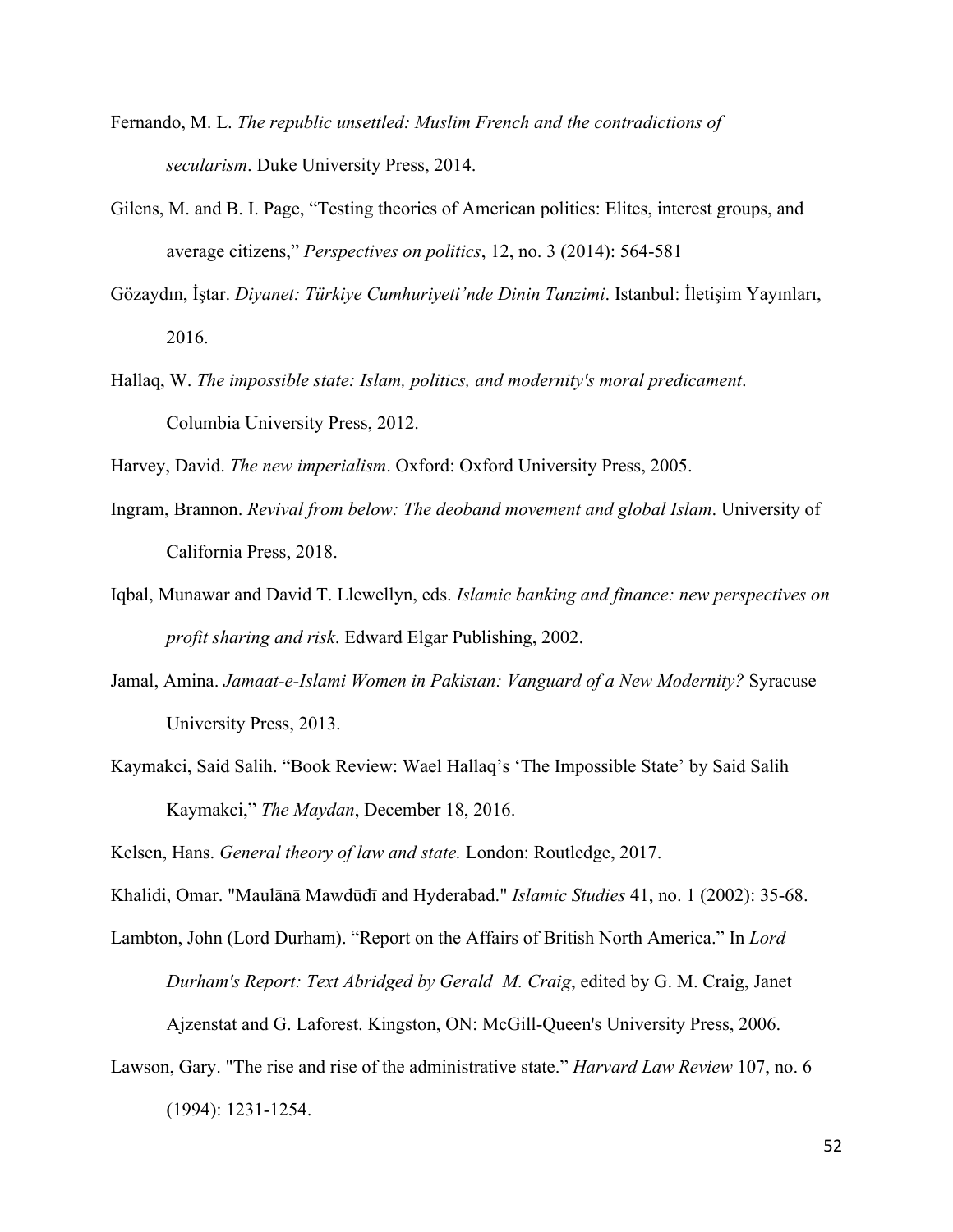- Levinson, Daryl J. and Richard H. Pildes. "Separation of parties, not powers." *Harvard Law Review* (2006): 2311-2386.
- Magill, Elizabeth. "Beyond powers and branches in separation of powers law." *University of Pennsylvania Law Review* 150 (2001): 603-660.
- Mahmood, S. *Religious difference in a secular age: A minority report*. Princeton University Press, 2015.
- March, Andrew F. *Islam and liberal citizenship: The search for an overlapping consensus.*  Oxford: Oxford University Press, 2011.
- Marx, K. "On the Jewish Question." In Tucker, R. (Ed.), *The Marx-Engels Reader*. New York: Norton & Company, 1978.
- Maududi, Abul A'la. *The Economic System of Islam*. Translated by Rias Husain. Lahore: Islamic Publications Ltd., 1984.
- Maududi, Abul A'la. "Islamic Law." In *Islamic Law and Constitution*, translated by Khurshid Ahmad, 39-70. Lahore: Islamic Publications Ltd, 1960.
- Maududi, Abul A'la. "Maududi, "Legislation and Ijtihad in Islam." In *Islamic Law and Constitution*, translated by Khurshid Ahmad, 71-92. Lahore: Islamic Publications Ltd, 1960.
- Maududi, Abul A'la. "Political Theory of Islam." In *Islamic Law and Constitution*, translated by Khurshid Ahmad, 123-152. Lahore: Islamic Publications Ltd, 1960.
- Maududi, Abul A'la. "First Principles of the Islamic State." In *Islamic Law and Constitution*, translated by Khurshid Ahmad, 201-252. Lahore: Islamic Publications Ltd, 1960.
- Maududi, Abul A'la. "Fundamentals of Islamic Constitution." In *Islamic Law and Constitution*, translated by Khurshid Ahmad, 253-272. Lahore: Islamic Publications Ltd, 1960.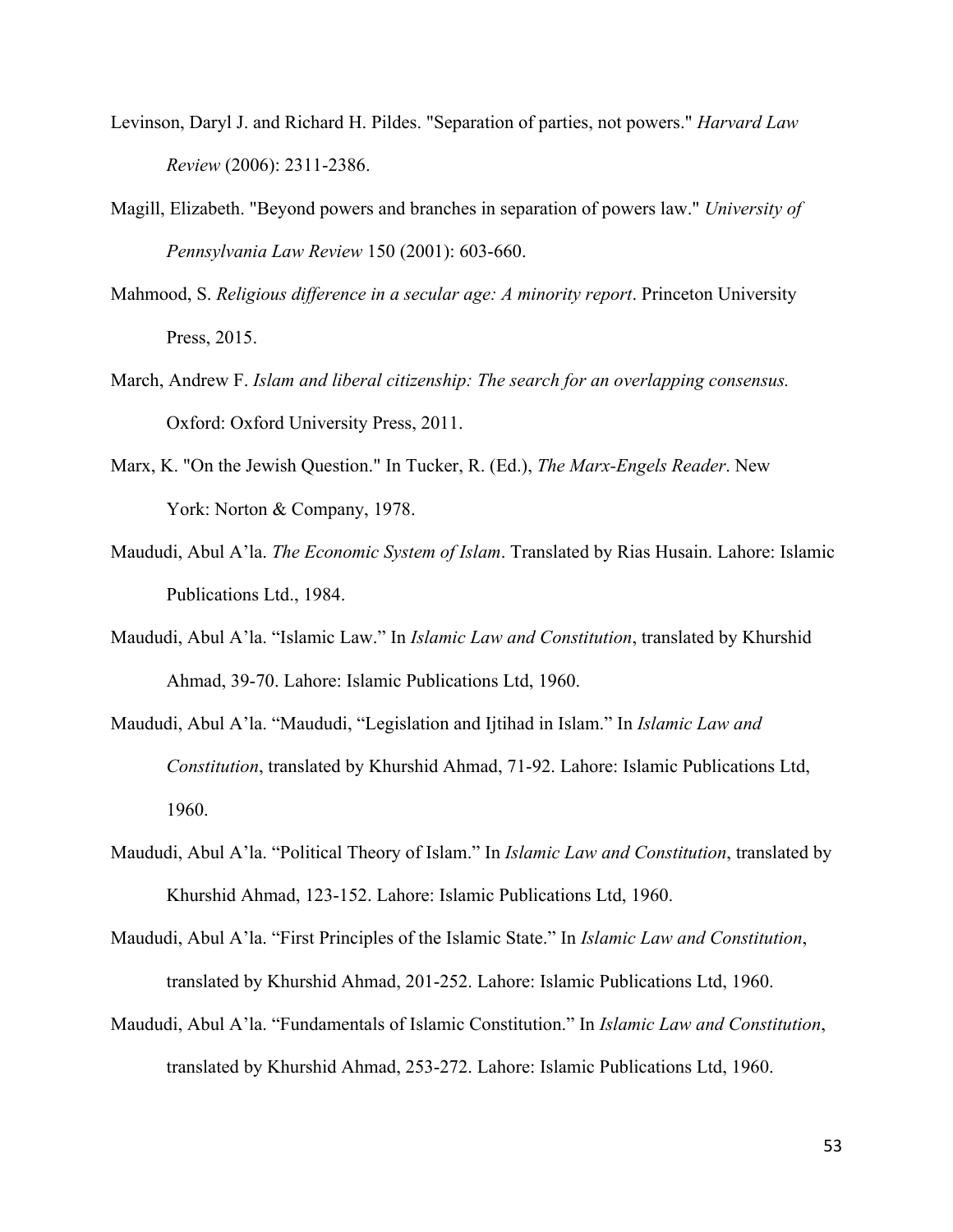- Maududi, Abul A'la. "Rights of Non-Muslims in Islamic State." In *Islamic Law and Constitution*, translated by Khurshid Ahmad, 273-300. Lahore: Islamic Publications Ltd, 1960.
- Maududi, Abul A'la. *Islamic Law and Constitution*. Translated by Khurshid Ahmad. Lahore: Islamic Publications Ltd, 1960.
- Medani, Khalid Mustafa. "Strife and secession in Sudan." *Journal of Democracy* 22, no. 3 (2011): 135-149.
- Nasr, Seyyed Vali Reza. *Mawdudi and the making of Islamic revivalism*. Oxford: Oxford University Press, 1996.
- Newberg, Paula R. *Judging the state: courts and constitutional politics in Pakistan*. Cambridge University Press, 2002.
- Özyürek, Esra, "Christian and Turkish: Secularist Fears of a Converted Nation," in *Secular State and Religious Society: Two Forces in Play in Turkey,* edited by B. Turan, 95-120. Berlin: Springer, 2012.
- Pew Research Centre, *The World's Muslims: Religion, Politics and Society.* Washington, D.C.: Pew Research Center's Forum on Religion and Public Life, 2013.
- Ramadan*,* Tariq. *Radical reform: Islamic ethics and liberation*. Oxford: Oxford University Press: 2009.
- Saeed, Sadia. "Pakistani nationalism and the state marginalisation of the Ahmadiyya community in Pakistan." *Studies in ethnicity and nationalism* 7, no. 3 (2007): 132-152.
- Salomon, Noah. *For love of the prophet: An ethnography of Sudan's Islamic state*. Princeton University Press, 2016.
- Shafique, Khurram Ali. "Preamble of the Constitution of 1956." Accessed July 30, 2019. http://pakistanspace.tripod.com/archives/56\_00.htm.